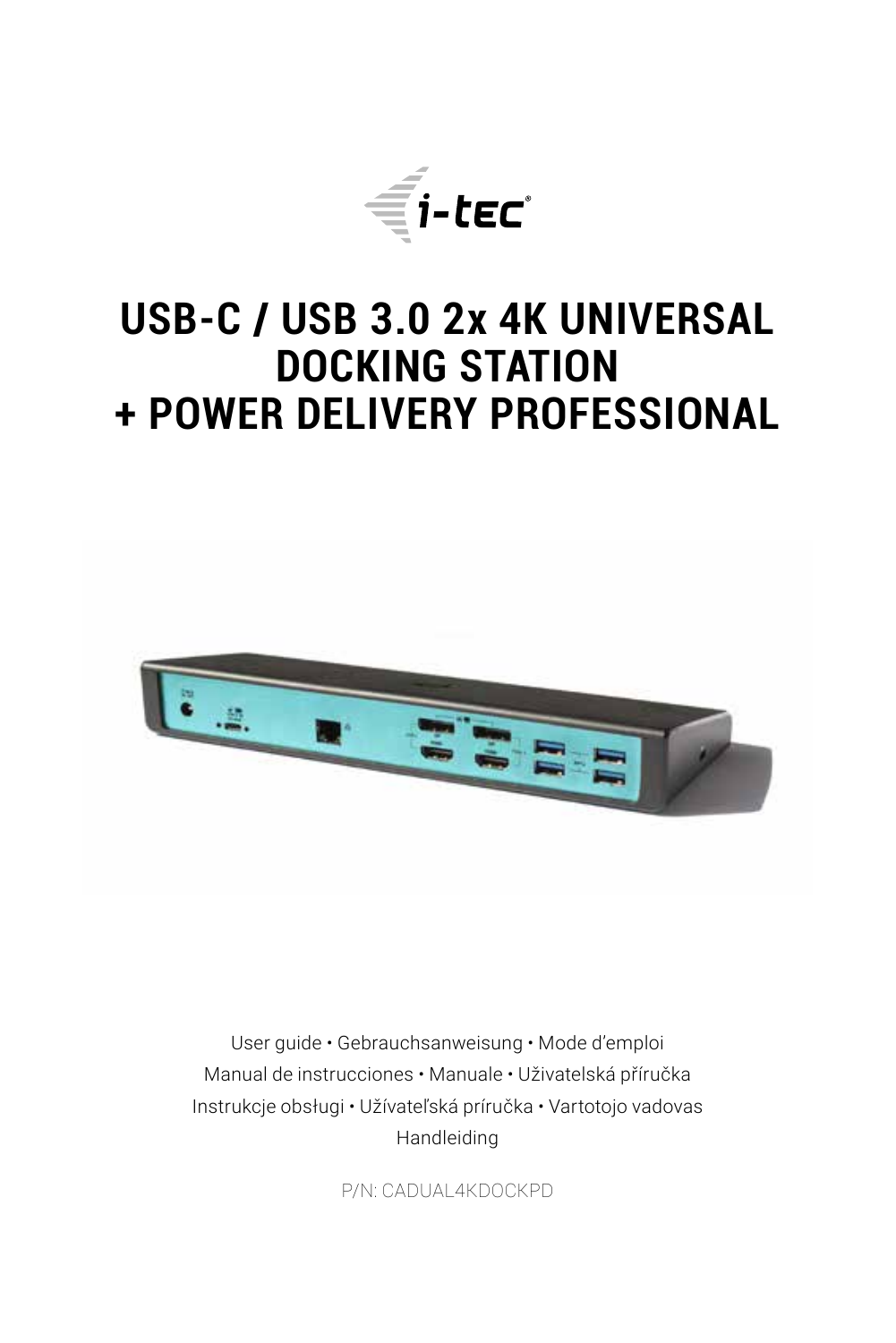**EN** Please read the entire instruction manual carefully. Detailed manual is available on our website [www.i-tec.cz/en/](http://www.i-tec.cz/en/) in the tab "Manuals, drivers". In case of any issues, please contact our technical support at: support@itecproduct.com

**DE** Bitte lesen Sie das gesamte Handbuch sorgfältig durch. Die ausführliche Gebrauchsanweisung ist auch auf unserer Webseite [www.i-tec.cz/de/](http://www.i-tec.cz/de/) unter "Benutzerhandbücher, Treiber" bei diesem Produkt zu finden. Wenn Sie Probleme haben, kontaktieren Sie bitte unser Support-Team unter: support@itecproduct.com

**FR** Veuillez lire attentivement le manuel dans son intégralité. Un manuel détaillé est disponible sur notre site [www.i-tec.cz/fr/](http://www.i-tec.cz/fr/) sous l'onglet "Manuels, pilotes". Si vous avez des problèmes, veuillez contacter notre équipe support à support@itecproduct.com

**ES** Por favor, lea atentamente todo el manual. El manual detallado está disponible en nuestro sitio web, [www.i-tec.cz/es/](http://www.i-tec.cz/es/) bajo la pestaña "Manuales y controladores" de este producto. Si tiene algún problema, póngase en contacto con nuestro equipo de soporte en support@itecproduct.com

**IT** Leggere attentamente tutto il Libretto d'uso. Il Libretto d'uso è a disposizione anche sulla scheda "Manuali e strumenti" del nostro sito web[: www.i-tec.cz/it/](http:// www.i-tec.cz/it/). In caso di problemi rivolgersi al supporto tecnico: support@itecproduct.com

**CZ** Prosíme o pečlivé přečtení celého manuálu. Podrobný manuál je k dispozici na našem webu [www.i-tec.cz](https://www.i-tec.cz) v záložce "Manuály, ovladače" u tohoto produktu. V případě problémů se můžete obrátit na naši technickou podporu: support@itecproduct.com

**PL** Upewnij się, że uważnie przeczytałeś instrukcji obsługi. Szczegółowy podręcznik jest dostępny na naszej stronie internetowej [www.i-tec.cz/pl/](http://www.i-tec.cz/pl/) w zakładce "Instrukcje, sterowniki". W razie jakichkolwiek problemów, skontaktuj się z naszym serwisem pod adresem: support@itecproduct.com

**SK** Prosíme o dôkladné prečítanie celého manuálu. Podrobný manuál je k dispozícii tiež na našom webe [www.i-tec.cz](http://www.i-tec.cz) v záložke "Manuály, ovladače" pri tomto produkte. V prípade problémov sa môžete obrátiť na našu technickú podporu: support@itecproduct.com

**LT** Prašome įdėmiai perskaityti visą vadovą. Išsamų vadovą galite rasti mūsų svetainėje [www.i-tec.cz/en/](http://www.i-tec.cz/en/) šio produkto skyrelyje "Manuals, drivers". Iškilus problemoms galite susisiekti su mūsų technine pagalba: support@itecproduct. com

**NL** Wij vragen u vriendelijk om de volledige handleiding zorgvuldig door te lezen. Een gedetailleerde handleiding van dit product is beschikbaar op onze website [www.i-tec.cz/nl/](http://www.i-tec.cz/nl/) onder het tabblad "Handleidingen en drivers". Mochten er zich problemen voordoen kunt u contact opnemen met ons supportcenter via support@itecproduct.com.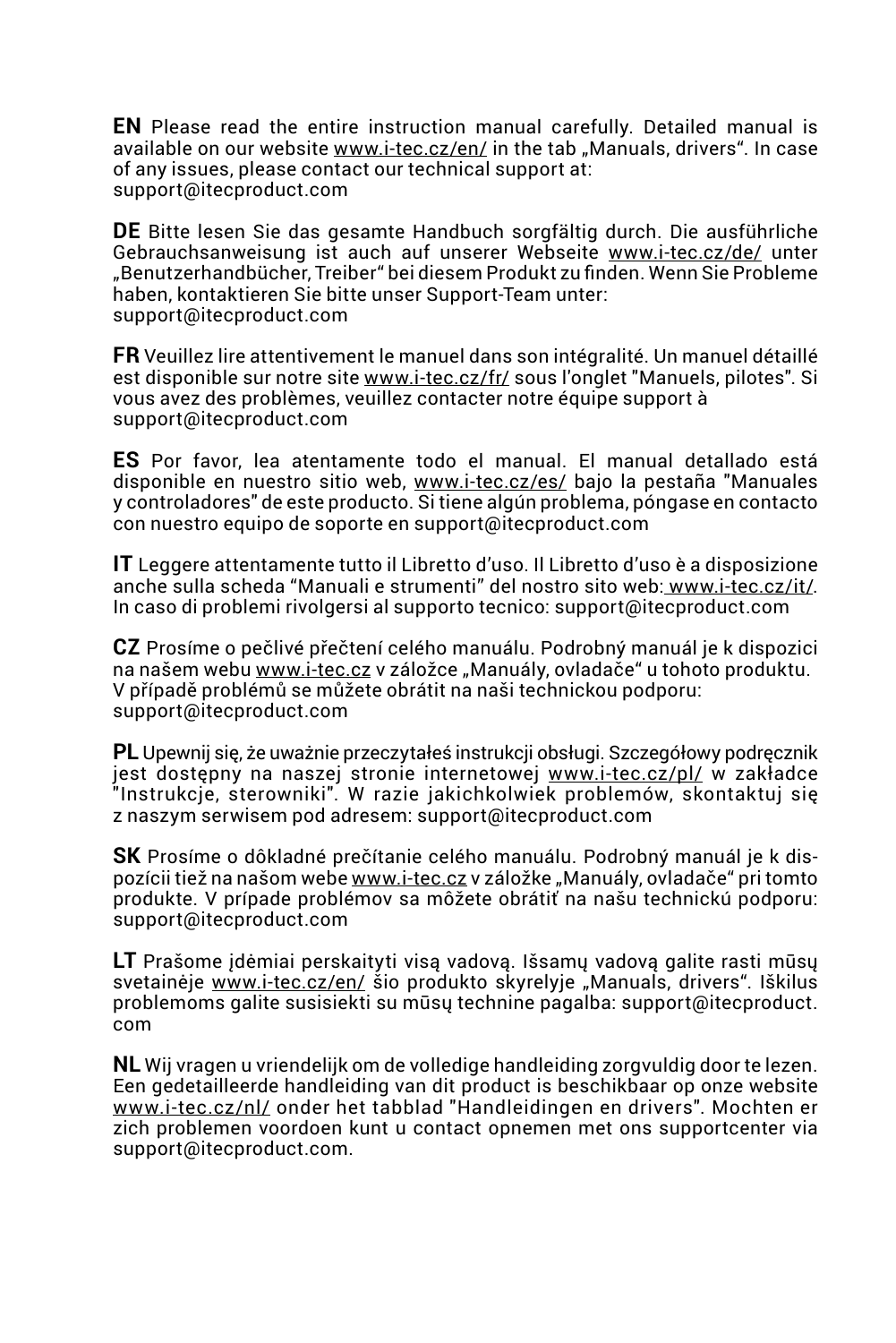

www.i-tec.cz/en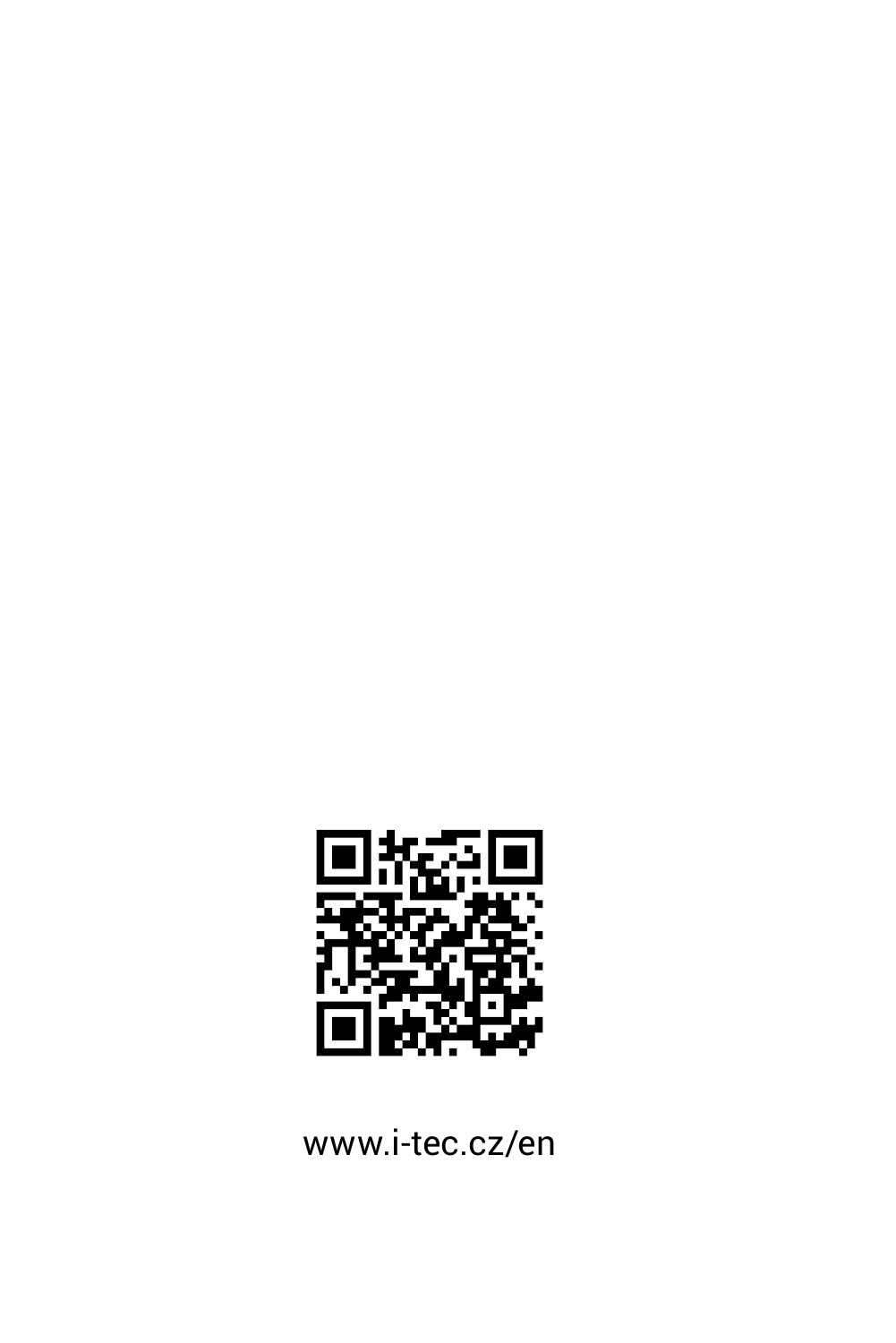## USB-C / USB 3.0 2x 4K UNIVERSAL **DOCKING STATION** + POWER DELIVERY PROFESSIONAL

| Declaration of Conformity47-48     |  |
|------------------------------------|--|
| European Ecodesign Directive 49-51 |  |
|                                    |  |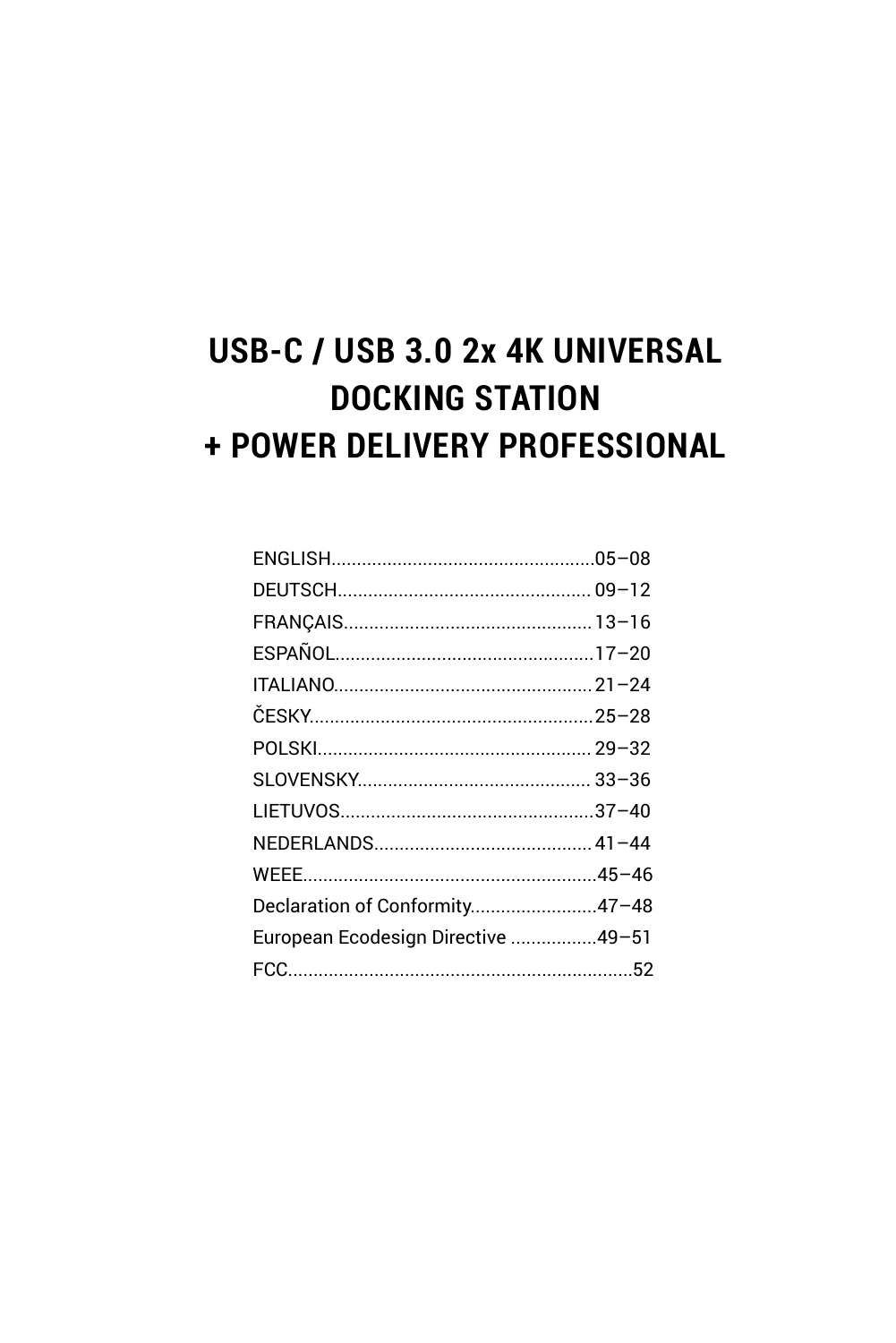### <span id="page-4-0"></span>INTRODUCTION

Thank you for purchasing the i-tec Docking Station, our product allows you to connect your favourite devices via a single USB cable to a laptop or tablet with a USB-C or USB-A port. +By this, you will gain access to the connection (it applies to connection by means of USB-C or Thunderbolt 3; in case of connection by means of USB 3.0, it is not technologically possible to recharge a laptop via the docking station), up to two monitors with resolution of 4K, or to one monitor with resolution of 5K Five USB 3.0 ports and one USB-C port will enable you to connect all your favorite accessories.. The docking station provides 2x HDMI port and 2x Display Port (only 2 graphics outputs can be active at the same time), 1x Ethernet GLAN RJ-45 port, 5x USB-A 3.0 ports, 1x USB-C 3.1 port, Audio ports (earphones and microphone), 1x input for external power supply and On/Off switch. An advantage is the ability to connect a docking station to a USB-A 3.0 or USB-C port on your laptop / tablet.

### PACKAGE CONTENTS

- i-tec USB-A 3.0 / USB-C Docking Station
- Multipurpose USB-C to USB-C cable featuring USB-A adapter (100 cm)
- Power adapter (output DC: 20.0V / 5.0A max. 100.0W, DC cable 180 cm)
- Quick Start

### SPECIFICATION AND DESCRIPTION



#### **Front panel:**

- **1.** On/Off switch for the docking station switching on and off
- **2.** 1x blue LED on after switching-on the docking station
- **3.** 1x green LED on after connection of USB-A or USB-C HDD case
- **4.** 1x USB-C 3.1 port for connection of your USB-C device, is only determined for data transfer (5 Gbps)
- **5.** 1x USB-A 3.0 port for connection of your existing USB 3.1/3.0/2.0 devices and data transfer (5 Gbps), supports functions of USB Hot Swapping and quick recharging according to BC 1.2
- **6.** 1x 3.5 mm Audio out 5.1
- **7.** 1x 3.5 mm Mic in



### **Rear panel:**

- **8.** Power supply input external power adapter (output: DC 20.0V / 5.0A) **External power supply exclusively for use with CADUAL4KDOCKPD.**
- **9.** USB-C port for connection of the docking station to a laptop with a USB-C or USB-A interface (the supply contains an adapter of USB-C/F to USB-A/M for connection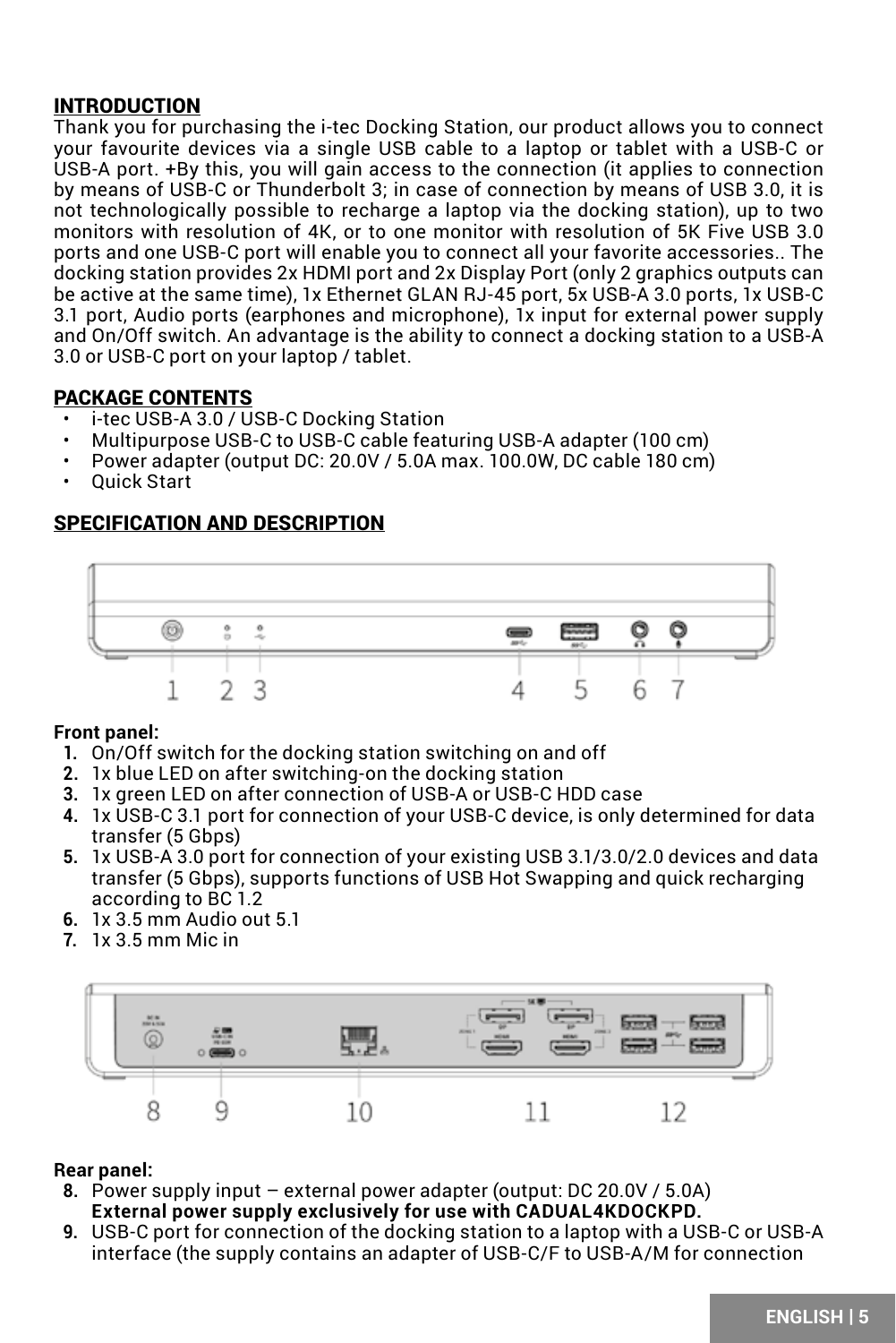to a USB-A port). In case of connection to a USB-C or Thunderbolt 3 port of your laptop, the docking station also supports a function of Power Delivery in profile 4 (standardly 80.0W, max. 85.0W upkeeping) for your laptop recharging.

- **10.** 1x Ethernet GLAN RJ-45 port for fast network and Internet access with Gigabit Ethernet connection, it supports speeds of 10 / 100 / 1000 Mbps
- **11.** Graphic interface: 2x HDMI and 2x Display Port. Docking station supports up to two monitors. Resolution:

- 1 monitor connected via 2 DP cables: 1x DP + 1x DP supports up to 5K 5120x2880@60Hz, a graphics card on your computer must support 5K resolution

- 2 monitors connected at the same time: 1x DP + 1x DP supports up to 4K 4096x2160@60Hz; 1x DP + 1x HDMI supports up to 4K 4096x2160@60Hz; 1x HDMI + 1x HDMI supports up to 4K 4096x2160@60Hz

**12.** 4x USB-A 3.0 port for connecting USB 3.1/3.0/2.0 devices and high-speed data transmission up to 5 Gbps; supports USB Hot Swapping function

#### **Side panel:**

**13.** Kensington lock

- **Chipsets:** DL6950, TPS65983B
- **Product dimensions:** 249 x 82 x 33 mm
- **Product weight:** 395 g



#### SYSTEM REQUIREMENTS

Hardware requirements: Laptop / tablet with a free USB-A or USB-C port (For USB-C, Power Delivery Alt Mode is recommended for charging)

Operating system: Windows 7 / 8 / 8.1 / 10 32/64 bit, macOS X, Linux Ubuntu 14.04 / 16.04, Android 6 or later. Windows 10 – automatic installation of OS drivers. Other operating systems – manual installation of drivers. Firmware updates automatically.

#### For routine work on multiple monitors

- Processor: Intel Core i5 2+GHz / AMD Trinity or higher
- RAM: 4GB
- Graphic processor: Intel HD 4000, ATI Radeon HD7xxx, NVidia GeForce 5xxM or higher
- Port USB 3.0 / USB-C

#### Video playback

- Processor: Intel Core i7 2+GHz / AMD Richland A10-575x / AMD Kaveri A10-7400P or higher
- RAM: 8GB
- Graphic processor: Intel HD 4000, ATI Radeon HD 8650, NVidia GeForce 7xxM or higher
- Port USB 3.0 / USB-C

To play Ultra HD 4K/5K videos, your computer must be able to decode this video with its graphics processor. Especially in less powerful laptops, they can handle 4K/5K video playback, but the result is not ideal (interruption, video tearing).

#### DRIVER INSTALLATION IN WINDOWS 7 / 8 / 8.1 / 10 (32/64 BIT)

**ATTENTION! Do not connect the docking station to your laptop / tablet until you have installed the appropriate drivers. Drivers must only be installed before first use. Before installation, make sure that your system has installed the latest drivers for your device and updated BIOS.**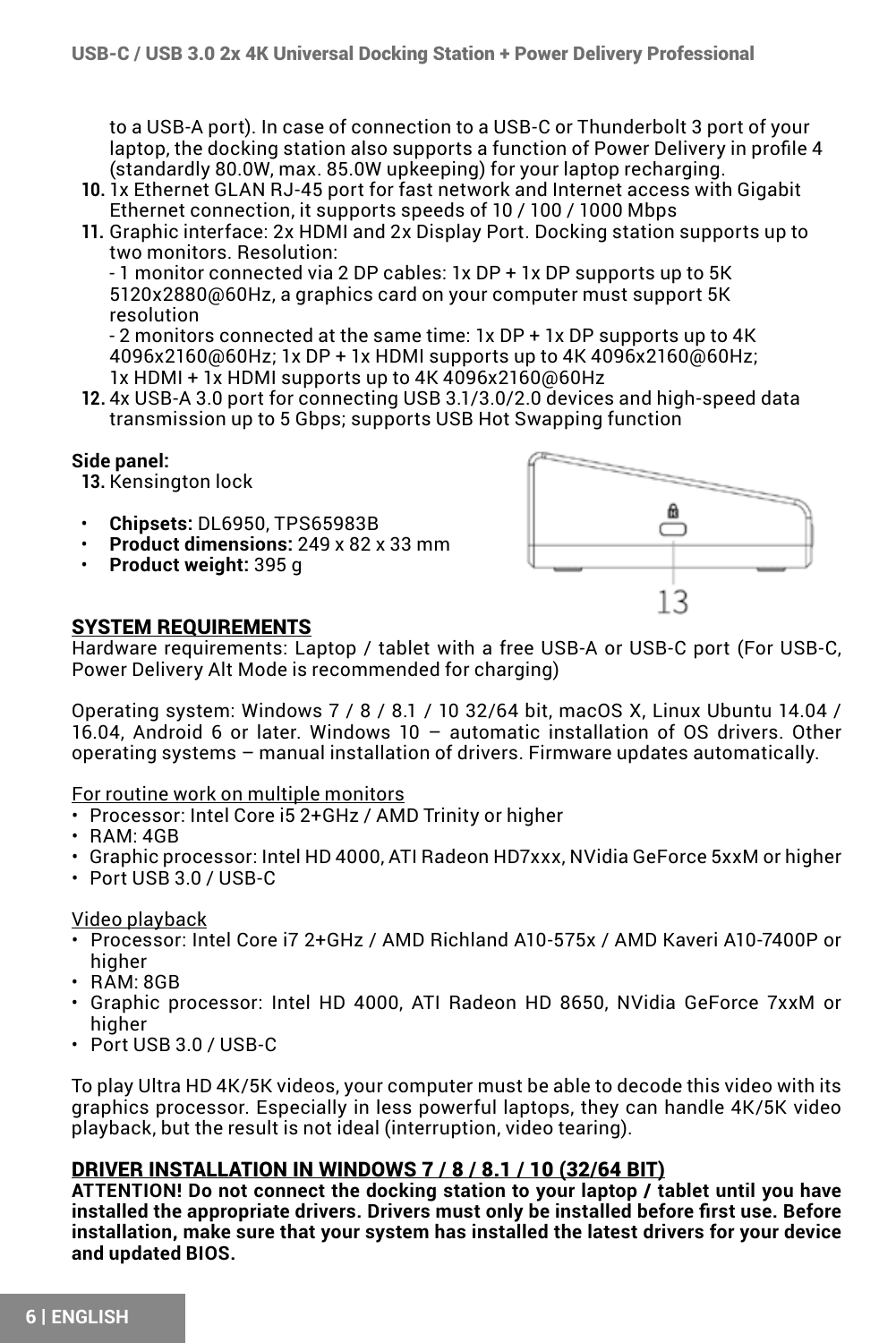For Windows 7/8/8.1, download the drivers from our website www.i-tec.cz/en on the "Manuals, drivers" tab of this product or on www.i-tec.cz/setup. Run the installation from the downloaded file, select the installation language, and follow the instructions on the screen.

In Windows 10, the docking station can be connected directly, drivers are automatically installed from the system when connected to the Internet.

Note: In Windows 7 / 8 / 8.1 / 10, install the drivers as the "Administrator" user. The screen may blink while the drivers are being installed, this is a standard process. Once the installation is complete, we recommend restarting the notebook / tablet.

### DRIVER INSTALLATION IN MACOS X

**ATTENTION! Do not connect the dock to your Mac until you install the appropriate drivers. Drivers must only be installed before first use. We recommend that you have the latest macOS operating system installed.**

Download drivers from our website www.i-tec.cz/en/ on the "Manuals, drivers" tab of this product and run the installation.

#### CONNECT THE HDMI / DISPLAY PORT MONITOR

Use an HDMI / DP cable to connect the monitor to the docking station. During the installation of an additional monitor, the laptop / tablet monitor may may blink, this is a normal state. Docking station supports up to two monitors. Graphic Interface: 2x HDMI and 2x Display Port. Resolution:



1 monitor connected via 2 DP cables (1x DP + 1x DP ports), resolution up to 5K 5120x2880@60Hz, the graphics card on your computer must support 5K resolution



2 monitors connected simultaneously ( $1x$  DP +  $1x$  DP or  $1x$  DP +  $1x$  HDMI or  $1x$  HDMI +  $1x$ HDMI ports), resolution up to 4K 4096x2160@60Hz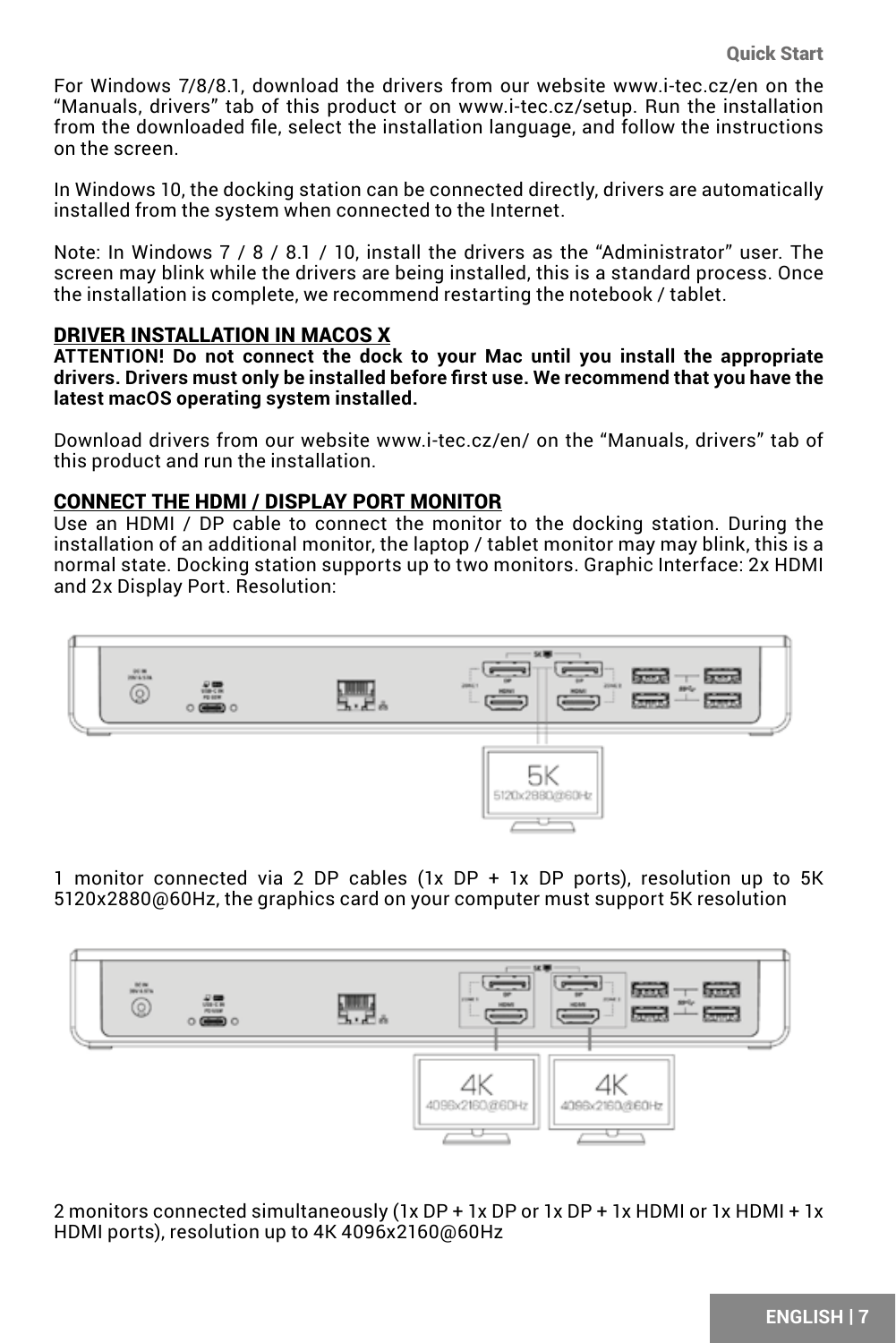A remark for macOS and monitors with two DP cables:

Some displays with the resolution higher than 4K require two Display Port cables for the image transfer in full resolution:

- Dell UP2715K 5K 27-inch monitor is supported at iMac (Retina 5K, 27-inch, the end of 2014) or newer and at Mac Pro (the end 2013) with OS X Yosemite 10.10.3 or newer.
- HP Z27q 5K monitor is supported at iMac (Retina 5K, 27-inch, the end of 2014) or newer and at Mac Pro (the end of 2013) with macOS Sierra.

### SAFETY INSTRUCTIONS

- Do not expose to extreme temperatures and air humidity.
- Use the device on flat surfaces you will prevent it from slipping and falling to the ground.
- Save the user manual for a possible use later.

In cooperation with the service department:<br>
• Check functionality after falling to water

- Check functionality after falling to water or to the ground.<br>• Check functionality when the cover is broken
- Check functionality when the cover is broken.
- Send the device back if it does not work in accordance with the user manual.

#### **FREQUENTLY ASKED QUESTIONS**

Available on our website **www.i-tec.cz/en** on the "FAQ" tab of this product.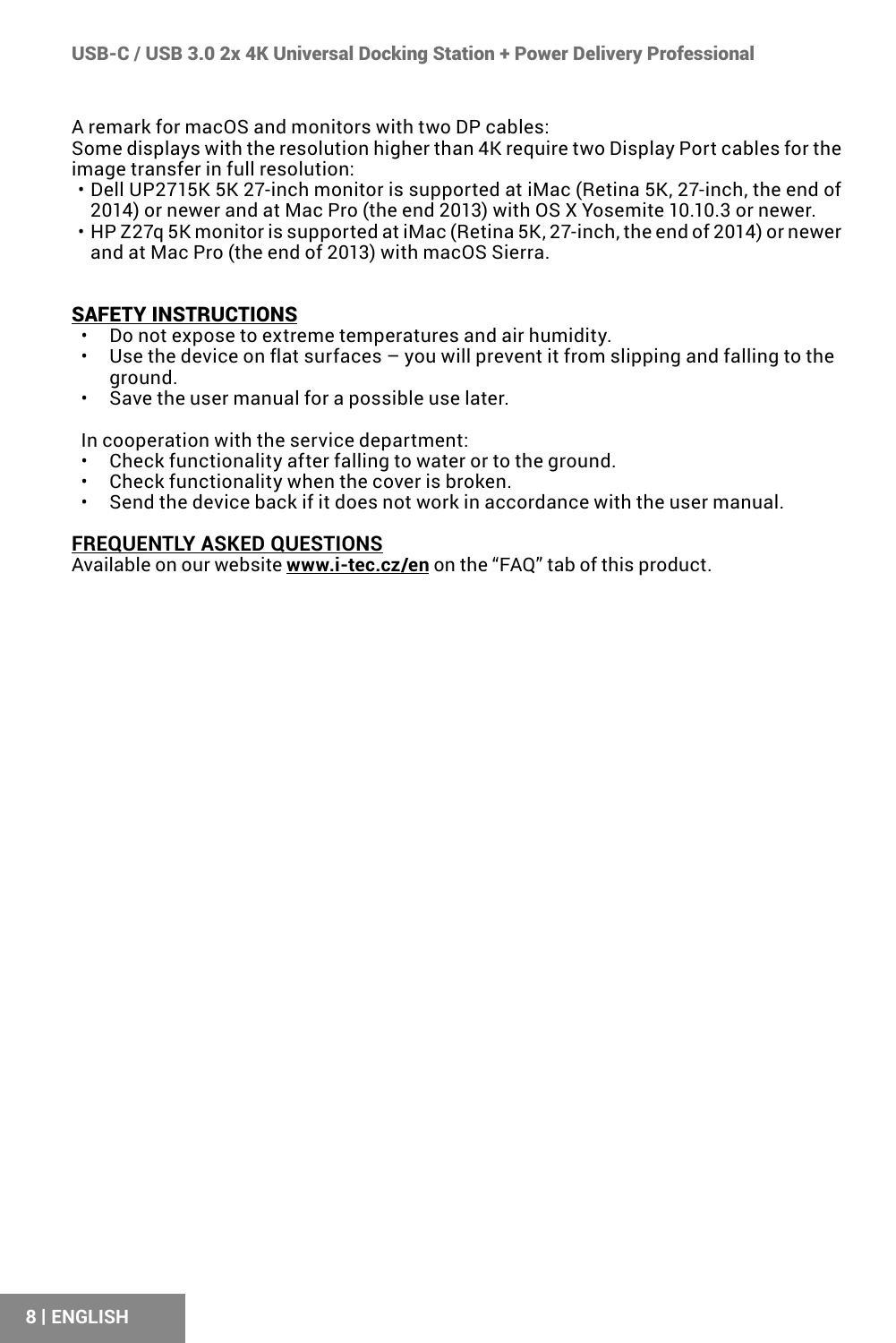### <span id="page-8-0"></span>EINLEITUNG

Wir bedanken uns für den Kauf von i-tec Docking Station, die es Ihnen ermöglicht, Ihre Lieblingsgeräte an Notebook oder Tablet-PC mit USB-C oder USB-A Port mit Hilfe von USB Anschluss anzuschließen. Sie gewinnen Zugang zur Versorgung (es gilt für den Anschluss über USB-C oder Thunderbolt 3; beim Anschluss über USB 3.0 ist es technologisch nicht möglich, ein Notebook aufzuladen), von bis zu zwei Bildschirmen mit 4K Auflösung, gegebenenfalls von einen Bildschirmen mit 4K Auflösung (einem mit 5K). Fünf USB 3.0 Ports und ein USB-C Port ermöglichen Ihnen Ihr ganzes Lieblingszubehör anzuschließen. Vorhandene Anschlüsse: 2x HDMI Port und 2x Display Port (gleichzeitig können nur 2 Grafikausgänge aktiv sein), 1x Ethernet GLAN RJ-45 Port, 5x USB-A 3.0 Port, 1x USB-C 3.1 Port, 2x Audio Ports (Kopfhörer und Mikrofon), 1x Eingang für externe DC Versorgung und On/Off Schalter. Zum Vorteil gehört die Möglichkeit, die Docking Station an den USB-A 3.0 oder USB-C Port Ihres Notebooks / Tablet-PCs anschließen zu können.

### LIEFERUMFANG

- i-tec USB-A 3.0 / USB-C Docking Station
- Kombiniertes Verbindungskabel USB-C zu USB-C und USB-A (100 cm)
- Versorgungsadapter (DC Ausgang: 20.0V / 5.0A max. 100.0W, DC Kabel 180 cm)
- Quick Start

### SPEZIFIKATION UND BESCHREIBUNG



#### **Vorderseite:**

- **1.** On/Off Schalter für Einschaltung und Ausschaltung der Docking Station
- **2.** 1x blaue LED-Kontrollleuchte leuchtet nach dem Einschalten der Docking Station
- **3.** 1x grüne LED-Kontrollleuchte leuchtet nach dem Anschluss von USB-A oder USB-C HDD Case
- **4.** 1x USB-C 3.1 Port für den Anschluss Ihrer USB-C Geräten, er ist nur für Datenübertragung (5 Gbps) bestimmt
- **5.** 1x USB-A 3.0 Port für den Anschluss Ihrer bestehenden USB 3.1/3.0/2.0 Geräte und hohe Datenübertragungsgeschwindigkeit (5 Gbps), Unterstützung der USB Hot Swapping Funktion und schneller Aufladung nach BC 1.2
- **6.** 1x 3.5 mm Audio Out 5.1
- **7.** 1x 3.5 mm Mic In



### **Hinterseite:**

- **8.** Eingang für Versorgung externer Versorgungsadapter (Ausgang: DC 20.0V / 5.0A) **Die Außenstromversorgungsquelle ist ausschließlich zur Verwendung für CADUAL4KDOCKPD bestimmt.**
- **9.** USB-C Port für den Anschluss der Docking Station an Notebook mit USB-C oder USB-A Schnittstelle (USB-C/F Adapter auf USB-A/M zum Anschluss an USB-A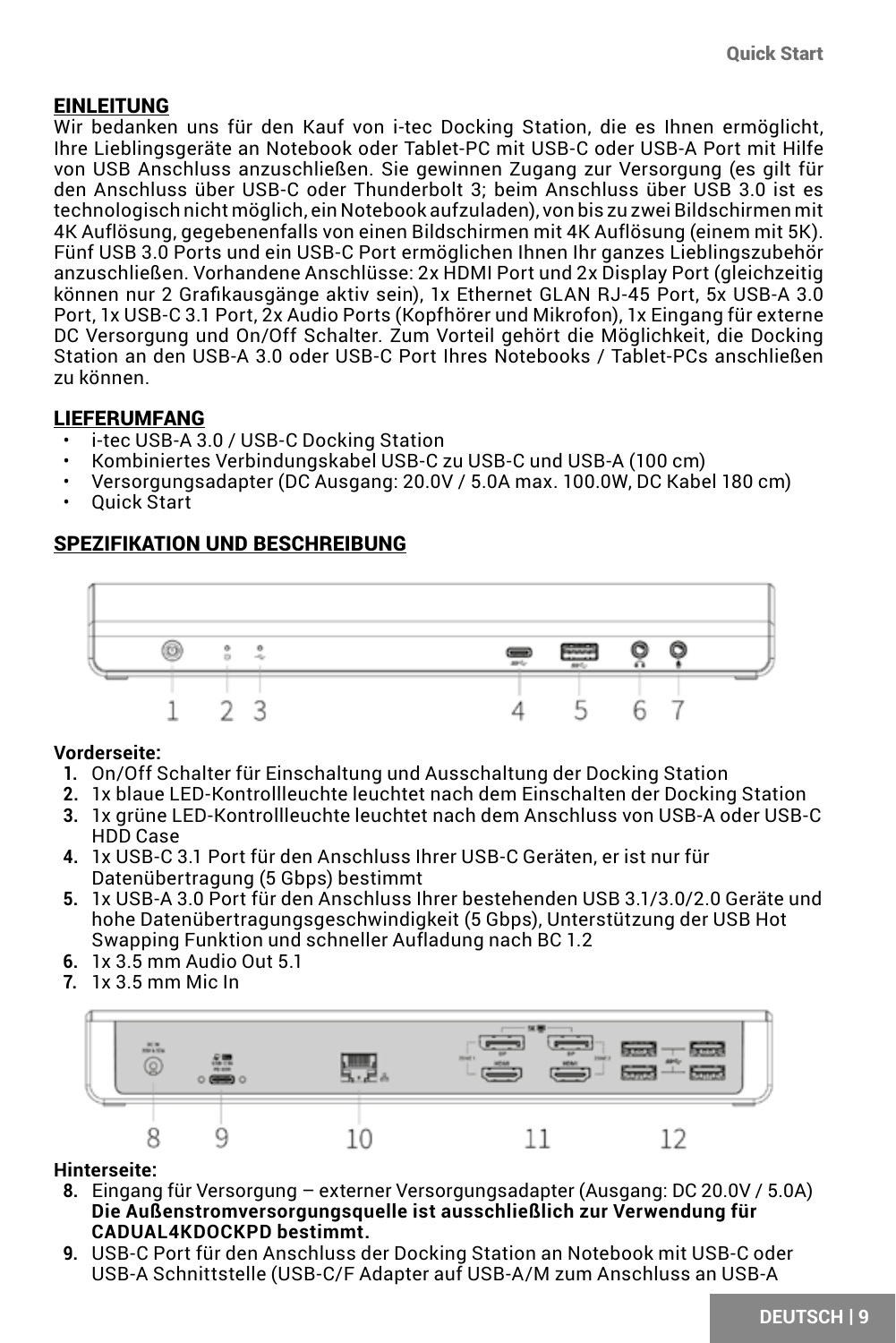Port gehört zum Lieferumfang). Beim Anschluss an USB-C oder Thunderbolt 3 Port Ihres Notebooks unterstützt die Docking Station auch die Power Delivery Funktion unter Profil 4 (standardmäßig 80.0W, max. 85.0W) für die Aufladung Ihres Notebooks.

- **10.** 1x Ethernet GLAN RJ-45 Port für Hochgeschwindigkeitszugang zum Netzwerk und Internet über Gigabit Ethernet, unterstützt die Geschwindig-keiten 10 / 100 / 1000 Mhns
- **11.** Grafische Auflösung: 2x HDMI und 2x Display Port. Die Docking Station unterstützt den Anschluss von max. zwei Bildschirmen. Auflösung:

 - 1 Bildschirm angeschlossen über 2 DP Kabel: 1x DP + 1x DP unterstützt bis zu 5K 5120x2880@60Hz, die Grafikkarte in Ihrem Computer muss 5K Auflösung unterstützen

- 2 Bildschirme gleichzeitig angeschlossen: 1x DP + 1x DP unterstützt bis zu 4096x2160@60Hz; 1x DP + 1x HDMI unterstützt bis zu 4K 4096x2160@60Hz; 1x HDMI + 1x HDMI unterstützt bis zu 4K 4096x2160@60Hz

**12.** 4x USB-A 3.0 Port für den Anschluss Ihrer bestehenden USB 3.1/3.0/2.0 Geräte und hohe Datenübertragung (5 Gbps), Unterstützung der USB Hot Swapping Funktion

#### **Seitenpaneel:**

**13.** Kensington lock

- **Chipsets:** DL6950, TPS65983B
- **Produktabmessungen:** 249 x 82 x 33 mm
- **Produktgewicht:** 395 g



#### SYSTEMANFORDERUNGEN

Hardware-Anforderungen: Notebook / Tablet-PC mit einem freien USB-A oder USB-C Port (Für USB-C wird der Power Delivery Alt Mode zum Laden empfohlen)

Betriebssystem: Windows 7 / 8 / 8.1 / 10 32/64 bit, macOS X, Linux Ubuntu 14.04 / 16.04, Android 6 und höher. Windows 10 – automatische Treiberinstallation vom BS. Andere Betriebssysteme – manuelle Treiberinstallation. Firmware wird automatisch installiert.

Für übliche Arbeit an mehreren Bildschirmen

- Prozessor: Intel Core i5 2+GHz / AMD Trinity oder besser
- RAM: 4GB
- Grafikprozessor: Intel HD 4000, ATI Radeon HD7xxx, NVidia GeForce 5xxM oder besser
- USB 3.0 / USB-C Port

#### Für Videoabspielen

- Prozessor: Intel Core i7 2+GHz / AMD Richland A10-575x / AMD Kaveri A10-7400P oder besser
- RAM: 8GB
- Grafikprozessor: Intel HD 4000, ATI Radeon HD 8650, NVidia GeForce 7xxM oder besser
- USB 3.0 / USB-C Port

Zum Abspielen von Ultra HD 4K/5K Video muss der Computer fähig sein, dieses Video durch seinen Grafikprozessor zu dekodieren. Es gilt vor allem bei weniger leistungsfähigen Übertragungscomputers, dass sie zwar das Abspielen von 4K/5K Video schaffen können, aber das Ergebnis ist nicht ideal (Unterbrechungen, Bildreißen).

#### TREIBERINSTALLATION UNTER WINDOWS 7 / 8 / 8.1 / 10 (32/64 BIT)

**HINWEIS! Schließen Sie die Docking Station an Ihr Notebook / Tablet PC nicht an, bis die**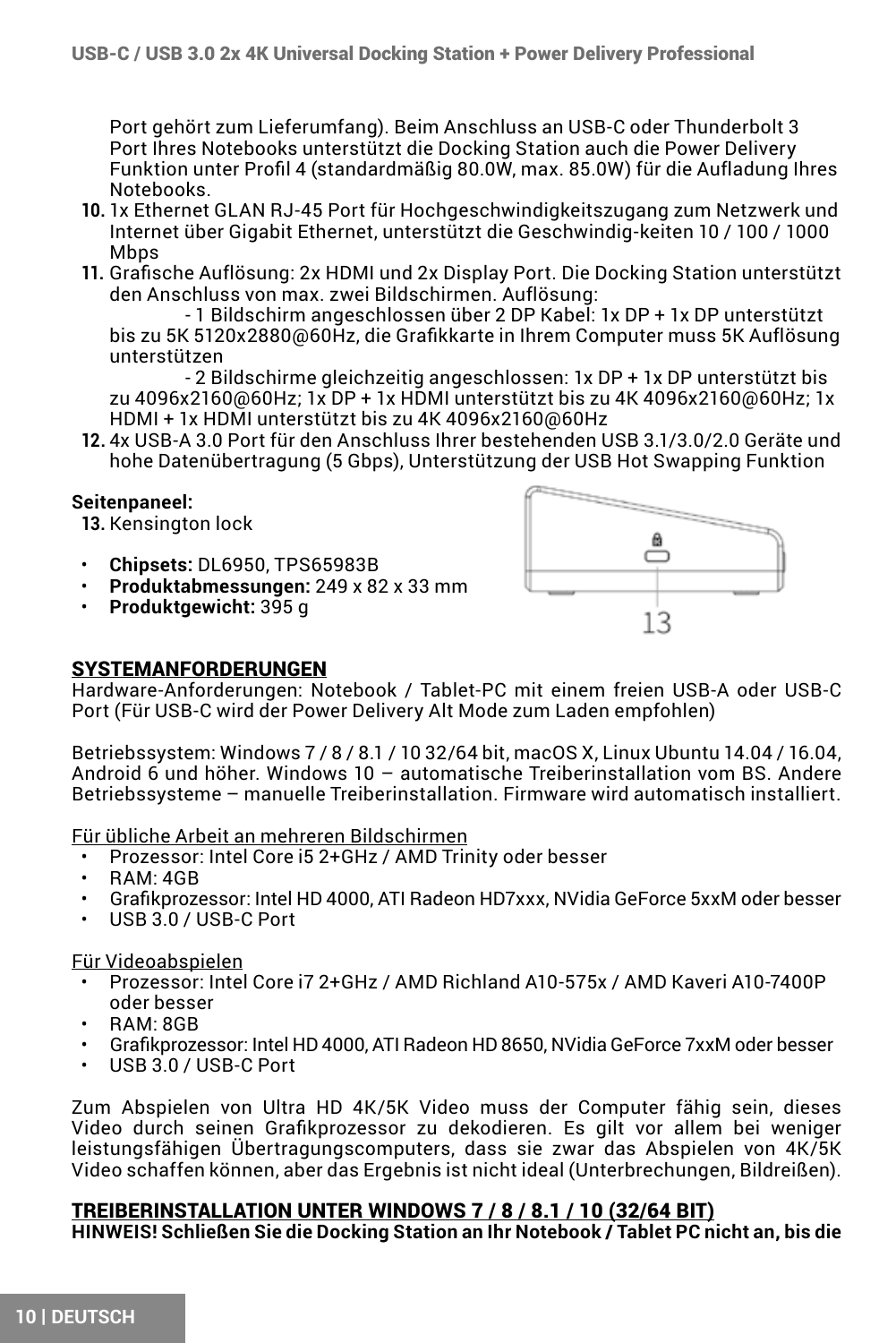**betreffenden Treiber nicht installiert sind. Die Treiber sind nur vor erster Benutzung zu installieren. Vergewissern Sie sich vor der Installation, dass Sie im System die neuesten Treiber für Ihr Gerät installiert haben und BIOS aktualisiert ist.**

Für Windows 7/8/8.1 sind die Treiber unter unserer Internetseite www.i-tec.cz/de unter "Benutzerhandbücher, Treiber" bei diesem Produkt herunterzuladen oder unter www.itec.cz/setup. Starten Sie die Installation von herutergeladener Datei, wählen Sie die Installationssprache aus und gehen Sie nach Anweisungen auf dem Bildschirm vor.

Unter Windows 10 ist die Docking Station direkt anzuschließen, die Treiber werden nach Internetanschluss vom System automatisch installiert.

Bemerkung: Unter Windows 7 / 8 / 8.1 / 10 werden die Treiber unter dem Benutzer "Administrator" installiert. Der Bildschirm kann während der Treiberinstallation blinzeln, es geht um Standardprozess. Nach der Installation empfehlen wir das Notebook / Tablet PC neuzustarten.

#### TREIBERINSTALLATION UNTER MACOS X

**WARNUNG! Schließen Sie das Dock an Ihren Mac erst dann an, wenn Sie die entsprechenden Treiber installiert haben. Treiber müssen nur vor der ersten Verwendung installiert werden. Wir empfehlen, dass Sie das neueste macOS-Betriebssystem installiert haben.**

Die Treiber sind unter unserer Internetseite www.i-tec.cz/de unter "Benutzerhandbücher, Treiber" bei diesem Produkt herunterzuladen und so werden sie installiert.

#### ANSCHLUSS VON HDMI / DISPLAY PORT DES BILDSCHIRMS

Zum Bildschirmanschluss an Docking Station benutzen Sie HDMI / DP Kabel. Während der Installation eines zusätzlichen Bildschirms an Notebook / Tablet PC kann der Bildschirm blinzeln, es geht um Standardprozess. Die Docking Station unterstützt den Anschluss von max. zwei Bildschirmen. Grafikschnittstelle: 2x HDMI und 2x Display Port. Auflösung:



1 Bildschirm angeschlossen über 2 DP Kabel (1x DP + 1x DP Port), Auflösung bis zu 5K 5120x2880@60Hz, die Grafikkarte in Ihrem Computer muss 5K Auflösung unterstützen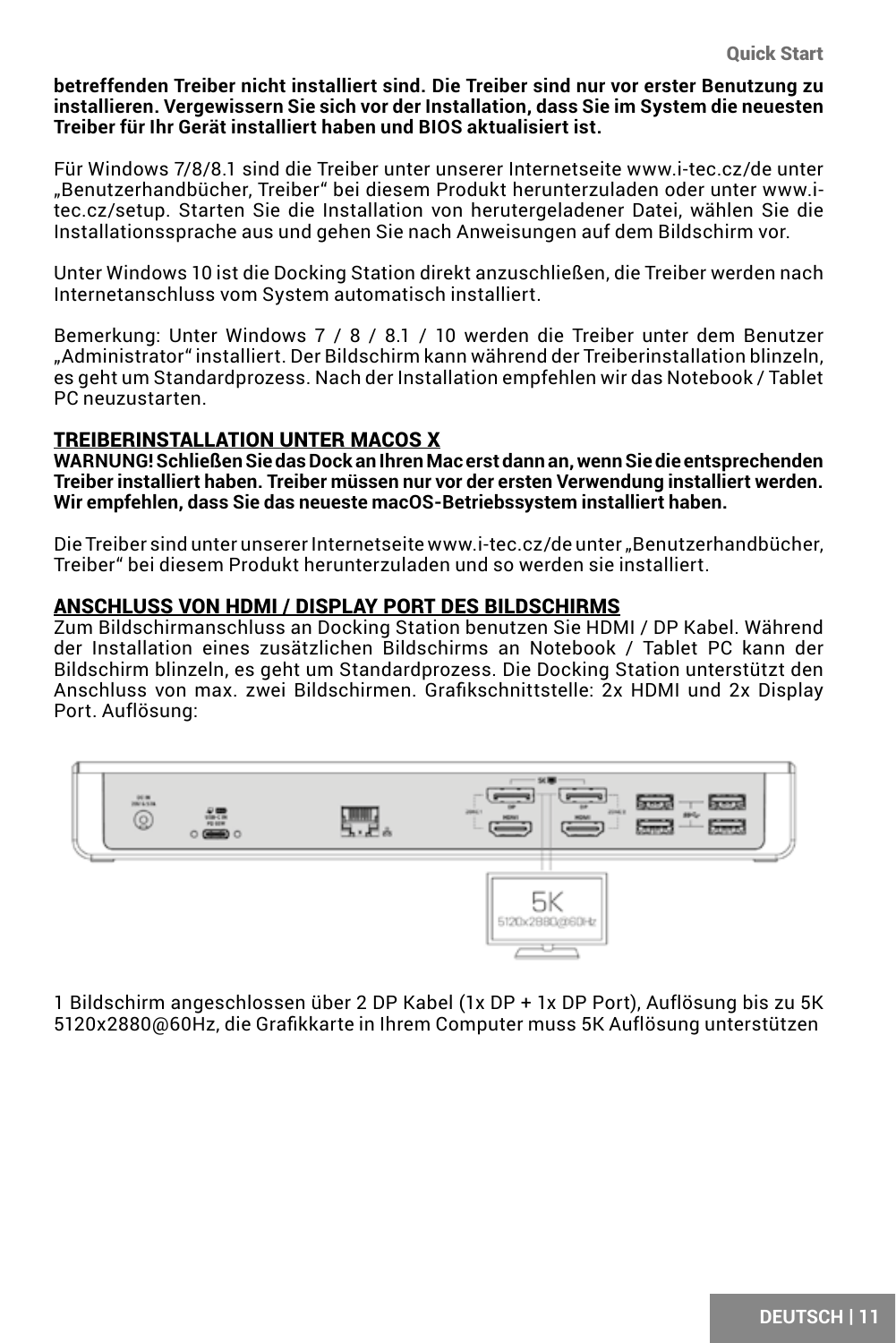

2 Bildschirme gleichzeitig angeschlossen (1x DP + 1x DP oder 1x DP + 1x HDMI oder 1x HDMI + 1x HDMI), Auflösung bis zu 4K 4096x2160@60Hz

Bemerkung für macOS und Bildschirme mit DP Kabel:

Einige Displays mit höherer Auflösung als 4K erfordern zwei Display Port Kabel zur Bildübertragung in voller Auflösung:

- 27 Zoll 5K Bildschirm Dell UP2715K wird unter iMac (Retina 5K, 27 Zoll, Jahresende von 2014) oder neuerem und unter Mac Pro (Jahresende von 2013) mit OS X Yosemite 10.10.3 oder neuerem unterstützt.
- 5K Bildschirm HP Z27q wird unter iMacu (Retina 5K, 27 Zoll, Jahresende von 2014) oder neuerem und unter Macu Pro (Jahresende von 2013) mit macOS Sierra unterstützt.

### SICHERHEITSHINWEISE

- Setzen Sie das Gerät keinen extremen Temperaturen und Feuchtigkeit aus.
- Verwenden Sie das Gerät auf flachem Untergrund, um zu verhindern, dass es rutscht und auf den Boden fällt.
- Bewahren Sie das Handbuch zur späteren Verwendung auf.

In Zusammenarbeit mit der Serviceabteilung:

- Überprüfen Sie die Funktionalität, nachdem das Gerät ins Wasser oder auf den Boden gefallen ist.
- Überprüfen Sie die Funktionalität bei Beschädigung der Abdeckung.
- Reklamieren Sie Geräte, die nicht so funktionieren wie im Handbuchs beschrieben.

#### HÄUFIG GESTELLTE FRAGEN

Verfügbar auf unserer Webseite **www.i-tec.cz/de** auf der Registerkarte "FAQ" dieses Produkts.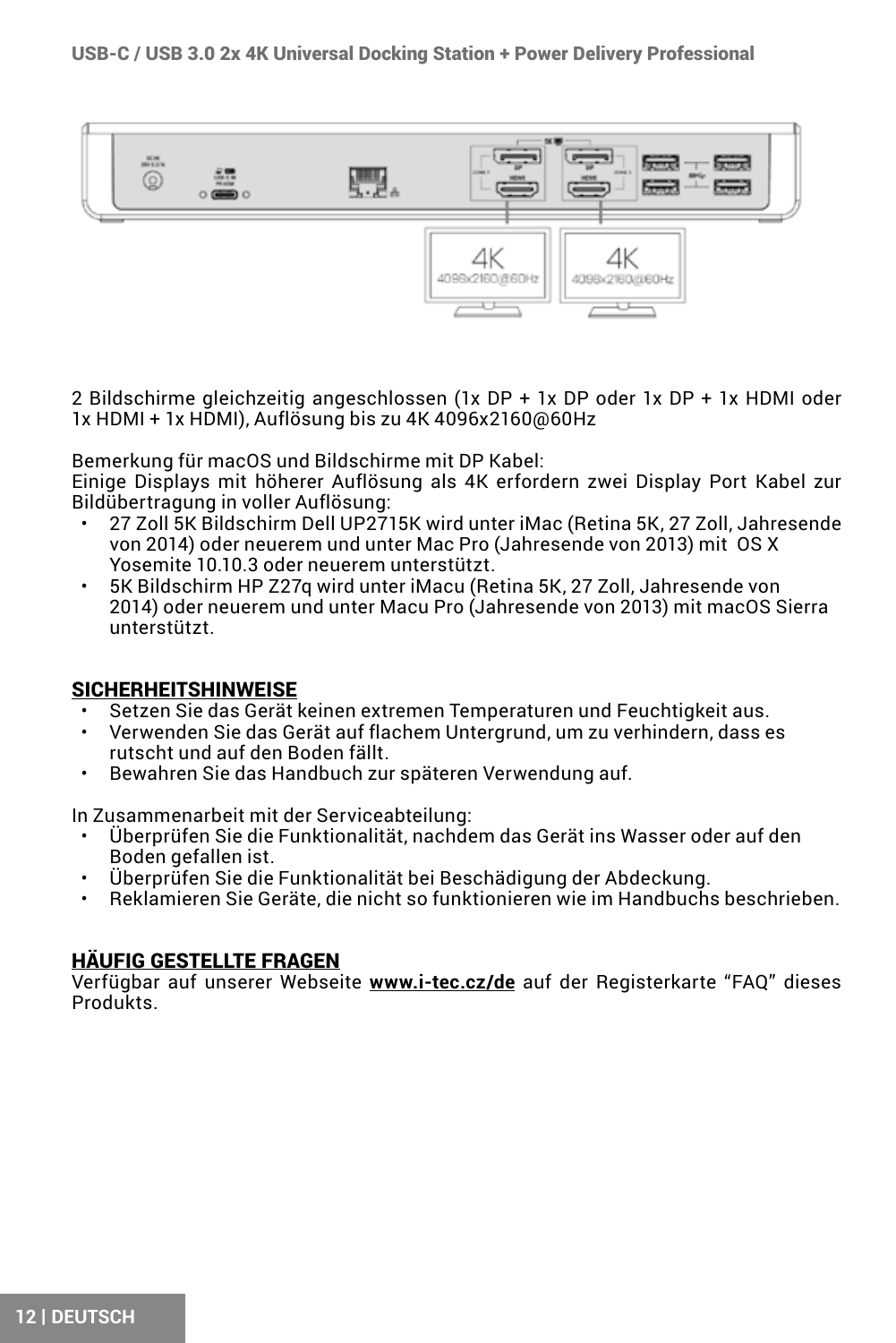### <span id="page-12-0"></span>INTRODUCTION

Nous vous remercions d'avoir acheté la station d'accueil i-tec; notre produit vous permettra de connecter vos appareils favoris via un seul câble USB vers un ordinateur portable ou une tablette possédant une interface USB-C ou USB-A. Vous pouvez connecter (fonction s'appliquant lors d'une connexion via USB-C, ou Thunderbolt 3, technologiquement impossible de charger l'ordinateur par la station d'accueil lors d'une connexion via USB 3.0), jusqu'à deux moniteurs avec une résolution 4K ou avec une résolution de 5K). Cinq ports USB 3.0 et un port USB-C vous permettent de connecter tous vos accessoires préférés. La station d'accueil possède 2x interfaces HDMI et 2x interfaces Display Port (seules 2 sorties graphiques peuvent être activées en même temps), 1x interface Ethernet GLAN RJ-45, 5x USB-A 3.0 interfaces, 1x USB-C 3.1 interface, 2x interfaces audio (écouteurs et microphone), 1x entrée pour alimentation externe et un interrupteur marche / arrêt. Un avantage supplémentaire est la possibilité de connecter une station d'accueil à une interface USB-A 3.0 ou USB-C de votre ordinateur portable / tablette.

### CONTENU DU COLIS

- Station d'accueil i-tec USB-A 3.0 / USB-C
- Câble de connexion combiné USB-C vers USB-C et USB-A (100 cm)
- Adaptateur secteur (sortie DC: 20.0V / 5.0A max. 100.0W, câble DC 180 cm)
- Démarrage rapide

### SPÉCIFICATIONS ET DESCRIPTION



#### **Panneau avant:**

- **1.** Interrupteur marche / arrêt permettant de mettre en fonction et d'éteindre la station d'accueil
- **2.** 1x LED bleue indiquant que la station d'accueil est en fonction
- **3.** 1x LED verte indiquant que le boîtier du disque dur USB-A ou USB-C est connecté
- **4.** 1x port USB-C 3.1 pour connecter vos périphériques USB-C, conçu uniquement pour le transfert de données (5 Gbps)
- **5.** 1x port USB-A 3.0 permettant de connecter vos périphériques USB 3.1 / 3.0 / 2.0 existants et le transfert de données (5 Gbps), supporte la fonction USB Hot Swapping et le chargement rapide selon norme BC 1.2
- **6.** 1x sortie audio 3,5 mm 5.1
- **7.** 1x entrée micro 3,5 mm



### **Panneau arrière:**

**8.** Entrée d'alimentation - adaptateur secteur externe (sortie: DC 20.0V / 5.0A) **Source d'alimentation extérieure prévue exclusivement pour être utilisée avec CADUAL4KDOCKPD.**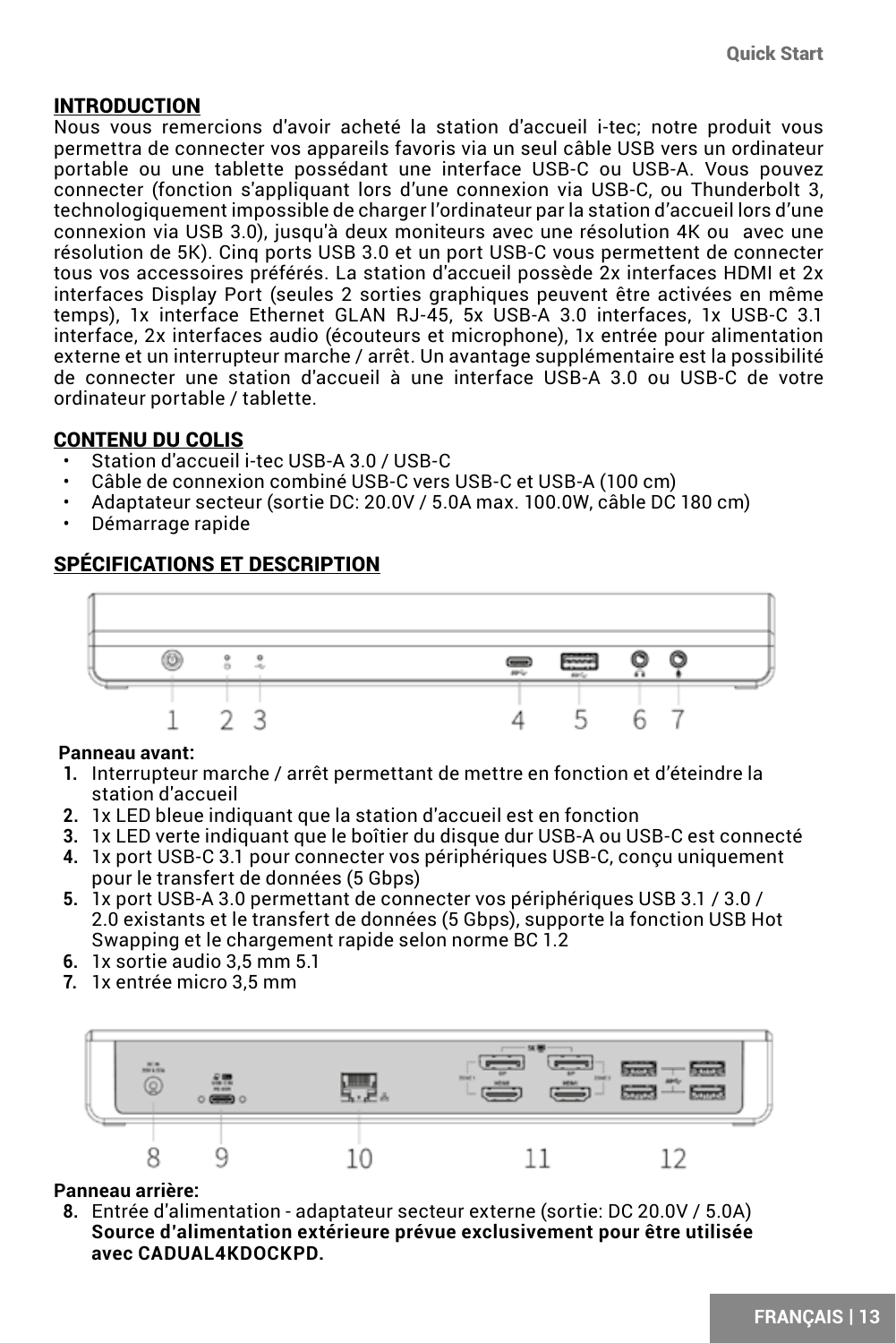- **9.** Port USB-C permettant de connecter la station d'accueil à l'ordinateur portable via l'interface USB-C ou USB-A (un adaptateur USB-C/F vers USB-A/M pour connexion sur port USB-A est inclus dans l'emballage ). Lorsque d'une connexion au port USB-C ou Thunderbolt 3 de votre ordinateur portable, la station d'accueil prend également en charge la fonction Power Delivery - profil 4 (80.0W standart, 85.0W maximum) pour recharger votre ordinateur portable.
- **10.** 1x interface Ethernet GLAN RJ-45 pour réseau rapide et accès Internet avec une connexion Gigabit Ethernet supportant des vitesses de 10/100/1000 Mbps
- **11.** Interface graphique: 2x HDMI et 2x Display Port. La station d'accueil prend en charge jusqu'à deux moniteurs. Résolution:

- 1 moniteur connecté via 2 câbles DP: 1x DP + 1x DP supporte une résolution 5K allant jusqu'à 5120x2880 à 60Hz, la carte graphique de votre ordinateur doit supporter une résolution 5K

- 2 moniteurs connectés en même temps: 1x DP + 1x DP supporte une résolution 4K allant jusqu'à 4096x2160 à 60Hz; 1x DP + 1x HDMI supporte une résolution 4K allant jusqu'à 4096x2160 @ 60Hz; 1x HDMI + 1x HDMI supporte une résolution 4K allant jusqu'à 4096x2160 @ 60Hz

**12.** 4x interfaces USB-A 3.0 permettant la connexion de périphériques USB 3.1 / 3.0 / 2.0 et la transmission de données haute vitesse jusqu'à 5 Gbps; prend en charge la fonction USB Hot Swapping

#### **Panneau latéral:**

**13.** Serrure Kensington

- Circuit imprimé: DL6950, TPS65983B
- **Dimensions du produit:** 249 x 82 x 33 mm
- **Poids du produit:** 395 g



### CONFIGURATION REQUISE

Exigences matérielles: Ordinateur portable / tablette possédant une interface USB-A ou USB-C libre (Pour USB-C, le mode d'alimentation de livraison est recommandé pour la recharge)

Systèmes d'exploitation: Windows 7 / 8 / 8.1 / 10 32/64 bit, macOS X, Linux Ubuntu 14.04 / 16.04, Android 6 ou version ultérieure. Windows 10 - installation automatique des pilotes du système d'exploitation. Autres systèmes d'exploitation - installation manuelle des pilotes. Mise à jour du automatique des logiciels.

Pour un travail régulier sur plusieurs moniteurs

- Processeur: Intel Core i5 2+GHz / AMD Trinity ou supérieur
- RAM: 4 Go
- Processeur graphique: Intel HD 4000, ATI Radeon HD7xxx, NVidia GeForce 5xxM ou supérieur
- interface USB 3.0 / USB-C

Lecture vidéo

- Processeur: Intel Core i7 2+GHz / AMD Richland A10-575x / AMD Kaveri A10-7400P ou supérieur
- RAM: 8 Go
- Processeur graphique: Intel HD 4000, ATI Radeon HD 8650, NVidia GeForce 7xxM ou supérieur
- Port USB 3.0 / USB-C

Pour lire des vidéos Ultra HD 4K / 5K, votre ordinateur doit pouvoir décoder cette vidéo avec son processeur graphique. Les ordinateurs portables moins puissants, peuvent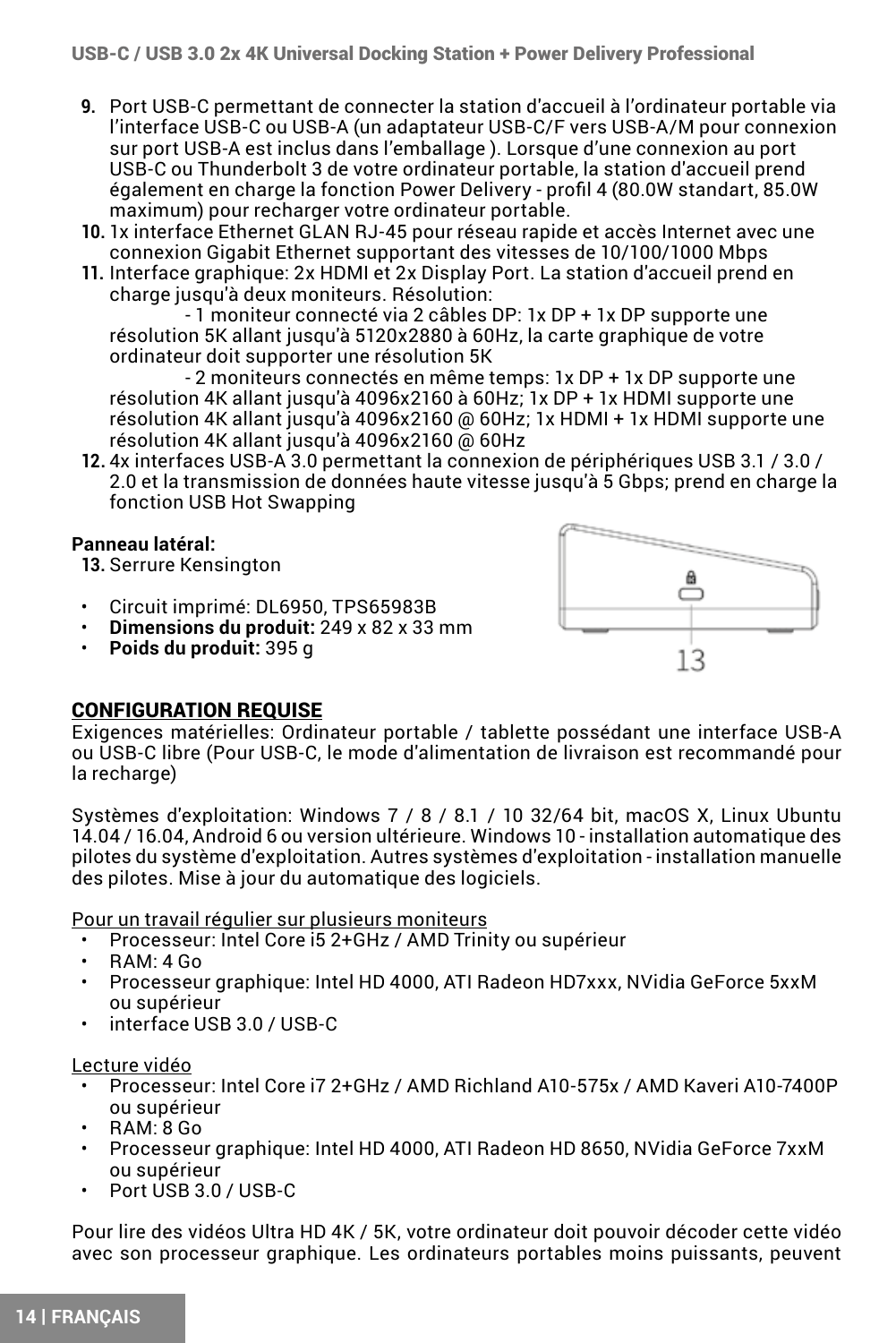gérer la lecture vidéo 4K / 5K, mais le résultat n'est pas idéal (interruption, hachage vidéo).

### INSTALLATION DES PILOTES DANS WINDOWS 7/8 / 8.1 / 10 (32/64 BIT)

**ATTENTION! Ne connectez pas la station d'accueil à votre ordinateur portable / tablette avant d'avoir installé les pilotes appropriés. Les pilotes ne doivent être installés qu'une fois avant la première utilisation. Avant l'installation, assurez-vous que votre système ait installé les derniers pilotes pour votre appareil et que le BIOS soit mis à jour.**

Pour Windows 7/8 / 8.1, téléchargez les pilotes à partir de notre site internet www.itec.cz/fr/ sous l'onglet "Manuels, pilotes" du produit. Exécutez l'installation à partir du fichier téléchargé, sélectionnez la langue d'installation et suivez les instructions à l'écran.

Dans Windows 10, la station d'accueil peut être connectée directement, les pilotes sont automatiquement installés à partir du système lors de la connexion à internet.

Remarque: Dans Windows 7/8 / 8.1 / 10, installez les pilotes en tant qu'utilisateur "Administrateur". L'écran peut scintiller pendant l'installation des pilotes, c'est un état normal. Une fois l'installation terminée, nous vous recommandons de redémarrer l'ordinateur portable / tablette.

#### INSTALLATION DU PILOTE DANS MACOS X

**ATTENTION! Ne connectez pas la station d'accueil à votre Mac avant d'avoir installé les pilotes appropriés. Les pilotes ne doivent être installés qu'une fois avant la première utilisation. Nous vous recommandons d'installer le dernier système d'exploitation macOS**

Téléchargez les pilotes sur notre site Web www.i-tec.cz/fr/ dans l'onglet "Manuels, pilotes" du produit et procédez à l'installation.

### CONNEXION DE L'INTERFACE HDMI / DISPLAY PORT

Utilisez un câble HDMI / DP afin de connecter le moniteur à la station d'accueil. Lors de l'installation d'un moniteur supplémentaire, le moniteur de l'ordinateur portable peut scintiller, ce qui est un état normal. La station d'accueil prend en charge jusqu'à deux moniteurs. Interface graphique: 2x HDMI et 2x Display Port. Résolution:



1 moniteur connecté via 2 câbles DP (1x DP + 1x ports DP), résolution 5K allant jusqu'à 5120x2880 à 60Hz, la carte graphique de votre ordinateur doit supporter une résolution 5K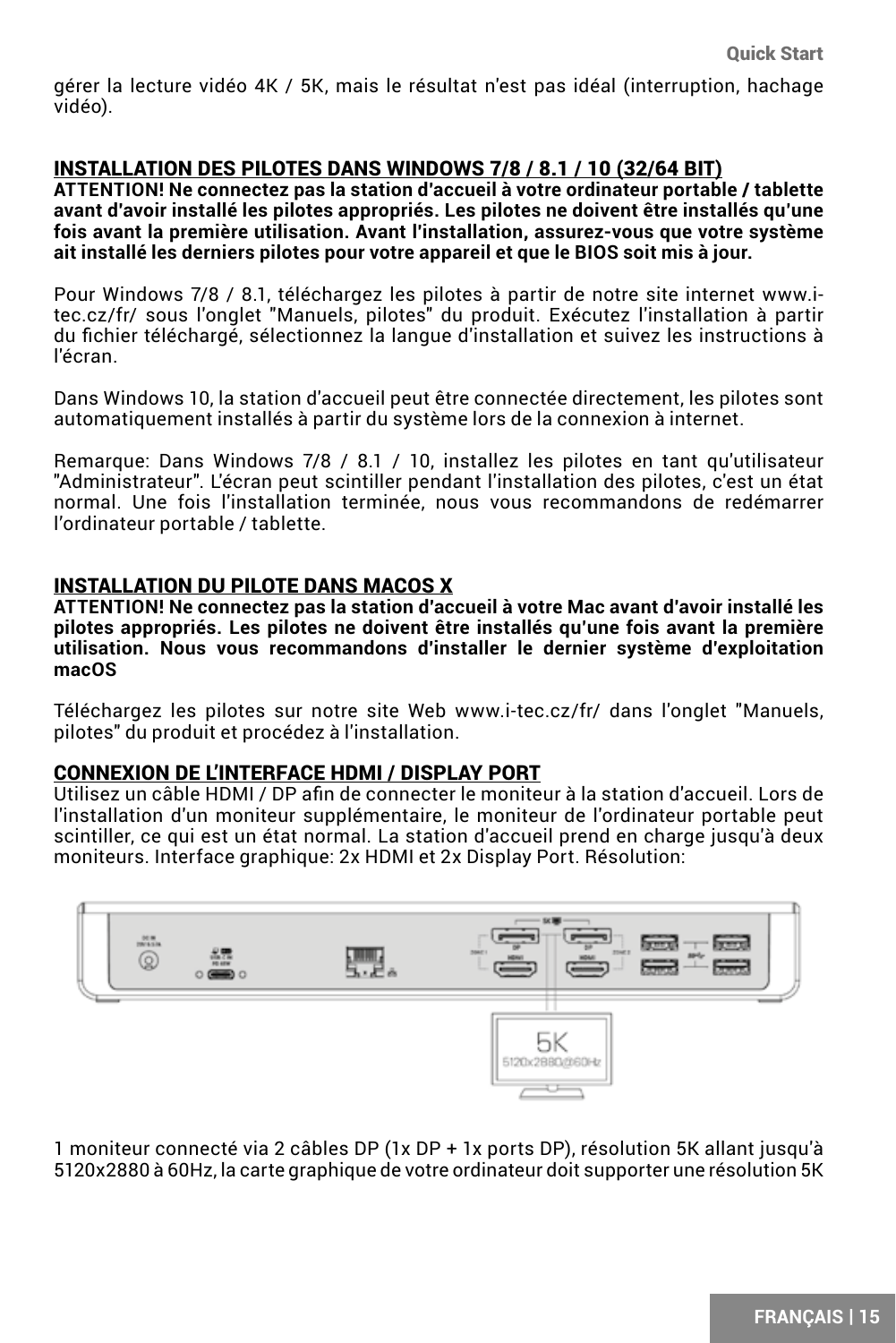

2 moniteurs connectés simultanément (1x DP + 1x DP ou 1x DP + 1x HDMI ou 1x HDMI + 1x interface HDMI), résolution 4K allant jusqu'à 4096x2160 à 60Hz

Note pour macOS et moniteurs avec deux câbles DP:

Certains écrans ayant une résolution supérieure à 4K nécessitent 2 câbles Display Port pour l'affichage d'images en pleine résolution .

- Le moniteur 5K de 27 pouces Dell UP2715K est pris en charge sur iMac (Retina 5K, 27 pouces, fin 2014) ou ultérieur et sur Mac Pro (fin 2013) avec OS X Yosemite 10.10.3 ou version ultérieure.
- Le moniteur 5K HP Z27q est pris en charge sur iMac (Retina 5K, 27 pouces, fin 2014) ou ultérieur et sur Mac Pro (fin 2013) avec macOS Sierra.

### INSTRUCTIONS DE SÛRETÉ

- Ne pas exposer aux températures extrêmes ni à l'humidité d'air.
- Veuillez utiliser, s'il vous plaît, des dessous (fonds) plats pour y poser le dispositif – pour éviter son glissement et tombée à terre.
- Veuillez garder, s'il vous plaît, le présent Guide d'instructions et mode d'emploi pour son éventuelle utilisation postérieure.

Veuillez collaborer, s'il vous plaît, avec le Département de Service :

- Pour vérifier le bon et correct fonctionnement du dispositif après une tombée à l'eau ou à terre.
- Pour vérifier le bon et correct fonctionnement quand le couvercle montre une rupture.
- Pour procéder à une réclamation du dispositif qui ne fonctionne pas conformément au présent Guide d'instructions et mode d'emploi.

### **RÉPONSES AUX QUESTIONS FRÉQUEMMENT POSÉES**

À votre disposition sur notre page web **www.i-tec.cz/fr**, où se trouvent sous l'onglet de « FAQ » qui correspondent au respectif produit.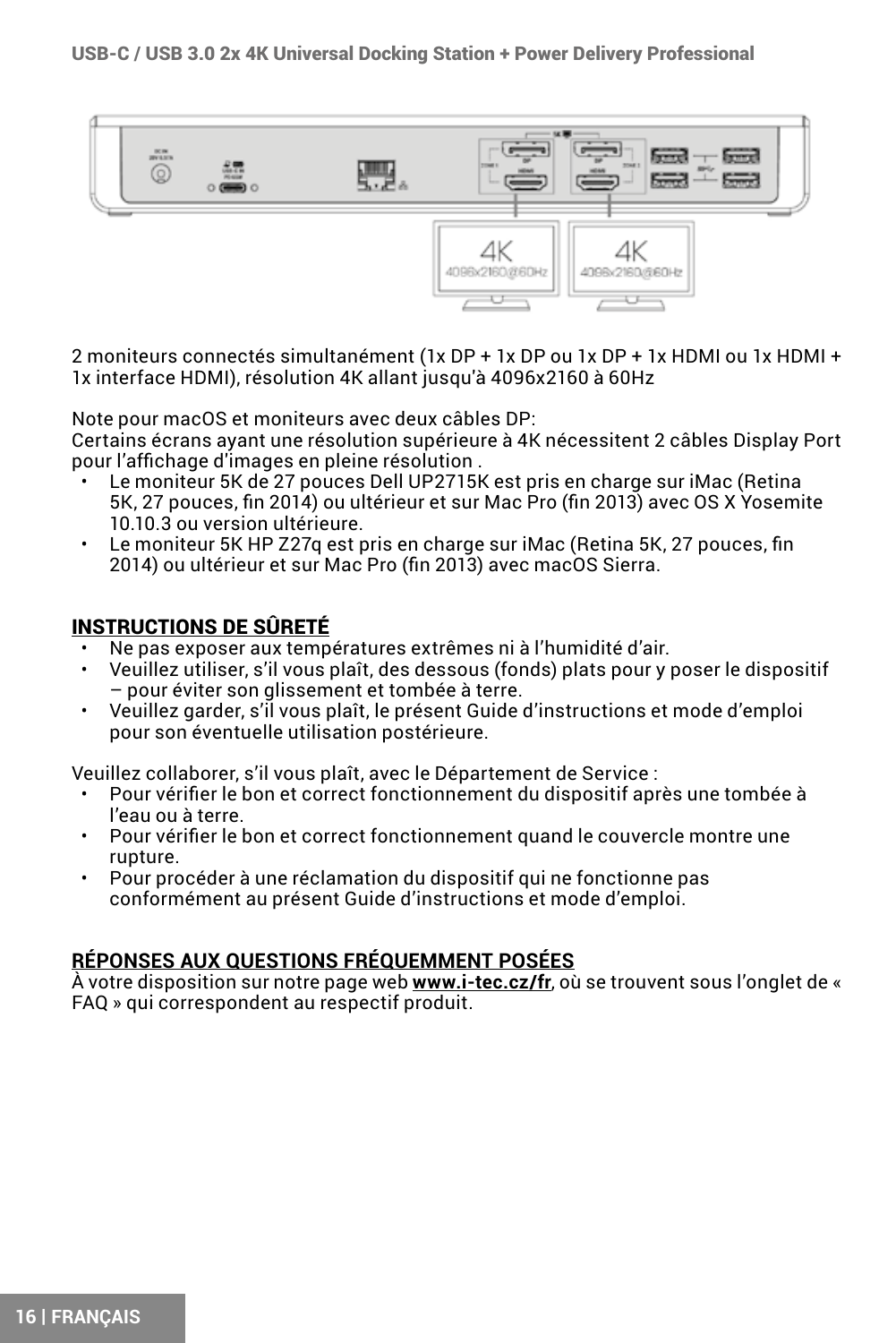### <span id="page-16-0"></span>INTRODUCCIÓN

Gracias por adquirir el replicador de puertos de i-tec que le permite conectar fácil y rápidamente en su PC, portátil o tableta USB-C o USB-A sus dispositivos favoritos con un solo cable USB. . Tiene acceso a la alimentación (solo cuando está conectado mediante USB-C o Thunderbolt 3; cuando está conectado a través USB 3.0 no es posible cargar su portátil), permite hasta dos pantallas externas/monitores con resolución 4K o un pantalla (una con resolución 5K). Cinco puertos USB 3.0 y un puerto USB-C le permiten conectar todos sus accesorios favoritos.El replicador de puertos ofrece 2x puerto HDMI y 2x Display Port (sólo 2 salidas gráficas pueden estar activas a la vez), 1x puerto Ethernet GLAN RJ-45, 5x USB-A 3.0 puertos, 1x USB-C 3.1 puerto, 2x puerto de audio (auriculares y micrófono), 1x entrada de alimentación externa DC y el interruptor de encendido/apagado. Una ventaja es la capacidad de conectar un replicador de puertos a un puerto USB-A 3.0 o USB-C en su PC portátil/tableta.

### CONTENIDO DEL EMBALAJE

- i-tec Replicador de puertos USB-A 3.0 / USB-C
- Cable de conexión combinado USB-C a USB-C y USB-A (100 cm)
- Adaptador de corriente (salida DC: 20.0V/5.0A max. 100.0W, cable DC 180cm)
- Inicio rápido

### ESPECIFICACIONES Y DESCRIPCIÓN



### **Panel frontal:**

- **1.** Interruptor ON/OFF, para encender y apagar el replicador de puertos
- **2.** 1x LED azul se enciende cuando el replicador de puertos está encendido
- **3.** 1x LED verde se enciende cuando se conecta la USB-A o USB-C caja de HDD
- **4.** 1x puerto USB-C 3.1 para conectar sus dispositivos USB-C, está diseñado solo para la transferencia de datos (5 Gbps)
- **5.** 1x puerto USB-A 3.0 para conectar sus dispositivos USB 3.1 / 3.0 / 2.0 preferidos y transferir de datos (5 Gbps), compatible con USB Hot Swapping y carga rápida según BC 1.2
- **6.** 1x 3.5mm Audio out 5.1
- **7.** 1x 3.5mm Mic in



### **Panel trasero:**

- **8.** Entrada de alimentación adaptador de alimentación externa (salida: DC 20.0V / 5.0A) **Fuente de alimentación externa, exclusivamente para el uso en CADUAL4KDOCKPD.**
- **9.** USB-C puerto para conectar a un ordenador portátil con interfaz USB-C o USB-A, ambos cables de conexión incluidos (incluye un cable de conexión combinado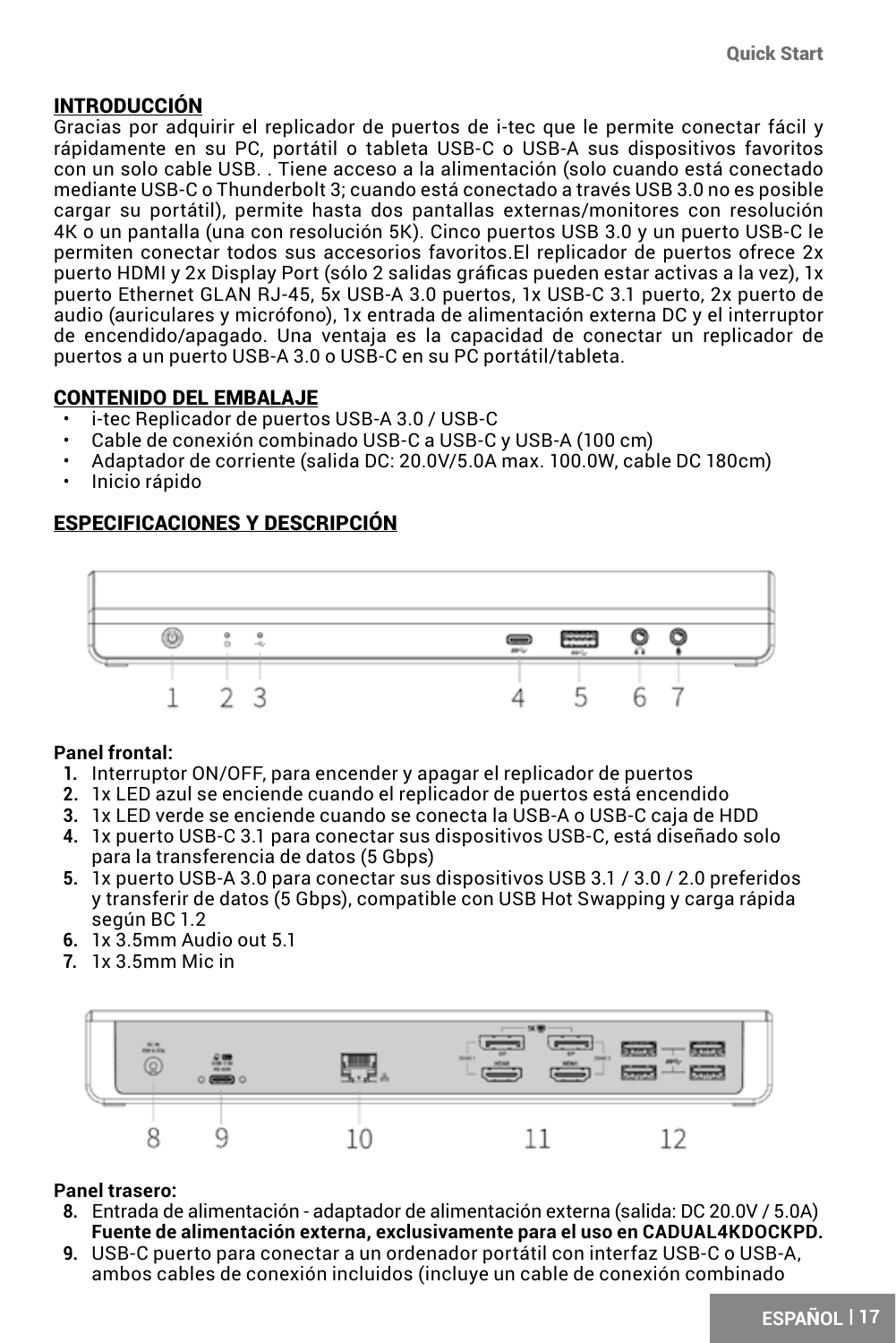USB-C a USB-C y USB-A (1 m)). Cuando se conecta a un puerto USB-C o Thunderbolt 3 en su portátil, el replicador también soporta la función de Power Delivery en el perfil 4 (80.0 W, máximo 85.0 W) para cargar su portátil.

- **10.** Puerto Ethernet GLAN RJ-45 para redes de alta velocidad y acceso a internet a través de Gigabit Ethernet, soporta 10/100/1000 Mbps
- **11.** Interfaz gráfica: 2x HDMI y 2x Display Port. Replicador de puertos admite conectar hasta dos pantallas a la vez. Resolución:

- 1 pantalla conectado a través de 2 cables DP: 1x DP + 1x DP soporta hasta 5K 5120x2880@60Hz, la tarjeta gráfica de su computadora debe soportar 5K de resolución

- 2 pantallas conectados simultáneamente: 1x DP + 1x DP soporta hasta 4K 4096x2160@60Hz; 1x DP + 1x HDMI soporta hasta 4K 4096x2160@60Hz; 1x HDMI + 1x HDMI soporta hasta 4K 4096x2160@60Hz

**12.** 4x puerto USB-A 3.0 para conectar sus dispositivos USB 3.1/3.0/2.0 y transferencia de datos de alta velocidad (5 Gbps), apoyo de tecnología USB Hot Swapping

#### **Panel lateral:**

**13.** Kensington lock

- **Chipset:** DL6950, TPS65983B
- **Dimensiones del producto:** 249 x 82 x 33 mm
- **Peso del producto:** 395 g



#### REQUISITOS DEL SISTEMA

Requisitos de hardware: portátil / tableta con puerto USB-A o USB-C libre (Para USB-C, se recomienda Power Delivery Alt Mode para cargar)

Sistema operativo: Windows 7 / 8 / 8.1 / 10 32/64 bit, macOS X, Linux Ubuntu 14.04 / 16.04, Android 6 y superior. Windows 10 - Instalación automática de controladores de OS. Otros sistemas operativos – instalación manual de controladores. El firmware se actualiza automáticamente.

Para trabajos de rutina en varios monitores

- Procesador: Intel Core i5 2+GHz / AMD Trinity o superior
- RAM: 4 GB
- Procesador gráfico: Intel HD 4000, ATI Radeon HD7xxx, NVIDIA GeForce 5xxM o superior
- Puerto USB 3.0/USB-C

Para reproducir video

- Procesador: Intel Core i7 2+GHz / AMD Richland A10-575x / AMD Kaveri A10-7400P o superior
- RAM: 8 GB
- Procesador gráfico: Intel HD 4000, ATI Radeon HD 8650, NVIDIA GeForce 7xxM o superior
- Puerto USB 3.0 / USB-C

Para reproducir videos Ultra HD 4K/5K, su computadora / portátil debe ser capaz de decodificar este video con su procesador gráfico. Especialmente en computadoras portátiles menos potentes, pueden manejar la reproducción de vídeo 4K/5K, pero el resultado no es ideal (interrupción, desgarramiento de video).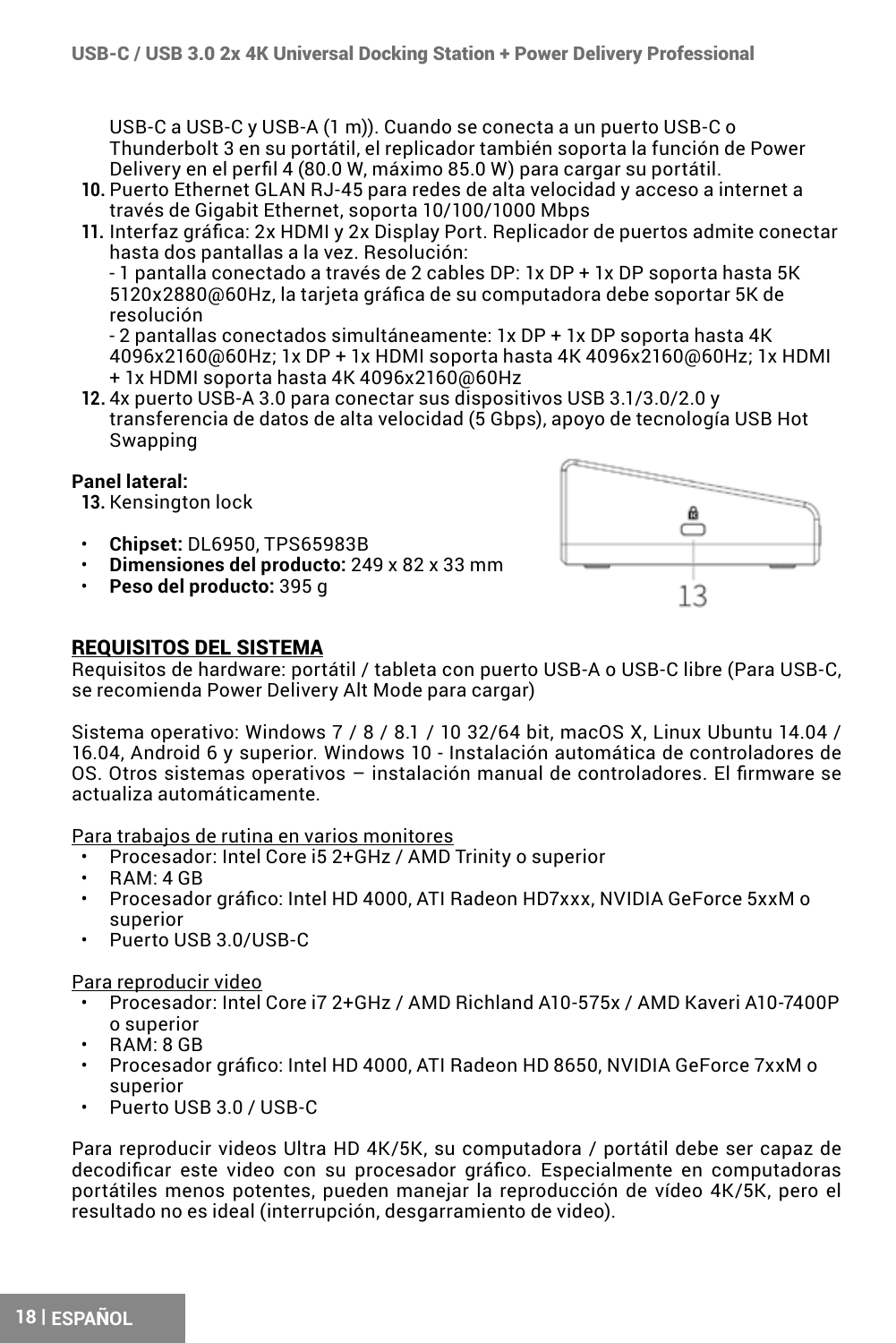### INSTALACIÓN DE CONTROLADORES EN WINDOWS 7 / 8 / 8.1 / 10 (VERSIÓN DE 32/64 BIT)

**¡ADVERTENCIA! No conecte el replicador de puertos a su computadora, portátil / tableta hasta que haya instalado los controladores adecuados. Los controladores sólo se deben instalar antes del primer uso. Antes de instalar, asegúrese de tener los controladores más recientes para su dispositivo y un BIOS actualizado instalado en su sistema.**

Para Windows 7 / 8 / 8.1, descargue los controladores de nuestro sitio web www.i-tec.cz/es/ es en la pestaña "Manuales y controladores" de este producto o en www.i-tec.cz/setup. Ejecute la instalación desde el archivo descargado, seleccione el idioma de instalación y siga las instrucciones de la pantalla.

En Windows 10, el replicador de puertos se puede conectar directamente, los controladores se instalan automáticamente desde el sistema cuando están conectados a Internet.

Nota: En Windows 7 / 8 / 8.1 / 10, instale los controladores como un usuario "Administrador". La pantalla puede parpadear mientras se instalan los controladores, este es un proceso estándar. Una vez finalizada la instalación, le recomendamos que reinicie la computadora, el portátil / tableta.

#### INSTALACIÓN DE DRIVERS EN MACOS X

**¡ADVERTENCIA! No conecte el replicador de puertos a su Mac hasta que instale los controladores adecuados. Los controladores sólo se deben instalar antes del primer uso. Le recomendamos que tenga instalado el último sistema operativo de macOS.**

Descargue los controladores desde nuestro sitio web www.i-tec.cz/es/ en la pestaña "Manuales y controladores" de este producto y ejecute la instalación.

### CONEXIÓN DE LA PANTALLA MEDIANTE HDMI / DISPLAY PORT

Utilice un cable HDMI/DP para conectar la pantalla al replicador de puertos. Durante la instalación de una pantalla adicional, la pantalla de portátil / tableta puede parpadear, que es el estado estándar. El replicador admite hasta dos monitores. Interfaz gráfica: 2xHDMI y 2x Display Port. Resolución:



1 pantalla conectada a través de 2 cables DP (puertos 1x DP + 1x DP), resolución de hasta 5K 5120x2880@60Hz, la tarjeta gráfica de su computadora debe soportar una resolución de 5K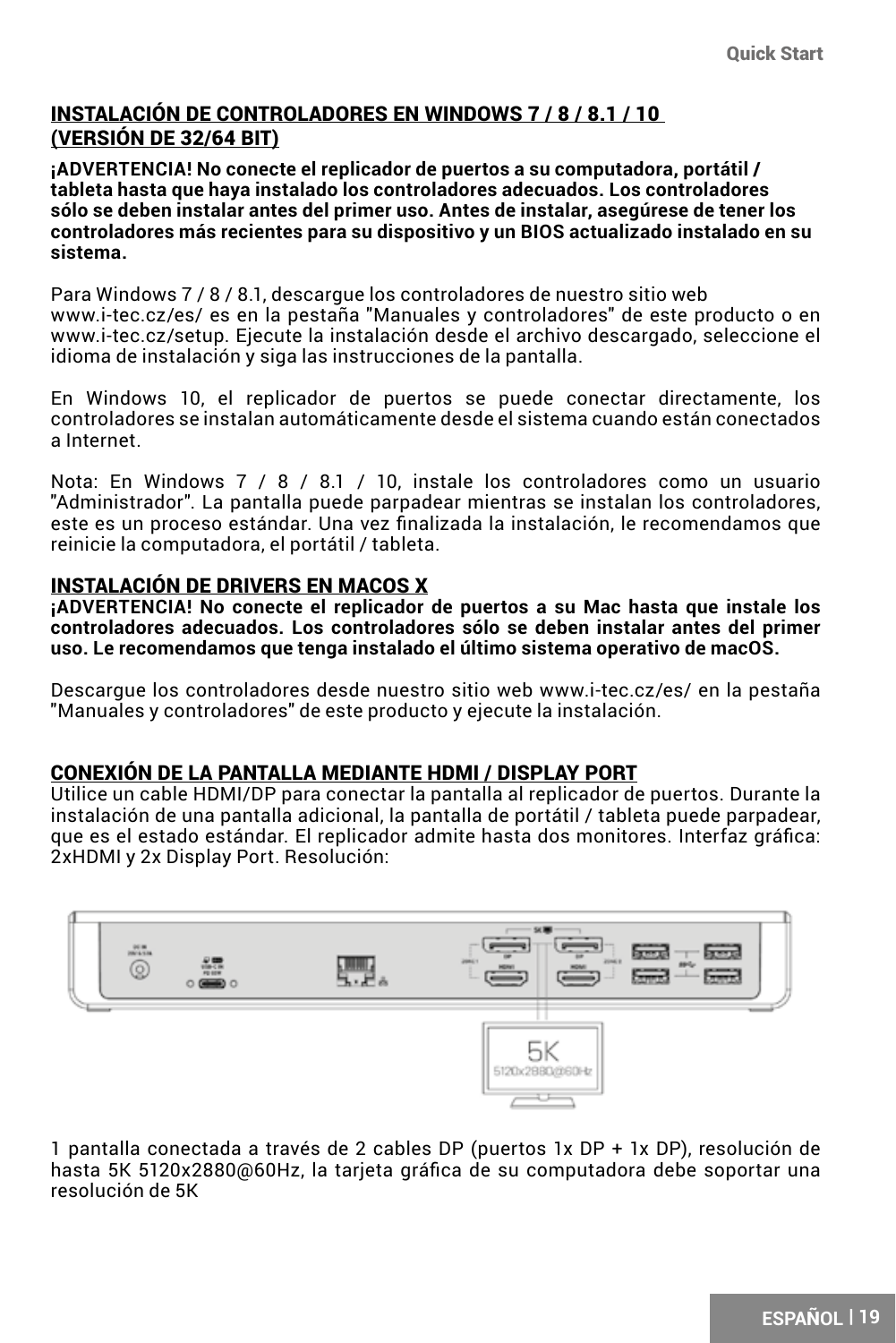

2 pantallas conectadas simultáneamente (puertos 1x DP + 1x DP o 1x DP + 1x HDMI o 1x HDMI + 1x HDMI), resolución hasta 4K 4096x2160@60Hz

Notificación para macOS y pantallas externas con dos cables DP:

- Algunas pantallas con resolución superior a 4K requieren dos cables de Display Port:
	- El monitor de 27 pulgadas y 5K de Dell UP2715K es compatible con iMac (Retina 5K, 27 pulgadas, finales de 2014) o superior y con MacPro (finales de 2013) con OS X Yosemite 10.10.3 o superior.
	- El monitor HP Z27q 5K es compatible con iMac (Retina 5K, 27in, finales de 2014) o superior y con MacPro (final de 2013) con macOS Sierra.

#### INSTRUCCIONES DE SEGURIDAD

- No exponga el dispositivo a temperaturas extremas y a la humedad del aire.
- Utilice el dispositivo en superficies planas, evite que pueda deslizarse y caer al suelo.
- Conserve el manual para un eventual uso en el futuro.

En colaboración con el departamento de servicio técnico:

- Verifique el funcionamiento tras una caída al agua o al suelo.
- Compruebe el funcionamiento en caso de que la cubierta esté agrietada.
- Formule una reclamación del dispositivo según lo indicado en el manual.

#### **PREGUNTAS FRECUENTES**

Disponible en nuestra página web **www.i-tec.cz/es**, en la pestaña "FAQ" de este producto.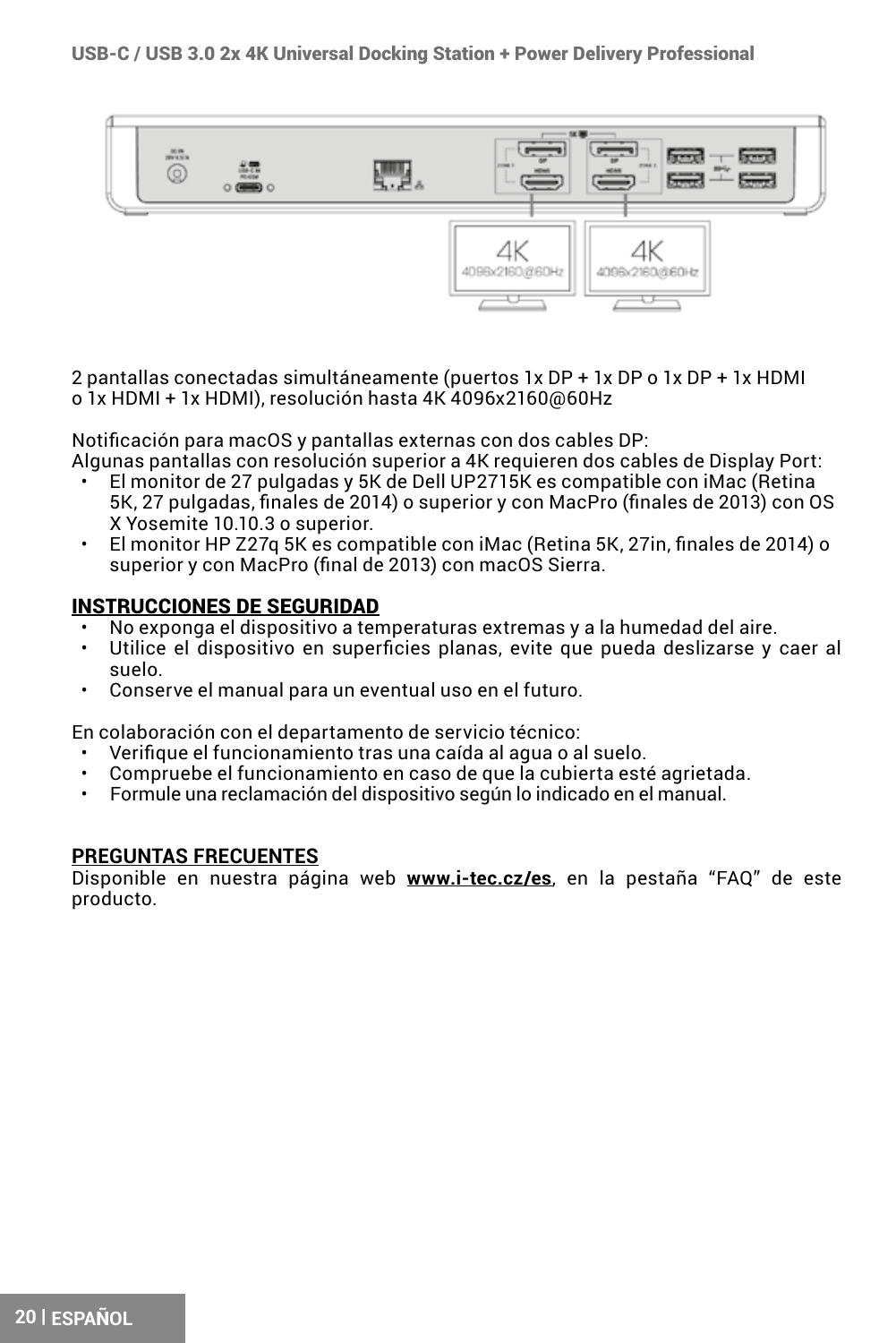### <span id="page-20-0"></span>INTRODUZIONE

Vi ringraziamo per aver acquistato questa Stazione dock della i-tec che vi permette di collegare in modo veloce e facile i vostri dispositivi preferiti tramite un solo cavo USB a notebook/tablet dotati di porte USB-C o USB-A. In questo modo avrete la possibilità di alimentare fino a 2 monitor con risoluzione 4K, o eventualmente 1 monitor (uno con risoluzione 5K). Questa caratteristica è pienamente soddisfatta in caso di collegamento tramite la porta USB-C o la porta Thunderbolt 3, invece in caso di collegamento tramite la porta USB 3.0 il notebook non può essere ricaricato dalla Stazione dock per motivi tecnici. Cinque porte USB 3.0 e una porta USB-C permettono di collegare ogni dispositivo preferito.

Questa Stazione dock dispone di 2 porte HDMI, 2 porte Display Port (si precisa che possono essere attive contemporaneamente soltanto 2 uscite grafiche), 1 porta Ethernet GLAN RJ-45, 5 porte USB-A 3.0, 1 porte USB-C 3.1, 2 porte Audio (cuffie e microfono), 1 porta per l'alimentatore esterno DC e 1 interruttore On/Off. Il vantaggio di questa Stazione dock è che può essere collegata non soltanto alla porta USB-A 3.0 ma anche alla porta USB-C di notebook/tablet.

### CONTENUTO CONFEZIONE

- i-tec Stazione dock USB-A 3.0 / USB-C
- cavo di collegamento combinato USB-C a USB-C e USB-A (100 cm)
- Adattatore di alimentazione (uscita DC: 20.0 V / 5.0 A max. 100.0 W , cavo DC 180 cm)
- Quick Start

### DESCRIZIONE E SPECIFICAZIONI TECNICHE



### **Pannello frontale:**

- **1.** 1 interruttore On/Off per attivare e disattiva la Stazione dock.
- **2.** 1 spia LED blu che s'illumina dopo l'attivazione della Stazione dock.
- **3.** 1 spia LED verde che s'illumina dopo il collegamento del disco HDD USB-A o USB-C.
- **4.** 1 porta USB-C 3.1 indicata per collegare dispositivi USB-C e trasmettere dati (5 Gbps)
- **5.** 1 porta USB-A 3.0 indicata per collegare dispositivi USB 3.1/3.0/2.0 e trasmettere dati (5 Gbps), supporta la funzione USB Hot Swapping e la ricarica rapida secondo la specificazione BC 1.2
- **6.** 1 uscita Audio 5.1 3.5 mm
- **7.** 1 ingresso Mic 3.5 mm



### **Pannello posteriore:**

- **8.** 1 presa di alimentazione adattatore di alimentazione esterno (uscita: DC 20.0 V / 5.0 A) **Fonte di alimentazione esterna da usare eslusivamente con CADUAL4KDOCKPD.**
- **9.** 1 porta USB-C per collegare la Stazione dock a un notebook dotato di interfaccia USB-C e USB-A (cavo di collegamento combinato USB-C a USB-C e USB-A (1 m) fa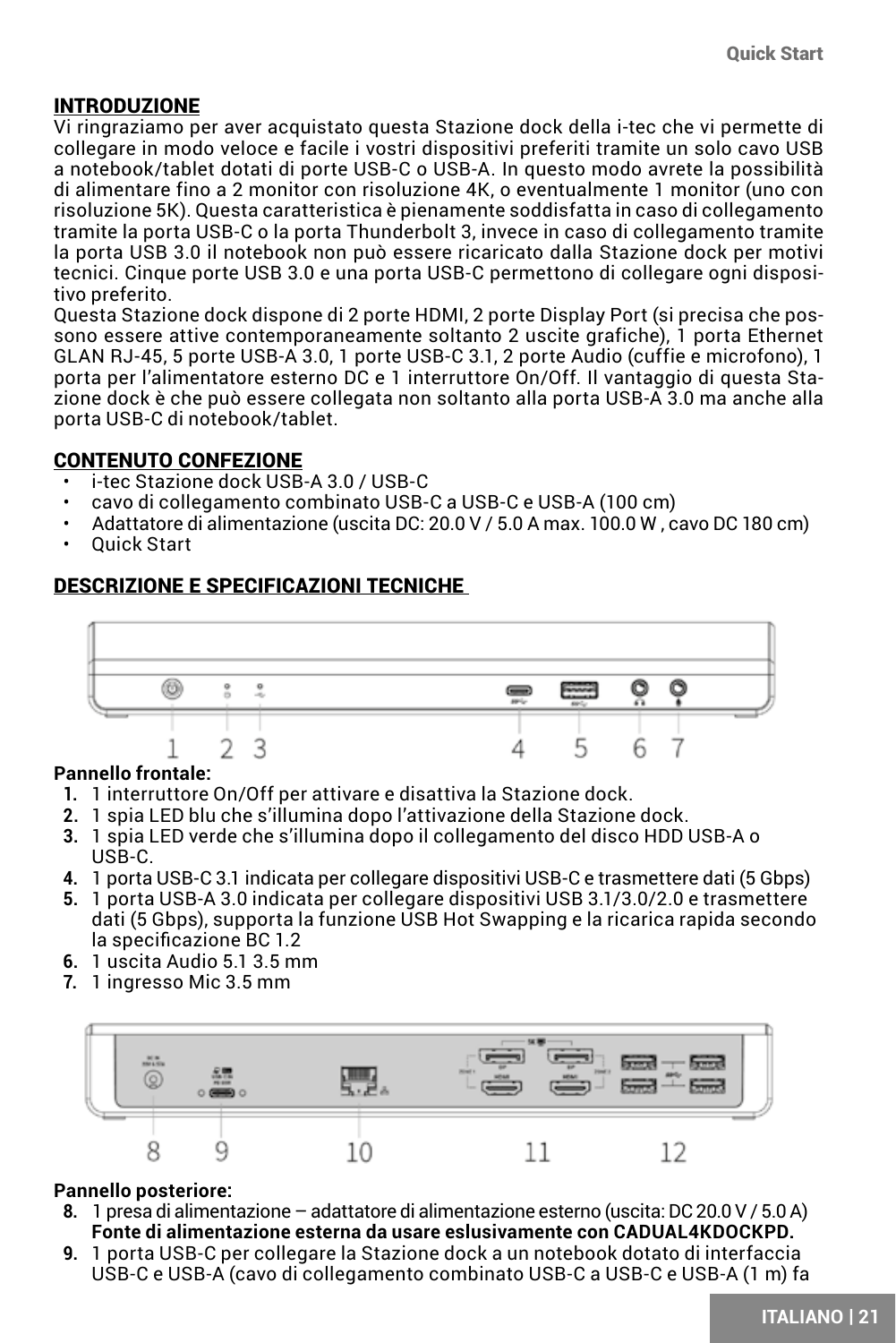parte della confezione). La Stazione dock, una volta collegata alla porta USB-C o alla porta Thunderbolt 3 del notebook, supporta anche la funzione Power Delivery, profilo 4, per la ricarica del notebook stesso (80.0 W standard, mass. 85.0 W di mantenimento).

- **10.** Porta Ethernet GLAN RJ-45 per collegare la Stazione dock alla rete e all'internet ad alta velocità tramite la porta Gigabit Ethernet; supporta le velocità di 10/100/1.000 Mhns
- **11.** Interfaccia grafica: 2 porte HDMI e 2 porte Display Port. Questa Stazione dock permette di collegare al massimo 2 monitor. Risoluzioni:

- 1 monitor collegato tramite 2 cavi DP: 1 DP + 1 DP supportano fino a 5K 5.120 x 2.880, 60 Hz, la carta grafica del computer deve supportare la risoluzione di 5K

- 2 monitor collegati contemporaneamente: 1 DP + 1 DP supportano fino a 4K 4.096 x 2.160, 60 Hz; 1 DP + 1 HDMI supportano fino a 4K 4.096 x 2.160, 60 Hz; 1 HDMI + 1 HDMI supportano fino a 4K 4.096 x 2.160, 60 Hz

**12.** 4 porte USB-A 3.0 per collegare dispositivi dotati di USB 3.1/3.0/2.0 e per trasmettere dati ad alta velocità (5 Gbps); supporta la funzione USB Hot Swapping

### **Pannello laterale:**

**13.** Kensington lock

- Chipset: DL6950, TPS65983B
- Dimensioni prodotto: 249 x 82 x 33 mm
- Peso prodotto: 395 g



### REQUISITI DI SISTEMA

Requisiti hardware: Notebook/tablet con una porta USB-A o USB-C libera (Per USB-C, Power Delivery Alt Mode è consigliata per la ricarica)

Sistemi operativi: Windows 7/8/8 1/10 32/64 bit, macOS X, Linux Ubuntu 14.04/16.04 Android 6 o superiore. L'installazione automatica degli strumenti dal sistema operativo Windows 10 e l'installazione manuale degli strumenti dagli altri sistemi operativi. I firmware vengono aggiornati automaticamente.

Per uso abituale con più monitor

- Processore: Intel Core i5 2+GHz / AMD Trinity o superiore
- Memoria RAM: 4 GB
- Processore grafico: Intel HD 4000, ATI Radeon HD7xxx, NVidia GeForce 5xxM o superiore
- Porta USB 3.0 / USB-C

#### Per riprodurre il video

- Processore: Intel Core i7 2+GHz / AMD Richland A10-575x / AMD Kaveri A10-7400P o superiore
- Memoria RAM: 8 GB
- Processore grafico: Intel HD 4000, ATI Radeon HD 8650, NVidia GeForce 7xxM o superiore
- Porta USB 3.0 / USB-C

Per riprodurre i video UHD 4K/5K, il processore grafico del computer deve essere in grado di decodificarli, in particolare i computer portatili e quelli meno potenti possono riprodurre i video 4K/5K con risultati mediocri (interruzioni, scatti).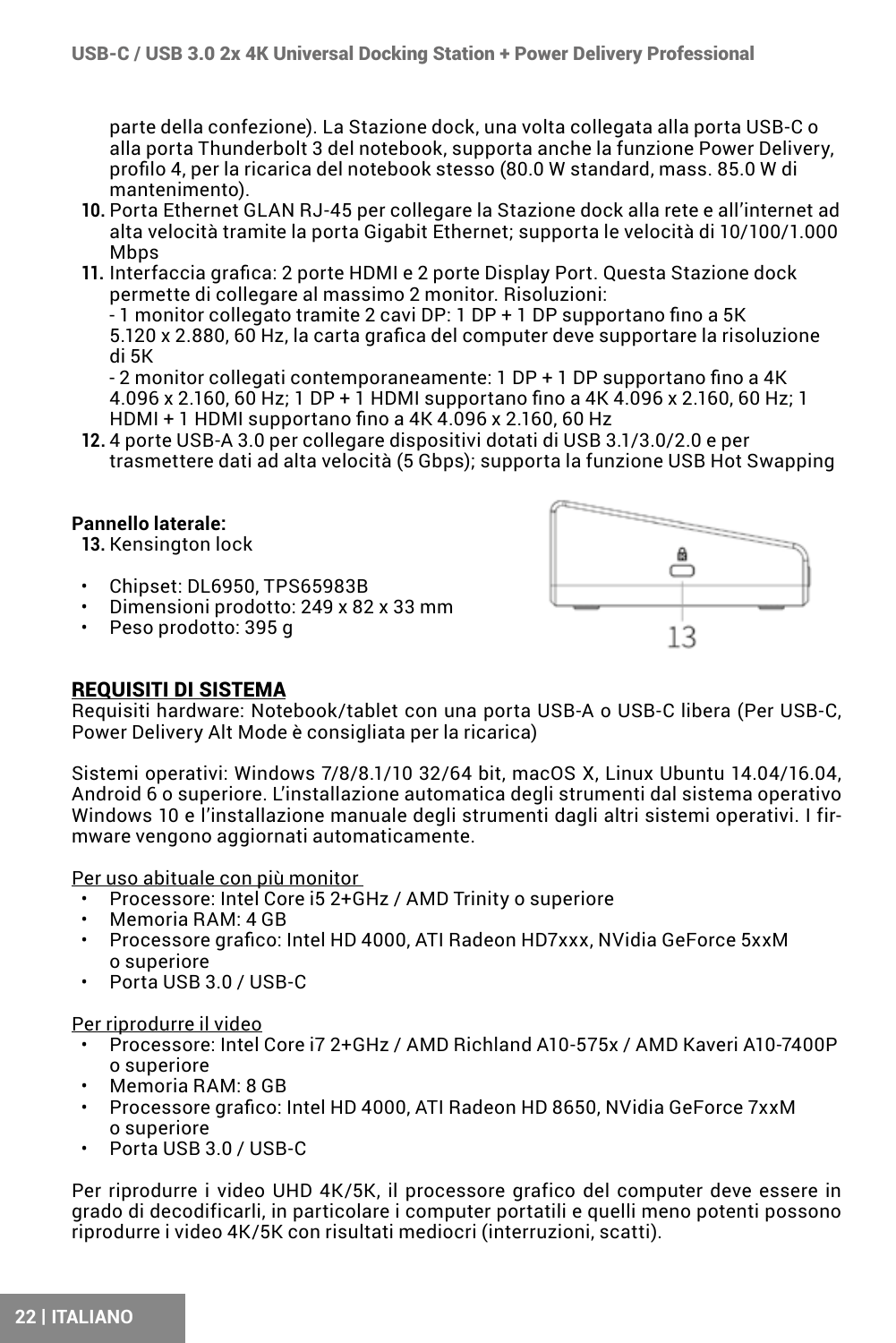### INSTALLAZIONE DEGLI STRUMENTI DAL SISTEMA OPERATIVO WINDOWS 7/8/8.1/10 (VERSIONE 32/64 BIT)

**AVVERTENZA! Non collegare la Stazione dock al notebook/tablet senza aver installato prima i rispettivi strumenti. Gli strumenti vengono installati soltanto prima del primo uso. Verificare prima dell'installazione degli strumenti se il sistema operativo dispone della versione più recente degli strumenti utili per i vostri dispositivi e se il sistema BIOS è aggiornato.**

Scaricare gli strumenti per il sistema operativo Windows 7/8/8.1 dalla scheda "Manuali e strumenti" del nostro sito web: www.i-tec.cz/it/ oppure all'indirizzo www.i-tec.cz/ setup. Avviare l'installazione dal file scaricato, selezionare la lingua dell'installazione e seguire le istruzioni visualizzate sullo schermo.

Nell'ambiente Windows 10 la Stazione dock può essere collegata direttamente siccome i rispettivi strumenti vengono installati automaticamente dal sistema operativo dopo il collegamento all'internet.

Nota: Installare gli strumenti nel sistema operativo Windows 7/8/8.1/10 come "Amministratore". Lo schermo può lampeggiare nel corso dell'installazione degli strumenti, ma è un fenomeno normale. Finita l'installazione, si consiglia di riavviare il notebook/tablet.

#### INSTALLAZIONE DEGLI STRUMENTI DAL SISTEMA OPERATIVO MACOS X

**AVVERTENZA! Non collegare la Stazione dock al Mac senza aver installato prima i rispettivi strumenti. Gli strumenti vengono installati soltanto prima del primo uso. Verificare prima dell'installazione degli strumenti se il Mac dispone del sistema operativo più recente.**

Scaricare gli strumenti dalla scheda Manuali e strumenti" del nostro sito web: www.i-tec.cz/it/

#### COLLEGAMENTO DEL MONITOR TRAMITE LA PORTA HDMI / DISPLAY PORT

Per collegare il monitor alla Stazione dock usare il cavo HDMI / DP. Nel corso dell'installazione del monitor secondario del notebook/tablet lo schermo può lampeggiare ma è un fenomeno normale. La Stazione dock supporta al massimo 2 monitor collegati. L'interfaccia grafica: 2 porte HDMI e 2 porte Display Port. Risoluzioni:



1 monitor collegato tramite 2 cavi DP (1 porta DP + 1 porta DP), risoluzione fino a 5K 5.120 x 2.880, 60 Hz. La scheda grafica del computer deve supportare la risoluzione di 5K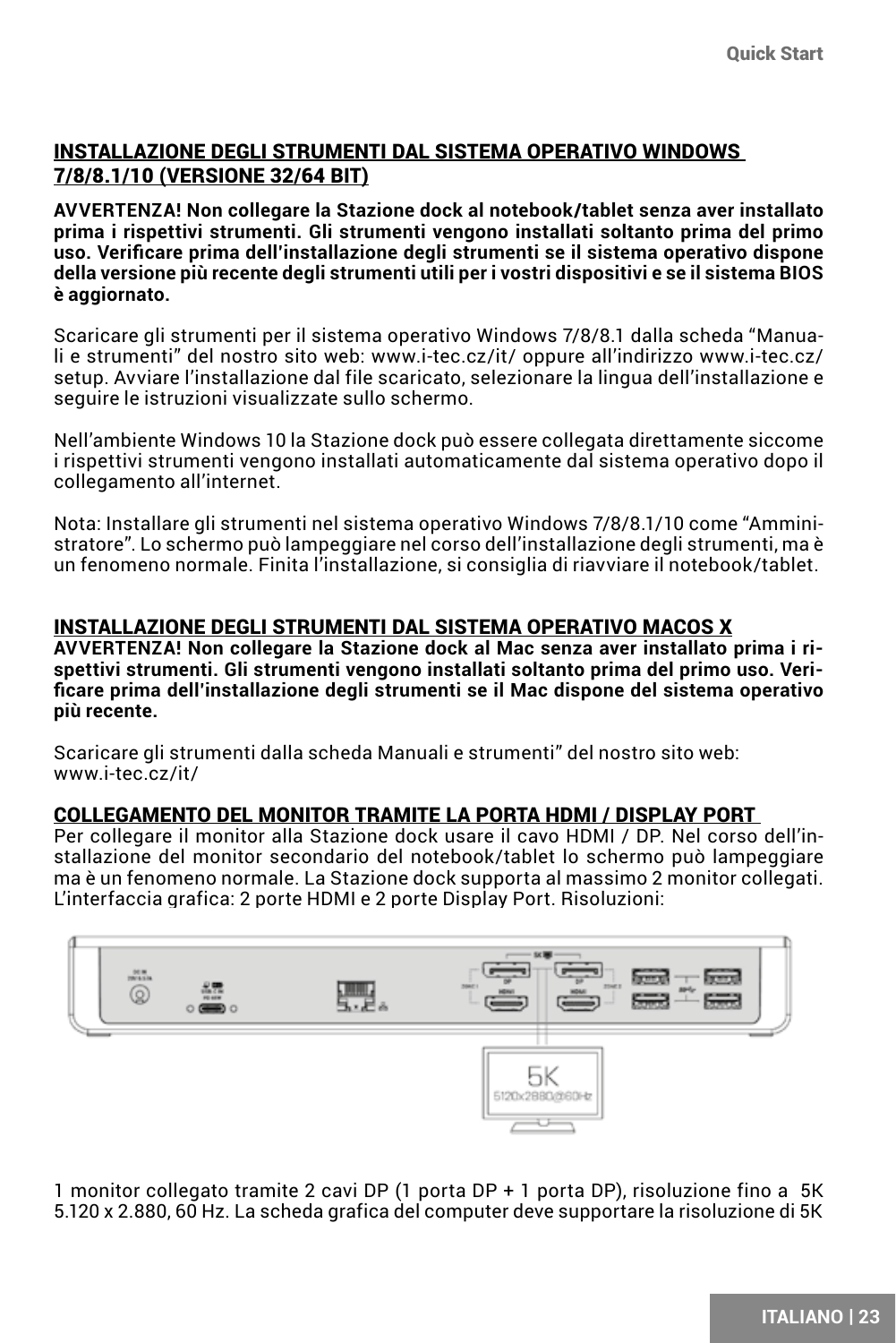USB-C / USB 3.0 2x 4K Universal Docking Station + Power Delivery Professional



2 monitor collegati contemporaneamente (1 porta DP + 1 porta DP, 1 porta DP + 1porta HDMI o 1 porta HDMI + 1 porta HDMI), risoluzione fino a 4K 4.096 x 2.160, 60 Hz

Nota per i sistemi operativi macOS e i monitor connessi con 2 cavi DP: Alcuni display con risoluzioni superiori a 4K richiedono 2 cavi Display Port per poter trasmettere l'immagine a piena risoluzione:

- i monitor 5K a 27 pollici Dell UP2715K sono supportati dall'iMac (Retina 5K, 27 pollici, fine anno 2014) o da quelli più recenti e dal Mac Pro (fine anno 2013) con OS X Yosemite 10.10.3 o da quelli più recenti.
- i monitor 5K HP Z27q sono supportati dall'iMac (Retina 5K, 27 pollici, fine anno 2014) o da quelli più recenti e dal Mac Pro (fino anno 2013) con macOS Sierra.

#### ISTRUZIONI DI SICUREZZA

- Evitare i valori estremi della temperatura e dell'umidità.
- Usare il dispositivo su un supporto orizzontale per evitare la caduta per terra a causa del suo scivolamento.
- Conservare gli strumenti e anche il Libretto d'uso.

In collaborazione con il Centro di assistenza tecnica

- controllare il funzionamento del dispositivo dopo la sua caduta per terra o nell'acqua
- verificare il funzionamento del dispositivo in caso di rottura dell'involucro
- sporgere il reclamo se il dispositivo non funziona secondo il Libretto d'uso.

#### DOMANDE FREQUENTI

Si veda la scheda "FAQ" di questo prodotto sulle nostre pagine web **www.i-tec.cz/it**.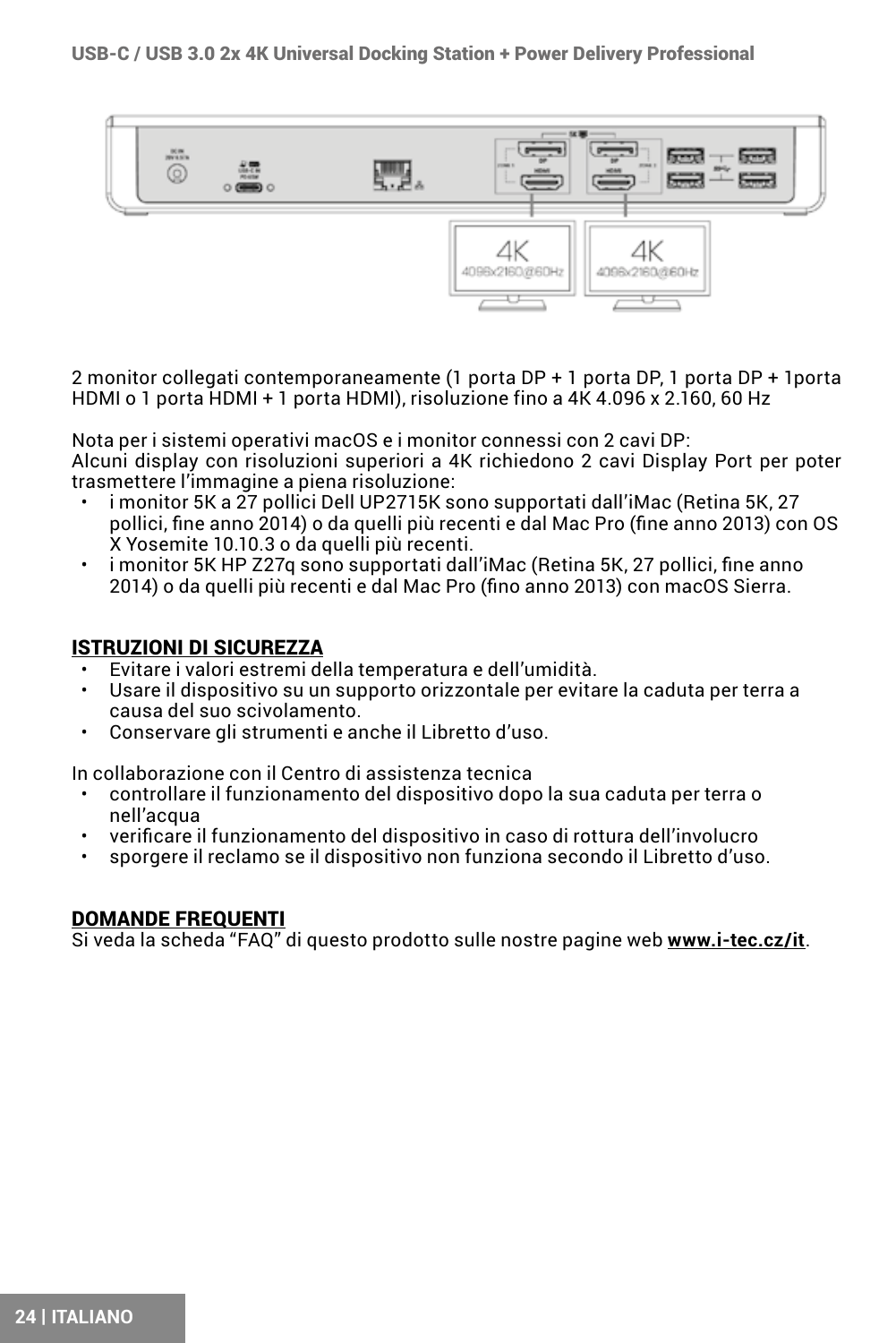### <span id="page-24-0"></span>ÚVOD

Děkujeme za zakoupení dokovací stanice i-tec, která Vám umožní snadno a rychle připojit k notebooku / tabletu s USB-C nebo USB-A portem Vaše oblíbená zařízení jediným USB kabelem. Získáte přístup k napájení (platí při zapojení prostřednictvím USB-C, nebo Thunderbolt 3; při připojení prostřednictvím USB 3.0 není technologicky možné notebook dokovací stanicí nabíjet), až dvěma monitorům v rozlišení 4K, případně jednomu monitoru (jeden s rozlišením 5K). Pět USB 3.0 portů a jeden USB-C port vám umožní připojit veškeré vaše oblíbené příslušenství. Dokovací stanice nabízí 2x HDMI port a 2x Display Port (současně mohou být aktivní pouze 2 grafické výstupy), 1x Ethernet GLAN RJ-45 port, 5x USB-A 3.0 port, 1x USB-C 3.1 port, 2x Audio port (sluchátka a mikrofon), 1x vstup pro externí napájení DC a přepínač On/Off. Výhodou je možnost připojení dokovací stanice do USB-A 3.0 nebo USB-C portu vašeho notebooku / tabletu.

### OBSAH BALENÍ

- i-tec USB-A 3.0 / USB-C dokovací stanice
- kombinovaný propojovací kabel USB-C na USB-C a USB-A (100 cm)
- Napájecí adaptér (výstup DC: 20.0V / 5.0A max. 100.0W, DC kabel 180 cm)
- Quick Start

### SPECIFIKACE A POPIS



### **Přední panel:**

- **1.** Přepínač On/Off pro zapnutí a vypnutí dokovací stanice
- **2.** 1x modrá LED svítí po zapnutí dokovací stanice
- **3.** 1x zelená LED svítí po připojení USB-A nebo USB-C HDD case
- **4.** 1x USB-C 3.1 port pro připojení vašich USB-C zařízení, je určen pouze pro přenos dat (5 Gbps)
- **5.** 1x USB-A 3.0 port pro připojení vašich stávajících USB 3.1/3.0/2.0 zařízení a přenos dat (5 Gbps), podpora funkce USB Hot Swapping a rychlého nabíjení dle BC 1.2
- **6.** 1x 3.5 mm Audio out 5.1
- **7.** 1x 3.5 mm Mic in



### **Zadní panel:**

- **8.** Vstup pro napájení externí napájecí adaptér (výstup: DC 20.0V / 5.0A) **Vnější napájecí zdroj výlučně pro použití pro CADUAL4KDOCKPD.**
- **9.** USB-C port pro připojení dokovací stanice k notebooku s USB-C nebo USB-A rozhraním (součástí balení je kombinovaný propojovací kabel USB-C na USB-C a USB-A (1 m)). Při připojení k USB-C nebo Thunderbolt 3 portu vašeho notebooku podporuje dokovací stanice také funkci Power Delivery v profilu 4 (standardně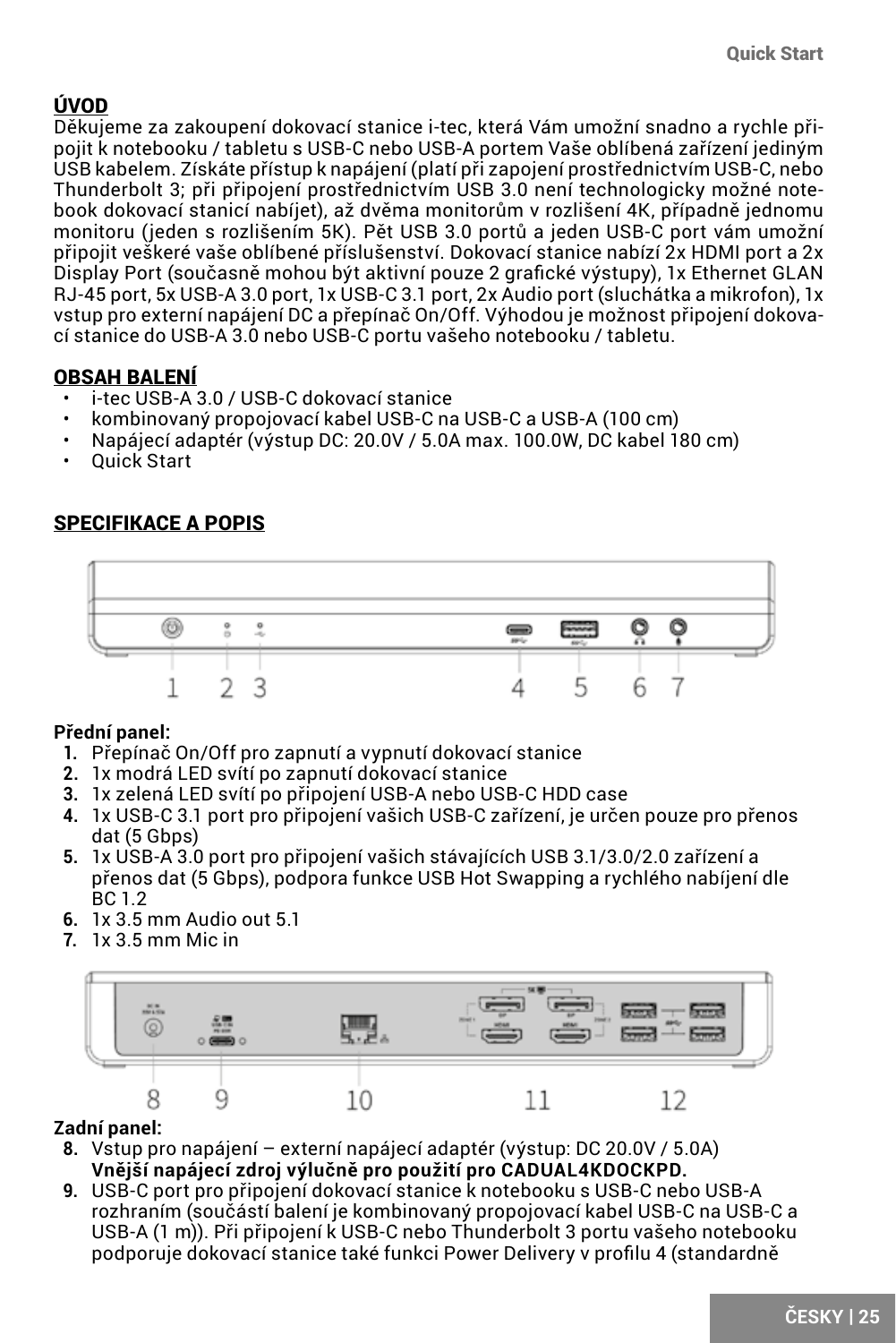80.0W, max. 85.0W udržovací) pro nabíjení vašeho notebooku.

- **10.** Ethernet GLAN RJ-45 port pro vysokorychlostní přístup k síti a internetu přes Gigabit Ethernet, podporuje rychlosti 10 / 100 / 1000 Mbps
- **11.** Grafické rozhraní: 2x HDMI a 2x Display Port. Dokovací stanice podporuje připojení max. dvou monitorů. Rozlišení:

- 1 monitor připojený přes 2 DP kabely: 1x DP + 1x DP podporuje až 5K 5120x2880@60Hz, grafická karta ve vašem počítači musí podporovat 5K rozlišení

- 2 monitory připojeny zároveň: 1x DP + 1x DP podporuje až 4K 4096x2160@60Hz;

1x DP + 1x HDMI podporuje až 4K 4096x2160@60Hz; 1x HDMI + 1x HDMI podporuje až 4K 4096x2160@60Hz

**12.** 4x USB-A 3.0 port pro připojení vašich stávajících USB 3.1/3.0/2.0 zařízení a vysokorychlostní přenos dat (5 Gbps),

podpora funkce USB Hot Swapping

#### **Boční panel:**

**13.** Kensington lock



- **Chipsety:** DL6950, TPS65983B
- **Rozměry produktu:** 249 x 82 x 33 mm
- **Hmotnost produktu:** 395 g

### SYSTÉMOVÉ POŽADAVKY

Hardwarové požadavky: Notebook / tablet s volným USB-A nebo USB-C portem (pro USB-C je doporučena funkce Power Delivery Alt Mode pro nabíjení)

Operační systém: Windows 7 / 8 / 8.1 / 10 32/64 bit, macOS X, Linux Ubuntu 14.04 / 16.04, Android 6 a vyšší. Windows 10 – automatická instalace ovladačů z OS. Ostatní operační systémy – manuální instalace ovladačů. Firmware se aktualizuje automaticky.

Pro běžnou práci na více monitorech

- Procesor: Intel Core i5 2+GHz / AMD Trinity nebo lepší
- Paměť RAM: 4GB
- Grafický procesor: Intel HD 4000, ATI Radeon HD7xxx, NVidia GeForce 5xxM nebo lepší
- Port USB 3.0 / USB-C

Pro přehrávání videa

- Procesor: Intel Core i7 2+GHz / AMD Richland A10-575x / AMD Kaveri A10-7400P nebo lepší
- Paměť RAM: 8GB
- Grafický procesor: Intel HD 4000, ATI Radeon HD 8650, NVidia GeForce 7xxM nebo lepší
- Port USB 3.0 / USB-C

Pro přehrávání Ultra HD 4K/5K videa musí být počítač schopen toto video dekódovat svým grafickým procesorem. Zejména u méně výkonných přenosných počítačů platí, že mohou zvládat přehrávání 4K/5K videa, ale výsledek není ideální (přerušování, trhání videa).

### INSTALACE OVLADAČŮ VE WINDOWS 7 / 8 / 8.1 / 10 (32/64 BIT VERZE)

**UPOZORNĚNÍ! Nepřipojujte dokovací stanici ke svému notebooku / tabletu dokud nenainstalujete příslušné ovladače. Ovladače je třeba nainstalovat pouze před prvním**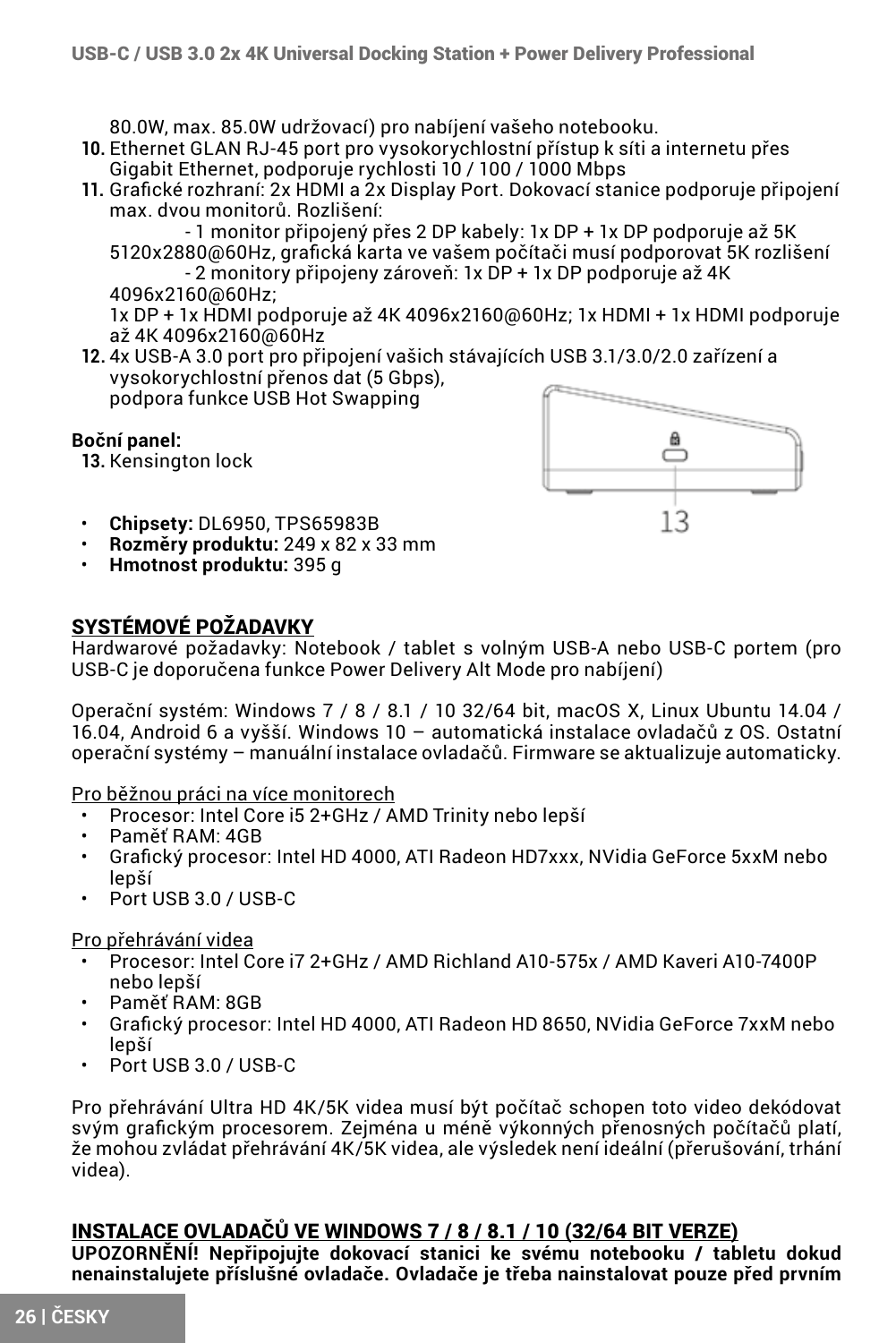#### **použitím. Před samotnou instalací se ujistěte, že máte v systému nainstalovány nejnovější ovladače pro vaše zařízení a aktualizovaný BIOS.**

Pro Windows 7/8/8.1 si ovladače stáhněte z našeho webu www.i-tec.cz v záložce "Manuály, ovladače" u tohoto produktu popř. na stránce www.i-tec.cz/setup. Spusťte instalaci ze staženého souboru, zvolte jazyk instalace a postupujte dle pokynů na obrazovce.

Ve Windows 10 lze dokovací stanici připojit přímo, ovladače se v případě připojení k internetu instalují automaticky ze systému.

Poznámka: Ve Windows 7 / 8 / 8.1 / 10 instaluite ovladače jako uživatel "Administrator". Obrazovka může v průběhu instalace ovladačů problikávat, jedná se o standardní proces. Po dokončení instalace doporučujeme restart notebooku / tabletu.

### INSTALACE OVLADAČŮ V MACOS X

**UPOZORNĚNÍ! Nepřipojujte dokovací stanici ke svému Macu, dokud nenainstalujete příslušné ovladače. Ovladače je třeba nainstalovat pouze před prvním použitím. Doporučujeme mít nainstalován nejnovější operační systém macOS.**

Ovladače si stáhněte z našeho webu www.i-tec.cz v záložce "Manuály, ovladače" u tohoto produktu a spusťte instalaci.

#### PŘIPOJENÍ HDMI / DISPLAY PORT MONITORU

Pro připojení monitoru k dokovací stanici použijte HDMI / DP kabel. Během instalace přídavného monitoru může monitor na notebooku / tabletu problikávat, což je standardní



stav. Dokovací stanice podporuje připojení max. dvou monitorů. Grafické rozhraní: 2x HDMI a 2x Display Port. Rozlišení: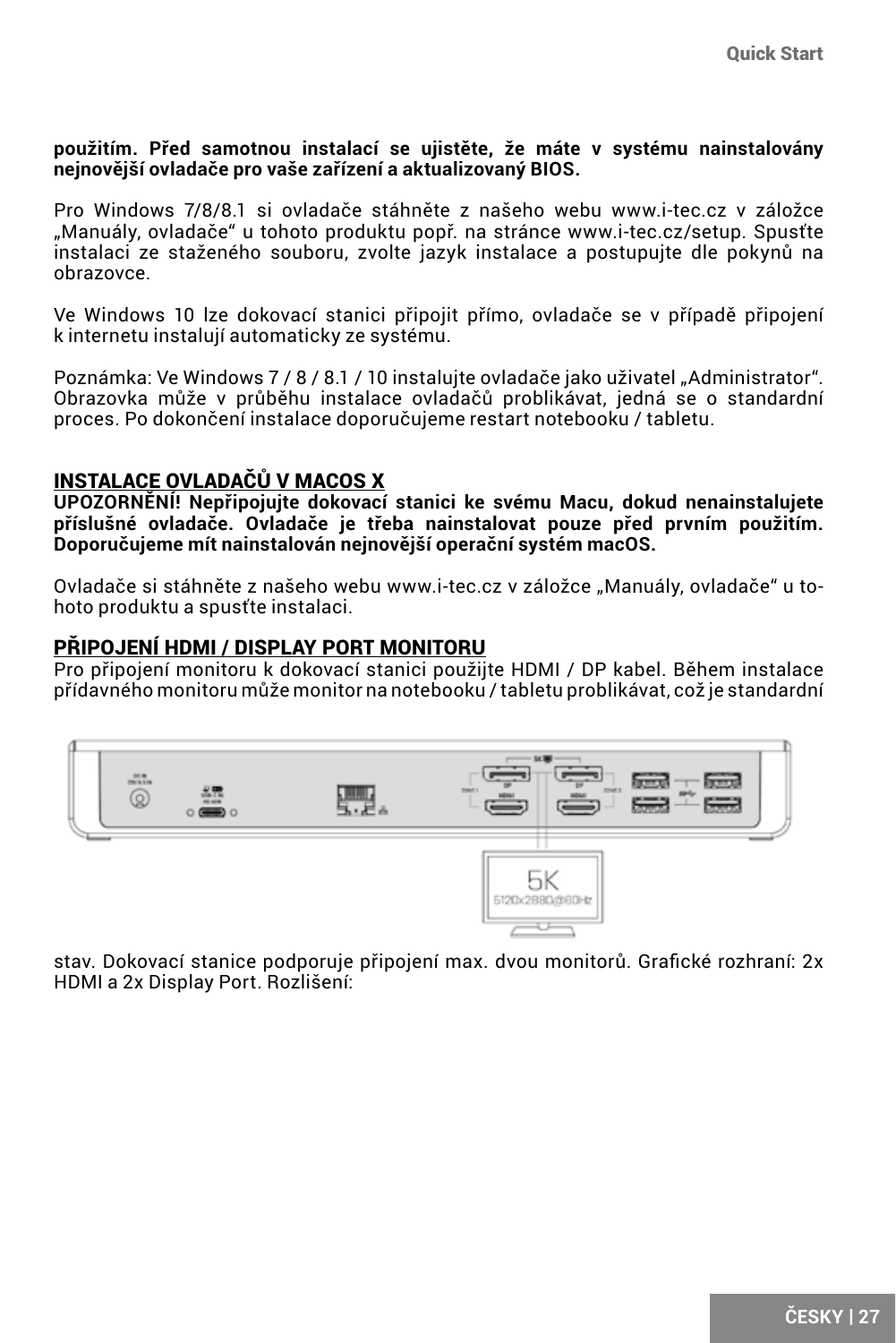

1 monitor připojený přes 2 DP kabely (porty 1x DP + 1x DP), rozlišení až 5K 5120x2880@60Hz, grafická karta ve vašem počítači musí podporovat 5K rozlišení

 2 monitory připojeny zároveň (porty 1x DP + 1x DP nebo 1x DP + 1x HDMI nebo 1x HDMI + 1x HDMI), rozlišení až 4K 4096x2160@60Hz

Poznámka pro macOS a monitory se dvěma DP kabely:

- Některé displeje s rozlišeními vyššími než 4K vyžadují k přenosu obrazu v plném rozlišení dva kabely Display Port:27palcový 5K monitor Dell UP2715K je podporován na iMacu (Retina 5K, 27palcový, konec roku 2014) nebo novějším a na Macu Pro (konec roku 2013) s OS X Yosemite 10.10.3 nebo novějším.
- 5K monitor HP Z27q je podporován na iMacu (Retina 5K, 27palcový, konec roku 2014) nebo novějším a na Macu Pro (konec roku 2013) s macOS Sierra.

### BEZPEČNOSTNÍ POKYNY

- Nevystavujte extrémním teplotám a vlhkosti vzduchu.
- Používejte zařízení na plochých podložkách vyvarujete se tím sklouznutí a pádu na zem.
- Uschovejte manuál pro pozdější možné použití.

V součinnosti se servisním oddělením:

- Ověřte funkčnost po pádu do vody nebo na zem.
- Ověřte funkčnost při prasknutí krytu.
- Reklamujte zařízení nefungující dle manuálu.

### ČASTO KLADENÉ OTÁZKY

K dispozici na našem webu **www.i-tec.cz** v záložce "FAQ" u tohoto produktu.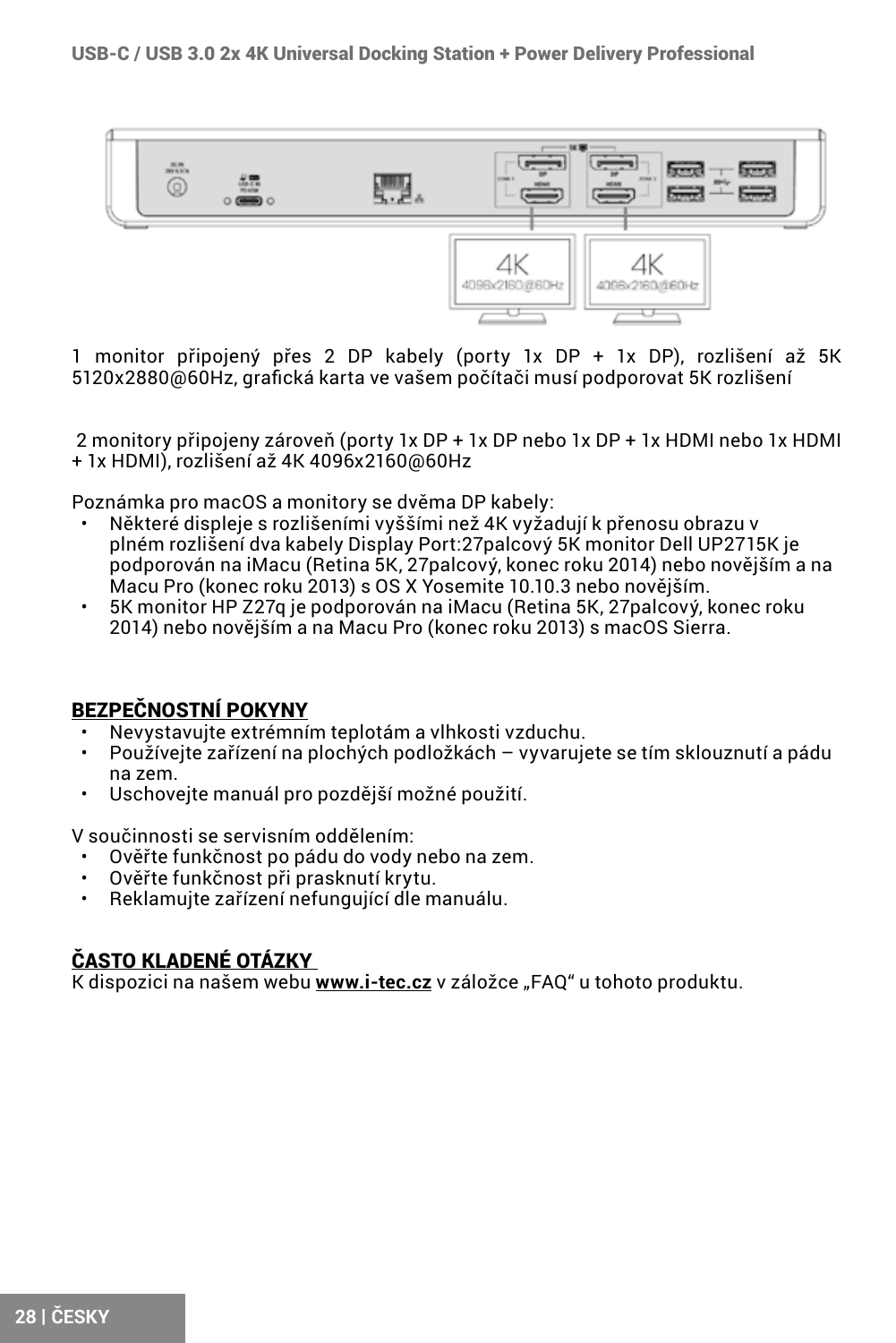### <span id="page-28-0"></span>WPROWADZENIE

Dziękujemy za zakup stacji dokującej i-tec, nasz produkt pozwala podłączyć Twoje ulubione urządzenia za pośrednictwem pojedynczego kabla USB do laptopa lub tabletu z portem USB-C lub USB-A. W ten sposób uzyskasz możliwość ładowania (dotyczy to połączenia za pomocą USB-C lub Thunderbolt 3, w przypadku połączenia za pomocą USB 3.0, nie jest możliwe technologiczne ładowanie laptopa przez stację dokującą), możliwość podłączenia do dwóch monitorów o rozdzielczości 4K lub jednego monitora o rozdzielczości 5K. Pięć portów USB 3.0 i jeden port USB-C umożliwiają podłączenie wszystkich ulubionych akcesoriów. Stacja dokująca posiada 2x port HDMI i 2x Display Port (tylko 2 wyjścia graficzne mogą być aktywne jednocześnie), 1x port Ethernet GLAN RJ-45, 5x port USB-A 3.0, 4x port USB-C 3.1, 2x port Audio (słuchawki i mikrofon), 1x wejście zewnętrznego zasilania oraz włącznik / wyłącznik. Zaletą jest możliwość podłączenia stacji dokującej do portu USB-A 3.0 lub USB-C laptopa / tabletu

### ZAWARTOŚĆ OPAKOWANIA

- Stacja dokująca USB-A 3.0 / USB-C firmy i-tec
- Kombinowany kabel połączeniowy USB-C do USB-C oraz do USB-A (100 cm)
- zasilacz (wyjście DC: 20.0V / 5.0A max. 100.0 W, kabel DC 180 cm)
- Quick start

### SPECYFIKACJA I OPIS



#### **Przedni panel:**

- **1.** Przełącznik wł. / Wył. Włączający i wyłączający stację dokującą
- **2.** 1x niebieska dioda LED, świeci po włączeniu stacji dokującej
- **3.** 1x zielona dioda LED, świeci po podłączeniu obudowy USB-A lub USB-C HDD
- **4.** 1x port USB-C 3.1 do podłączenia twojego urządzenia USB-C, służy jedynie dla transferu danych (5 Gb/s)
- **5.** 1x port USB-A 3.0 do podłączenia istniejących urządzeń USB 3.1/3.0/2.0 i transferu danych (5 Gb/s), obsługuje funkcje USB Hot Swapping i umożliwia szybkie ładowanie zgodnie z BC 1.2
- **6.** 1x 3,5 mm Wyjście audio 5.1
- **7.** 1x 3,5 mm wejście mikrofonowe



#### **Tylny panel:**

- **8.** Wejście zasilania zewnętrzny zasilacz (wyjście: DC 20.0V / 5.0A) **Zewnętrzny zasilacz przeznaczony wyłącznie do użytku z CADUAL4KDOCKPD.**
- **9.** USB-C (w zestawie znajduje się kombinowany kabel połączeniowy USB-C do USB-C oraz do USB-A (1m)). W przypadku podłączenia do portu USB-C lub Thunderbolt 3 w stacji dokującej, stacja dokująca obsługuje także funkcję Power Delivery w profilu 4 (standardowo 80.0W, maksymalnie 85.0W) do ładowania laptopa.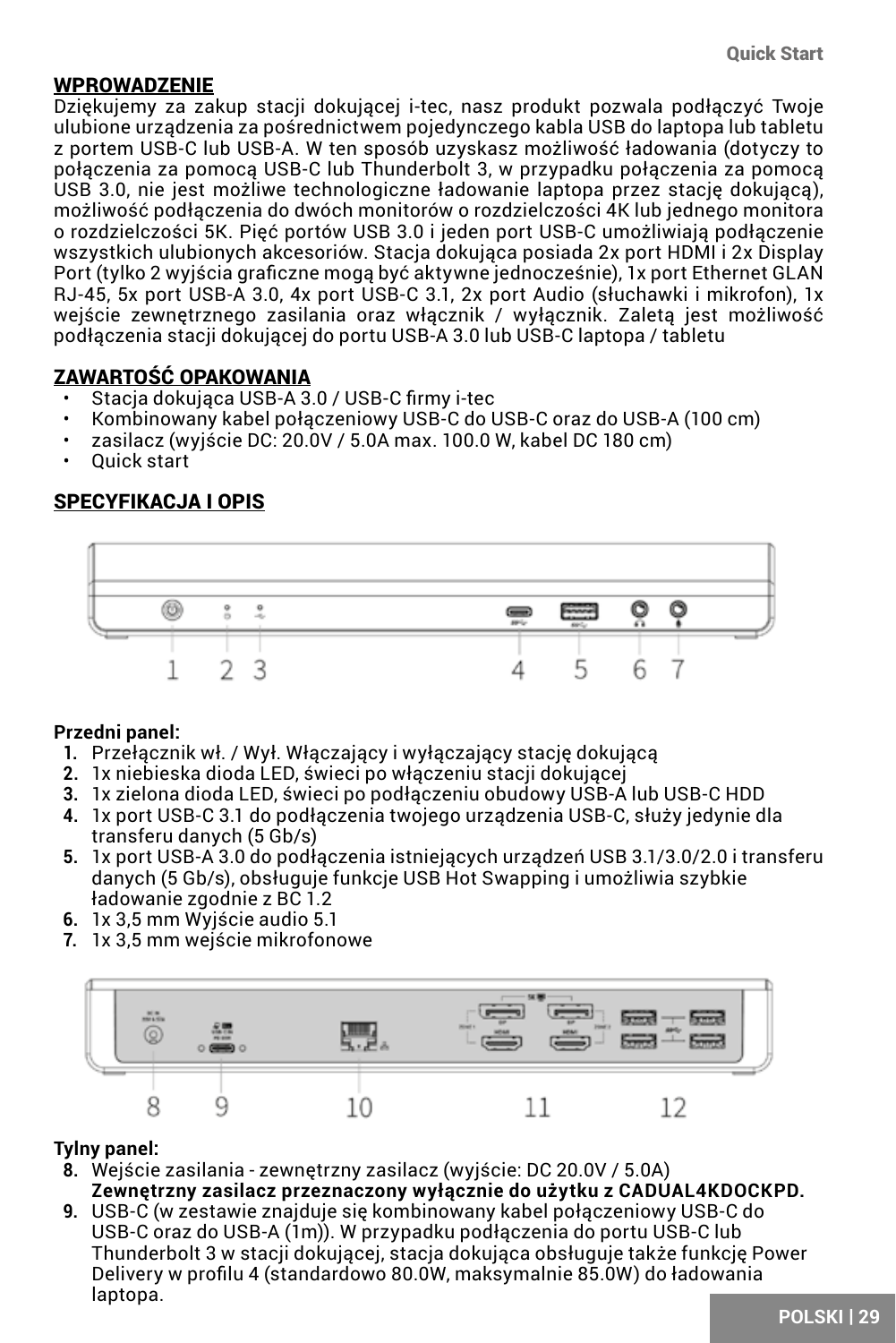- **10.** 1x port Ethernet GLAN RJ-45 umożliwiający szybką łączność sieciową i internetową z łącznością Gigabit Ethernet, obsługuje prędkości 10/100/1000 Mb/s
- **11.** Interfejs graficzny: 2x HDMI i 2x port wyświetlacza. Stacja dokująca obsługuje do dwóch monitorów. Rozdzielczość:

 - 1 monitor podłączony za pomocą 2 przewodów DP: 1x DP + 1x DP obsługuje do 5K 5120x2880 @ 60Hz, karta graficzna w komputerze musi obsługiwać rozdzielczość 5K

 - 2 monitory połączone w tym samym czasie: 1x DP + 1x DP obsługuje do 4K 4096x2160 @ 60Hz; 1x DP + 1x HDMI obsługuje do 4K 4096x2160 @ 60Hz; 1x HDMI + 1x HDMI obsługuje do 4K 4096x2160 @ 60Hz

**12.** 4x port USB-A 3.0 do podłączania urządzeń USB 3.1 / 3.0 / 2.0 i szybkiej transmisji danych do 5 Gb/s; obsługuje funkcję USB Hot Swap

### **Panel boczny:**

**13.** Zamek Kensington

- **Chipset:** DL6950, TPS65983B
- **Wymiary produktu:** 249 x 82 x 33 mm
- **Waga produktu:** 395 g



### WYMAGANIA SYSTEMOWE

Wymagania sprzętowe: Laptop / tablet z wolnym portem USB-A lub USB-C (Do ładowania przez USB-C niezbędny jest tryb Power Delivery Alt Mode)

System operacyjny: Windows 7/8 / 8.1 / 10 32/64 bit, macOS X, Linux Ubuntu 14.04 / 16.04, Android 6 lub późniejszy. Windows 10 - automatyczna instalacja sterowników systemu operacyjnego. Inne systemy operacyjne - ręczna instalacja sterowników. Firmware aktualizuje się automatycznie.

Do rutynowych prac na wielu monitorach

- Procesor: Intel Core i5 2 + GHz / AMD Trinity lub nowszym
- RAM: 4 GB
- Procesor graficzny: Intel HD 4000, ATI Radeon HD7xxx, NVIDIA
- GeForce 5xxM lub nowszy
- Port USB 3.0 / USB-C

Odtwarzanie wideo

- Procesor: Intel Core i7 2 + GHz / AMD Richland A10-575x / AMD Kaveri A10-7400P lub szybszy
- RAM: 8 GB
- Procesor graficzny: Intel HD 4000, ATI Radeon HD 8650, NVIDIA GeForce 7xxM lub nowszy
- Port USB 3.0 / USB-C

Aby odtwarzać filmy Ultra HD 4K / 5K, komputer musi być w stanie dekodować ten film przy użyciu procesora graficznego. W mniej wydajnych laptopach, Podczas odtwarzania wideo w formacie 4K / 5K, mogą się zdarzyć zakłócenia, przerwania transmisji).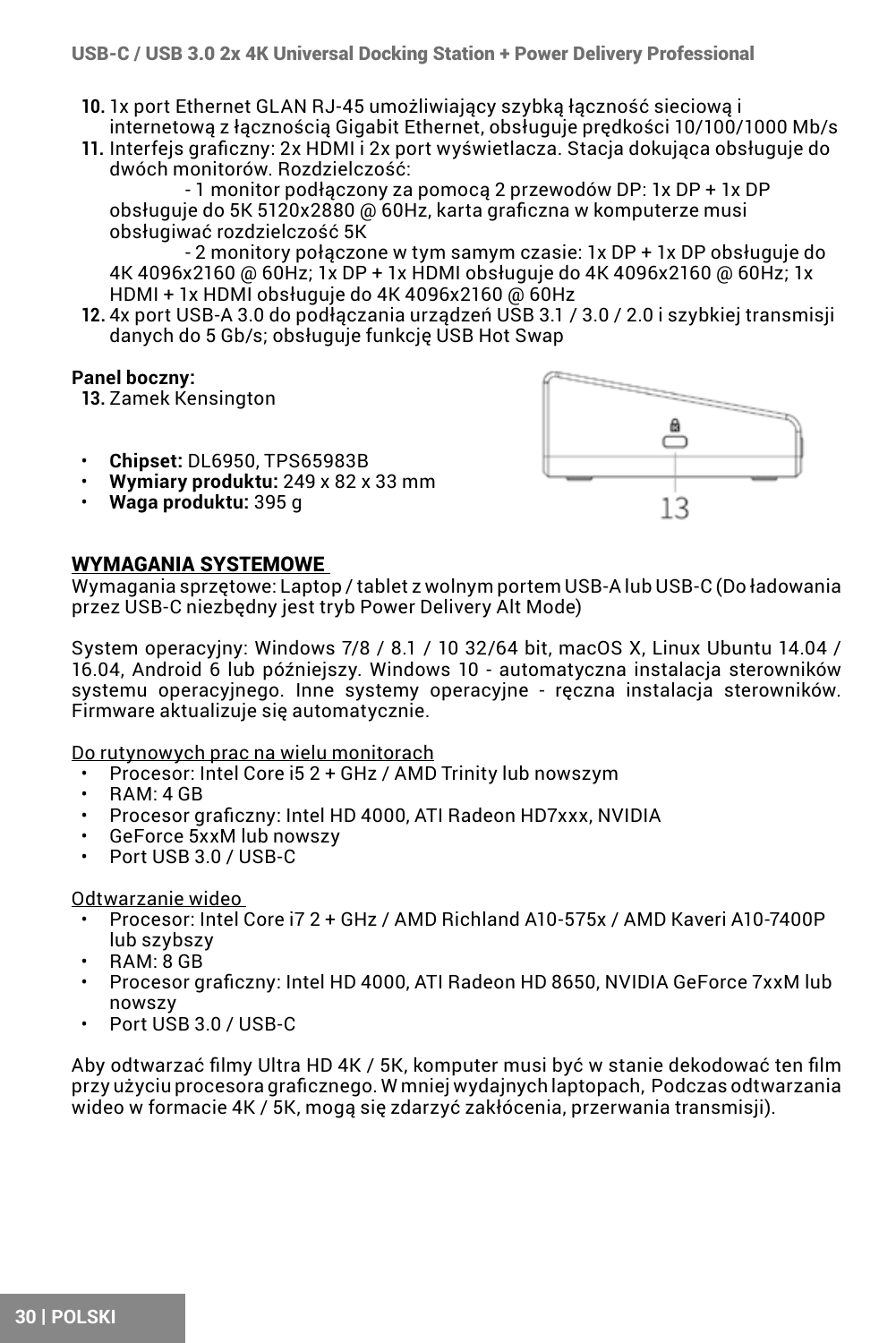#### INSTALACJA STEROWNIKA W SYSTEMIE WINDOWS 7/8 / 8.1 / 10 (32/64 BIT)

**UWAGA! Nie podłączaj stacji dokującej do laptopa / tabletu, dopóki nie zostaną zainstalowane odpowiednie sterowniki. Sterowniki muszą być zainstalowane tylko przed pierwszym użyciem. Przed instalacją sprawdź, czy w systemie zainstalowano najnowsze sterowniki dla urządzenia i zaktualizowanego systemu BIOS.**

Dla Windows 7/8/8.1 należy pobrać sterowniki z naszej strony www www.i-tec.cz/ pl/ w zakładce "Instrukcje, sterowniki" przy tym produkcie lub z www.i-tec.cz/setup. Uruchom instalację z pobranego pliku, wybierz język instalacji i postępuj zgodnie z instrukcjami.

W Windows 10 stacja dokująca może być podłączona bezpośrednio, sterowniki są automatycznie instalowane z systemu po podłączeniu do Internetu

Uwaga: W systemie Windows 7/8 / 8.1 / 10 zainstaluj sterowniki jako użytkownik "Administrator". Ekran może migać, gdy sterowniki są instalowane, jest to standardowy proces. Po zakończeniu instalacji zalecamy ponowne uruchomienie notebooka / tabletu.

#### INSTALACJA STEROWNIKA W MACOS X

**UWAGA! Nie podłączaj stacji dokującej do komputera Mac, dopóki nie zostaną zainstalowane odpowiednie sterowniki. Sterowniki muszą być zainstalowane tylko przed pierwszym użyciem. Zalecamy zainstalowanie najnowszego systemu operacyjnego macOS.**

Pobierz sterowniki z naszej strony internetowej www.i-tec.cz/pl/ na karcie "Instrukcje, sterowniki" tego produktu i uruchom instalację.

#### PODŁĄCZANIE MONITORA HDMI / DISPLAY PORT

Użyj kabla HDMI / DP, aby podłączyć monitor do stacji dokującej. Podczas instalacji dodatkowego monitora może migać monitor laptopa / tabletu, jest to stan normalny. Stacja dokująca obsługuje do dwóch monitorów. Interfejs graficzny: 2x HDMI i 2x port wyświetlacza. Rozdzielczość:



1 monitor podłączony za pomocą 2 przewodów DP (1x DP + 1x porty DP), rozdzielczość do 5K 5120x2880@60Hz, karta graficzna w komputerze musi obsługiwać rozdzielczość 5K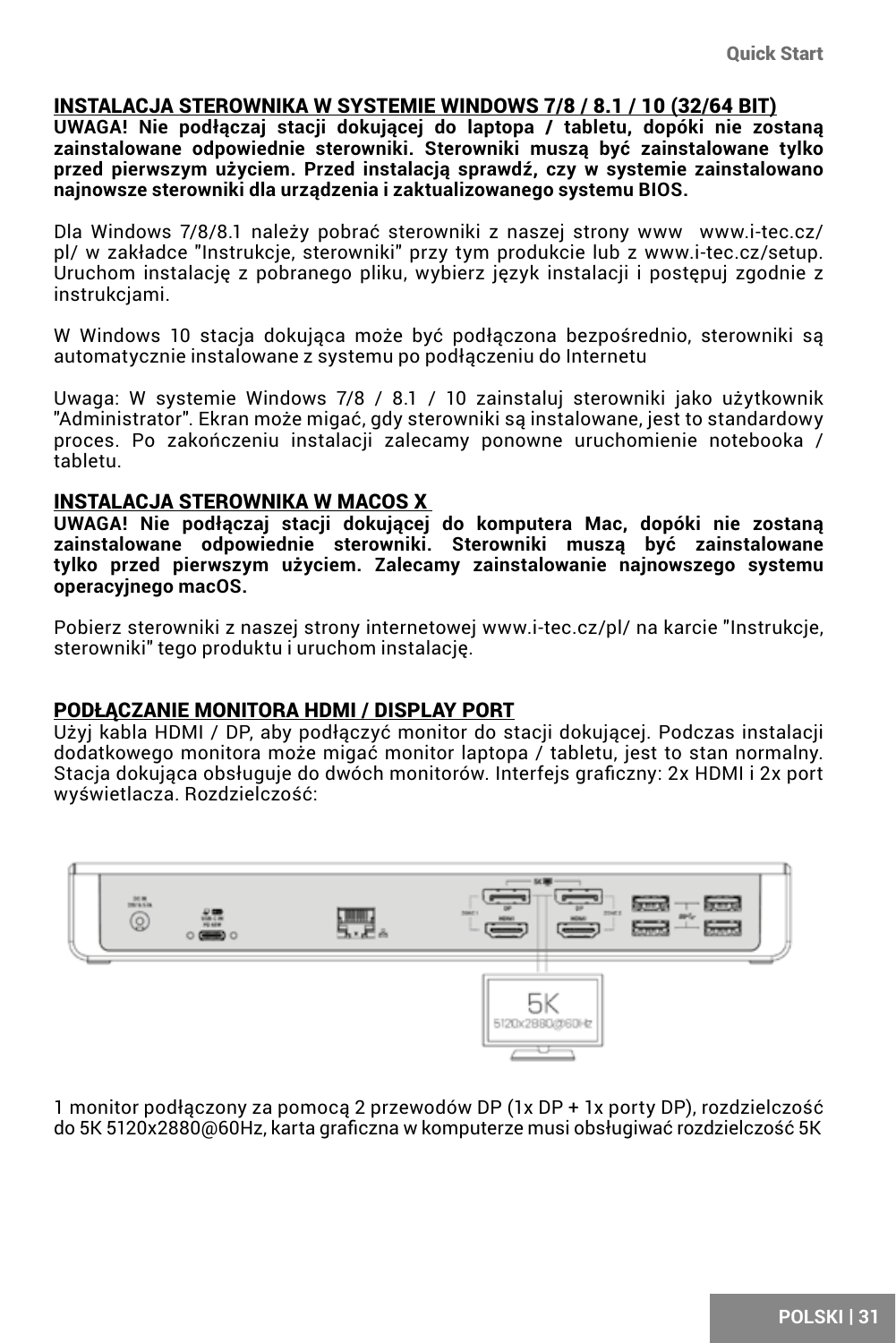

2 monitory połączone jednocześnie (1x DP + 1x DP lub 1x DP + 1x HDMI lub 1x HDMI + 1x porty HDMI), rozdzielczość do 4K 4096x2160@60Hz

Uwaga dla macOS i monitorów z dwoma kablami DP:

Niektóre wyświetlacze o rozdzielczości wyższej niż 4K wymagają dwóch kabli Display Port do przesyłania obrazów w pełnej rozdzielczości:

- 27-calowy monitor Dell UP2715K 5K jest obsługiwany w iMacu (Retina 5K, 27-calowy, koniec 2014 r.) Lub nowszym, a na Mac Pro (koniec 2013 r.) W systemie OS X Yosemite 10.10.3 lub nowszym.
- Monitor HP Z27q 5K jest obsługiwany w iMacu (Retina 5K, 27-calowy, koniec 2014 r.) Lub nowszym, a na Mac Pro (koniec 2013 r.) Z systemem macOS Sierra.

#### INSTRUCKJE BEZPIECZEŃSTWA

- Nie narażać na działanie wysokich temperatur i wysokiej wilgotności.
- Używać urządzenia na powierzchniach płaskich w celu uniknięcia upadku.
- Zachować instrukcję do ewentualnego późniejszego użycia.

We współpracy z działem serwisu:

- Sprawdzić funkcjonalność po upadku do wody lub na twarda powierzchnię
- Sprawdzić funkcjonalność gdy obudowa uległa uszkodzeniu
- Odesłać urządzenie gdy nie pracuje zgodnie z instrukcją.

### **CZESTO ZADAWANE PYTANIA**

Dostępne na naszych stronach **www.i-tec.cz/pl** w zakładce "FAQ" przy niniejszym produkcie.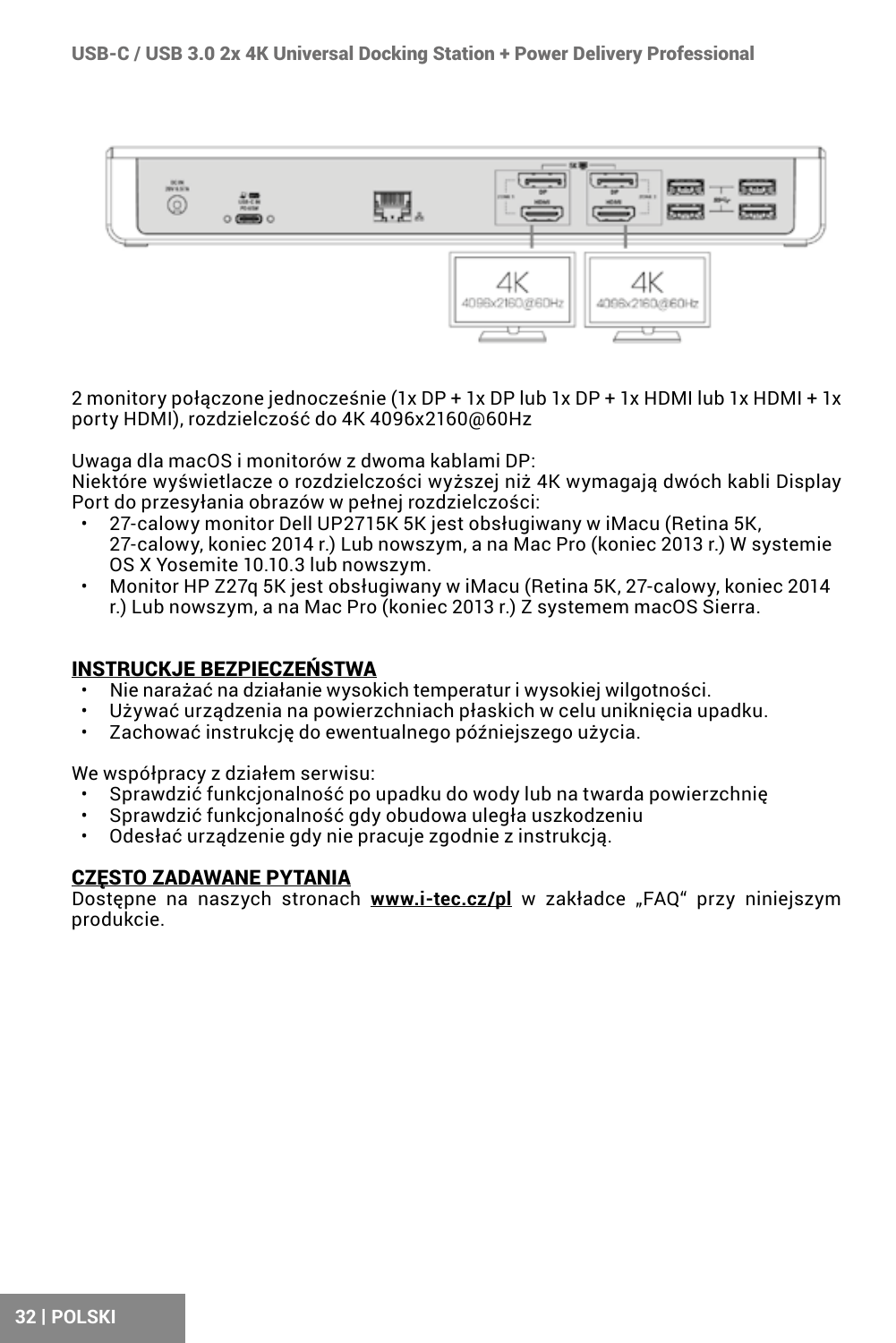### <span id="page-32-0"></span>ÚVOD

Ďakujeme za zakúpenie dokovacej stanice i-tec, ktorá Vám umožní jednoducho a rýchlo pripojiť k notebooku / tabletu s USB-C alebo USB-A portom Vaše obľúbené zariadenia jediným USB káblom. Získate prístup k napájaniu (platí pri zapojení prostredníctvom USB-C, alebo Thunderbolt 3; pri pripojení prostredníctvom USB 3.0 nie je technologicky možné notebook dokovacou stanicou nabíjať), až dvom monitorom v rozlíšení 4K, prípadne ku jednemu monitoru (jeden s rozlíšením 5K). Päť USB 3.0 portov a jeden USB-C port vám umožní pripojiť všetko vaše obľúbené príslušenstvo. Dokovacia stanica ponúka 2x HDMI port a 2x Display Port (súčasne môžu byť aktívne iba 2 grafické výstupy), 1x Ethernet GLAN RJ-45 port, 5x USB-A 3.0 porty, 1x USB-C 3.1 porty, 2x Audio porty (slúchadlá a mikrofón), 1x vstup pre externé napájanie DC a prepínač On/ Off. Výhodou je možnosť pripojenia dokovacej stanice do USB-A 3.0 alebo USB-C portu vášho notebooku / tabletu.

### OBSAH BALENIA

- i-tec USB-A 3.0 / USB-C dokovacia stanica
- kombinovaný pripojovací kábel USB-C k USB-C a USB-A (100 cm)
- Napájací adaptér (výstup DC: 20.0V / 5.0A max. 100.0 W, DC kábel 180 cm)
- Quick Start

### ŠPECIFIKÁCIE A POPIS



### **Predná strana:**

- **1.** Prepínač On/Off pre zapnutie a vypnutie dokovacej stanice
- **2.** 1x modrá LED svieti po zapnutí dokovacej stanice
- **3.** 1x zelená LED svieti po pripojení USB-A alebo USB-C HDD case
- **4.** 1x USB-C 3.1 port pre pripojenie vašich USB-C zariadení, je určený iba pre prenos dát  $(5$  Gbps)
- **5.** 1x USB-A 3.0 port pre pripojenie vašich terajších USB 3.1/3.0/2.0 zariadení a prenos dát (5 Gbps), podpora funkcie USB Hot Swapping a rýchleho nabíjania podľa BC 1.2
- **6.** 1x 3.5 mm Audio out 5.1
- **7.** 1x 3.5 mm Mic in



### **Zadná strana:**

- **8.** Vstup pre napájanie externý napájací adaptér (výstup: DC 20.0V / 5.0A) **Vonkajšie napájací zdroj výlučne na použitie pre CADUAL4KDOCKPD.**
- **9.** USB-C port pre pripojenie dokovacej stanice k notebooku s USB-C alebo USB-A rozhraním (súčasťou balenia je kombinovaný pripojovací kábel USB-C k USB-C a USB-A (1 m). Pri pripojení k USB-C alebo Thunderbolt 3 portu vášho notebooku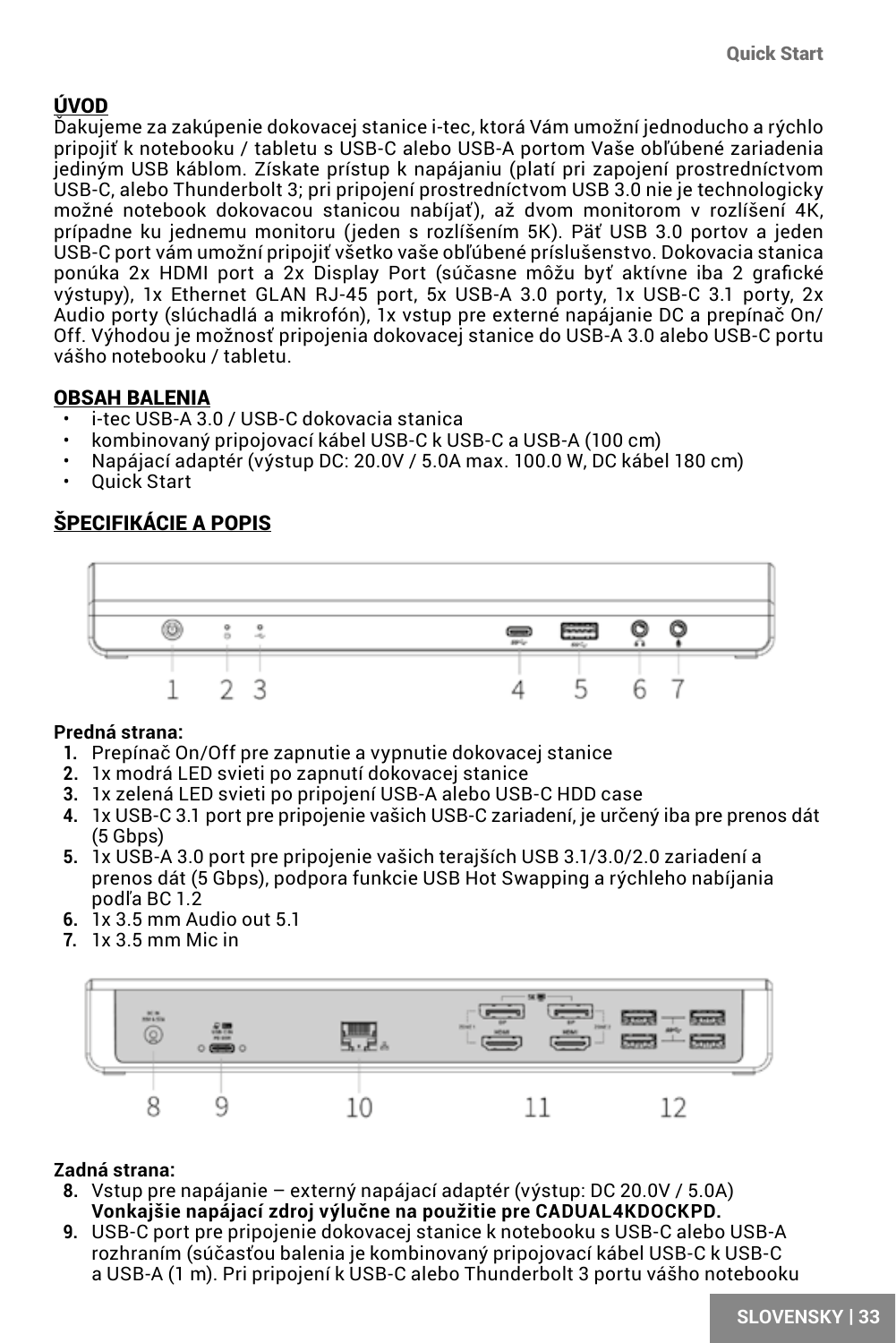podporuje dokovacia stanica tiež funkciu Power Delivery v profile 4 (štandardne 80.0W, max. 85.0W udržovaciu) pre nabíjanie vášho notebooku.

- **10.** 1x Ethernet GLAN RJ-45 port pre vysokorýchlostný prístup k sieti a internetu cez Gigabit Ethernet, podporuje rýchlosti 10/100/1000 Mbps
- **11.** Grafické rozhranie: 2x HDMI a 2x Display Port. Dokovacia stanica podporuje pripojenie max. dvoch monitorov. Rozlíšenie:

 - 1 monitor pripojený cez 2 DP káble: 1x DP + 1x DP podporuje až 5K 5120x2880@60Hz, grafická karta vo vašom počítači musí podporovať 5K rozlíšenie

 - 2 monitory pripojené zároveň: 1x DP + 1x DP podporuje až 4K 4096x2160@60Hz; 1x DP + 1x HDMI podporuje až 4K 4096x2160@60Hz; 1x HDMI + 1x HDMI podporuje až 4K 4096x2160@60Hz

**12.** 4x USB-A 3.0 port pre pripojenie vašich terajších USB 3.1/3.0/2.0 zariadení a vysokorýchlostný prenos dát (5 Gbps), podpora funkcie USB Hot Swapping

#### **Bočný panel:**

**13.** Kensington lock

- **Chipsety:** DL6950, TPS65983B
- **Rozmery produktu:** 249 x 82 x 33 mm
- **Hmotnosť produktu:** 395 g

### SYSTÉMOVÉ POŽIADAVKY



Hardwarové požiadavky: Notebook / tablet s voľným USB-A alebo USB-C portom

Operačný systém: Windows 7 / 8 / 8.1 / 10 32/64 bit, macOS X, Linux Ubuntu 14.04 / 16.04, Android 6 a vyšší. Windows 10 – automatická inštalácia ovládačov z OS. Ostatné operačné systémy – manuálna inštalácia ovládačov. Firmware sa aktualizuje automaticky.

#### Pre bežnú prácu na viacerých monitoroch:

- Procesor: Intel Core i5 2+GHz / AMD Trinity alebo lepší
- Pamäť RAM: 4GB
- Grafický procesor: Intel HD 4000, ATI Radeon HD7xxx, NVidia GeForce 5xxM alebo lepší
- Port USB 3.0 / USB-C

### Pre prehrávanie videa:

- Procesor: Intel Core i7 2+GHz / AMD Richland A10-575x / AMD Kaveri A10-7400P alebo lepší
- Pamäť RAM: 8GB
- Grafický procesor: Intel HD 4000, ATI Radeon HD 8650, NVidia GeForce 7xxM alebo lepší<br>• Port USB 3.0 / USB-C
- Port USB 3.0 / USB-C

Pre prehrávanie Ultra HD 4K/5K videa musí byť počítač schopný toto video dekódovať svojim grafickým procesorom. Hlavne u menej výkonných prenosných počítačov platí, že môžu zvládať prehrávanie 4K/5K videa, ale výsledok nie je ideálny (prerušovanie, trhanie videa).

### INŠTALÁCIA OVLÁDAČOV VO WINDOWS 7 / 8 / 8.1 / 10 (32/64 BIT)

**UPOZORNENIE! Nepripájajte dokovaciu stanicu k svojmu notebooku / tabletu dokiaľ nenainštalujete príslušné ovládače. Ovládače je treba nainštalovať iba pred prvým pou-**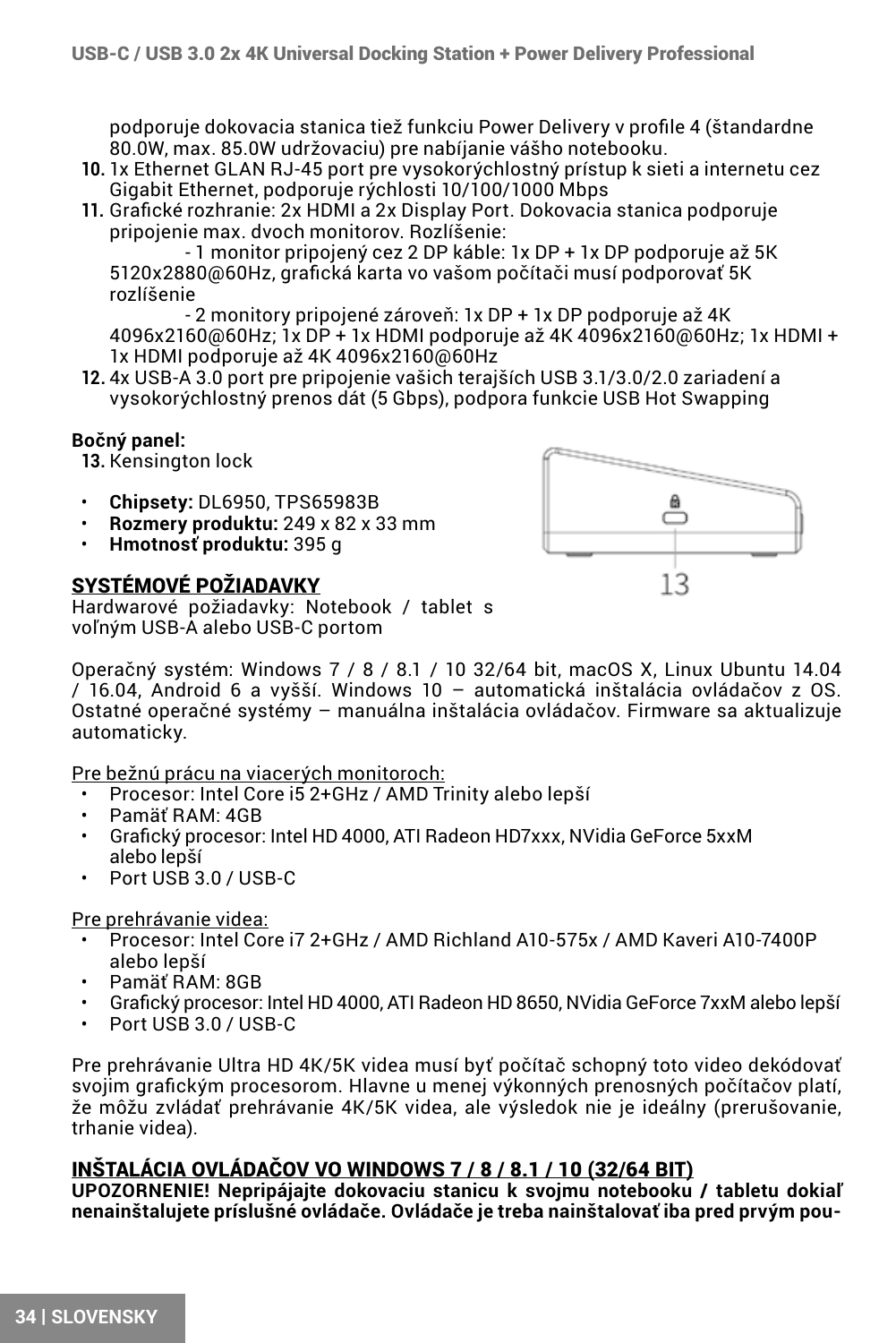#### **žitím. Pred samotnou inštaláciou sa uistite, že máte v systéme nainštalované najnovšie ovládače pre vaše zariadenie a aktualizovaný BIOS.**

Pre Windows 7/8/8.1 si ovládače stiahnite z nášho webu www.i-tec.cz v záložke "Manuály, ovladače" pri tomto produkte alebo na adrese www.i-tec.cz/setup . Spusťte inštaláciu zo stiahnutého súboru, zvoľte jazyk inštalácie a postupujte podľa pokynov na obrazovke.

Vo Windows 10 môžete dokovaciu stanicu pripojiť priamo, ovládače sa v prípade pripojenia k internetu inštalujú automaticky zo systému.

Poznámka: Vo Windows 7 / 8 / 8.1 / 10 inštalujte ovládače ako užívateľ "Administrátor". Obrazovka môže v priebehu inštalácie ovládačov preblikávať, jedná sa o štandardný proces. Po dokončení inštalácie doporučujeme reštart notebooku / tabletu.

### INŠTALÁCIA OVLÁDAČOV V MACOS X

**UPOZORNENIE! Nepripájajte dokovaciu stanicu k svojmu Macu, dokiaľ nenainštalujete príslušné ovládače. Ovládače je treba nainštalovať iba pred prvým použitím. Doporučujeme mať nainštalovaný najnovší operačný systém macOS.**

Ovládače si stiahnite z nášho webu www.i-tec.cz v záložke "Manuály, ovladače" pri tomto produkte a spusťte inštaláciu.

### PRIPOJENIE HDMI / DISPLAY PORT MONITORA

Pre pripojenie monitora k dokovacej stanici použite HDMI / DP kábel. Počas inštalácie prídavného monitora môže monitor na notebooku / tablete preblikávať, čo je štandardný stav. Dokovacia stanica podporuje pripojenie max. dvoch monitorov. Grafické rozhranie: 2x HDMI a 2x Display Port. Rozlíšenie:



1 monitor pripojený cez 2 DP káble (porty 1x DP + 1x DP),

rozlíšenie až 5K 5120x2880@60Hz, grafická karta vo vašom počítači musí podporovať 5K rozlíšenie



2 monitory pripojené zároveň (porty 1x DP + 1x DP alebo 1x DP + 1x HDMI alebo 1x HDMI + 1x HDMI), rozlíšenie až 4K 4096x2160@60Hz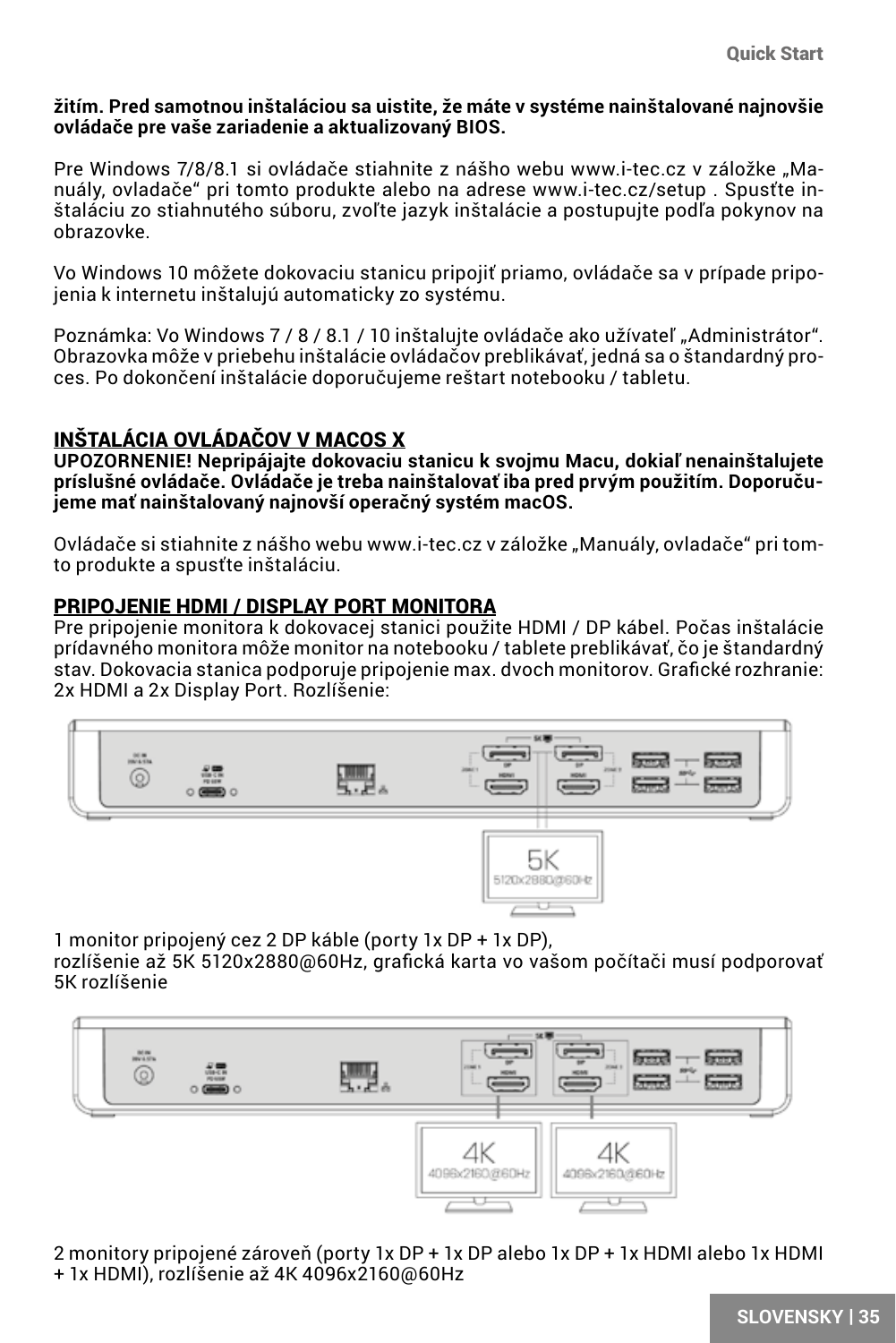Poznámka pre macOS a monitory s dvomi DP káblami:

Niektoré displeje s rozlíšeniami vyššími než 4K vyžadujú na prenos obrazu v plnom rozlíšení dva káble Display Port:

- 27palcový 5K monitor Dell UP2715K je podporovaný na iMacu (Retina 5K, 27palcový, koniec roku 2014) alebo novšom a na Macu Pro (koniec roku 2013) s OS X Yosemite 10.10.3 alebo novšom.
- 5K monitor HP Z27q je podporovaný na iMacu (Retina 5K, 27palcový, koniec roku 2014) alebo novšom a na Macu Pro (koniec roku 2013) s macOS Sierra.

### BEZPEČNOSTNÉ POKYNY

- Nevystavujte extrémnym teplotám a vlhkosti vzduchu.
- Používajte zariadenie na plochých podložkách vyvarujete sa tým skĺznutiu a pádu na zem.
- Uschovajte manuál pre neskoršie možné použitie.

V súčinnosti so servisným oddelením:

- Overte funkčnosť po páde do vody alebo na zem.
- Overte funkčnosť pri prasknutí krytu.
- Reklamujte zariadenie nefungujúce podľa manuálu.

## ČASTO KLADENÉ OTÁZKY

K dispozícii na našom webe **www.i-tec.cz** v záložke "FAQ" pri tomto produkte.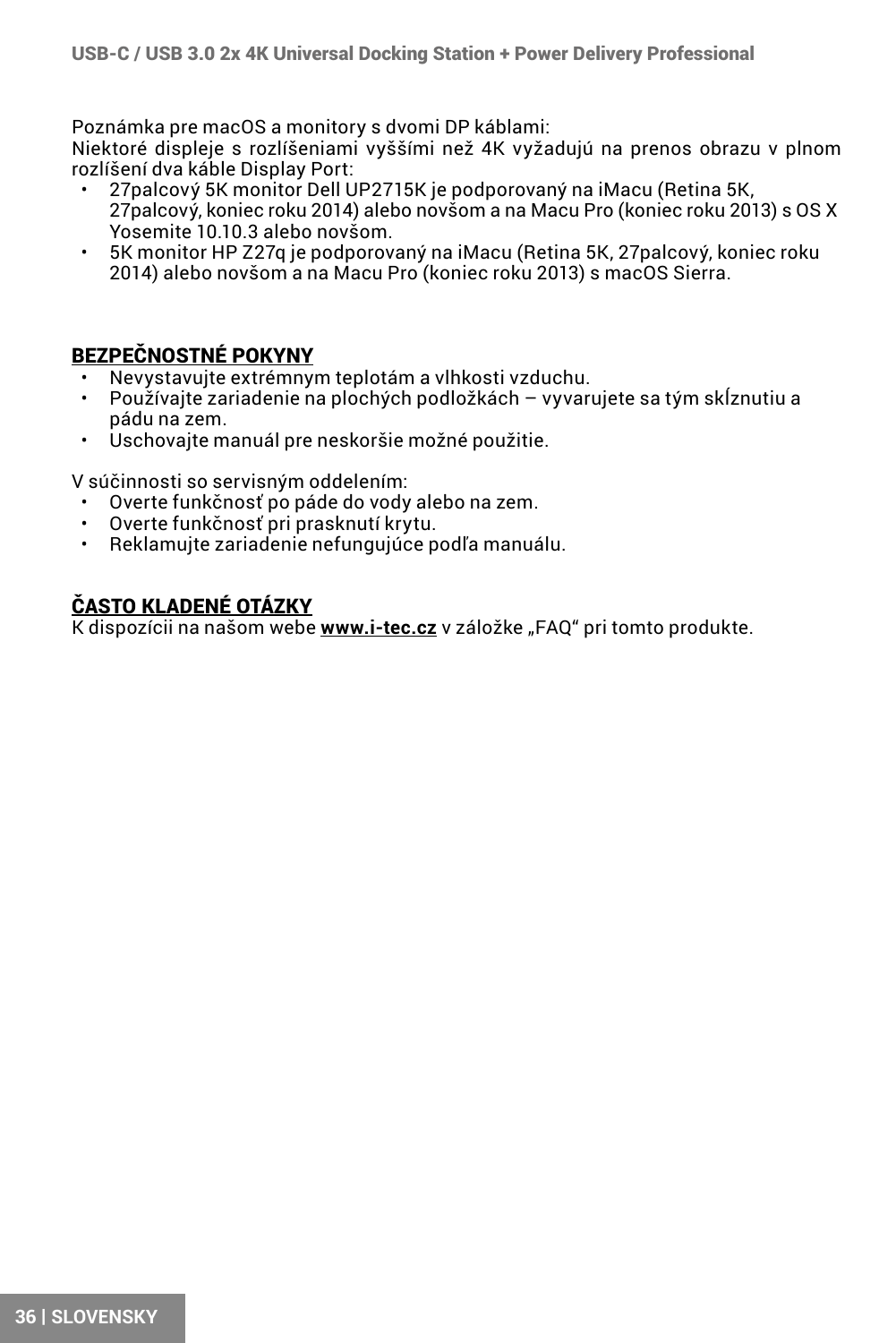### <span id="page-36-0"></span>ĮVADAS

Dėkojame, kas įsigijote doko stotelę i-tec, kuri Jums leis patogiai ir greitai prijungti prie nešiojamo kompiuterio, planšetės su USB-C arba USB-A prievadu Jūsų mėgstamus įrenginius su vieninteliu USB-C konektoriumi. Turėsite prieigą prie maitinimo (galioja prijungus per USB-C arba Thunderbolt 3; prijungus per USB 3.0 nešiojamo kompiuterio technologiškai neina įkrauti doko stotele), net dviems monitoriams su raiška 4K, arba vienas monitoriam (vienas su raiška 5K). Penki USB 3.0 prievadai ir vienas USB-C prievadas leis Jums prijungti visus Jūsų mėgstamus įrenginius. Doko stotelė turi 2x HDMI prievadą, Display Prievadą (tuo pačiu metu gali būti įjungti tik 2 grafiniai išėjimai), 1x Ethernet GLAN RJ-45 prievadas, 5x USB-A 3.0 prievadas, 1x USB-C 3.1 prievadas, 2x Audio prievadas (ausinės ir mikrofonas), 1x išorinė nuolatinės srovės įvestis ir įjungimo/ išjungimo jungiklis. Privalumu yra galimybė prijungti doko stotelę prie Jūsų nešiojamo kompiuterio/planšetės USB-A 3.0 arba USB-C prievado.

### KOMPLEKTACIJOJE

- i-tec USB-A 3.0 / USB-C doko stotelė
- kombinuotas USB-C kabeliu su USB-C ir USB-A (100 cm)
- Maitinimo adapteris (išvestis DC: 20.0V / 5.0A max. 100.0 W, DC kabelis 180 cm)
- Quick Start

### SPECIFIKACIJA IR APIBŪDINIMAS



### **Priekinė dalis:**

- **1.** Mygtukas On/Off doko stotelės įjungimui ir išjungimui
- **2.** 1x mėlyna LED dega prijungus doko stotelę
- **3.** 1x žalia LED dega prijungus USB-A arba USB-C HDD case
- **4.** 1x USB-C 3.1 prievadas Jūsų USB-C įrenginių prijungimui, skirtas tik duomenų perdavimui (5 Gbps)
- **5.** 1x USB-A 3.0 prievadas Jūsų USB 3.1/3.0/2.0 esamų įrenginių prijungimui ir duomenų perdavimui (5 Gbps), palaiko funkciją USB Hot Swapping ir greito įkrovimo funkciją pagal BC 1.2
- **6.** 1x 3.5 mm Audio out 5.1
- **7.** 1x 3.5 mm Mic in



#### **Užpakalinė dalis:**

- **8.** Įvestis įkrovimui išorinis maitinimo adapteris: DC 20.0V / 5.0A) **Išorinis energijos šaltinis, skirtas naudoti tik CADUAL4KDOCKPD.**
- **9.** USB-C prievadas doko stotelės prijungimui prie nešiojamo kompiuterio su USB-C arba USB-A sąsaja (pakuotėje yra kombinuotas USB-C kabeliu su USB-C ir USB-A (1 m).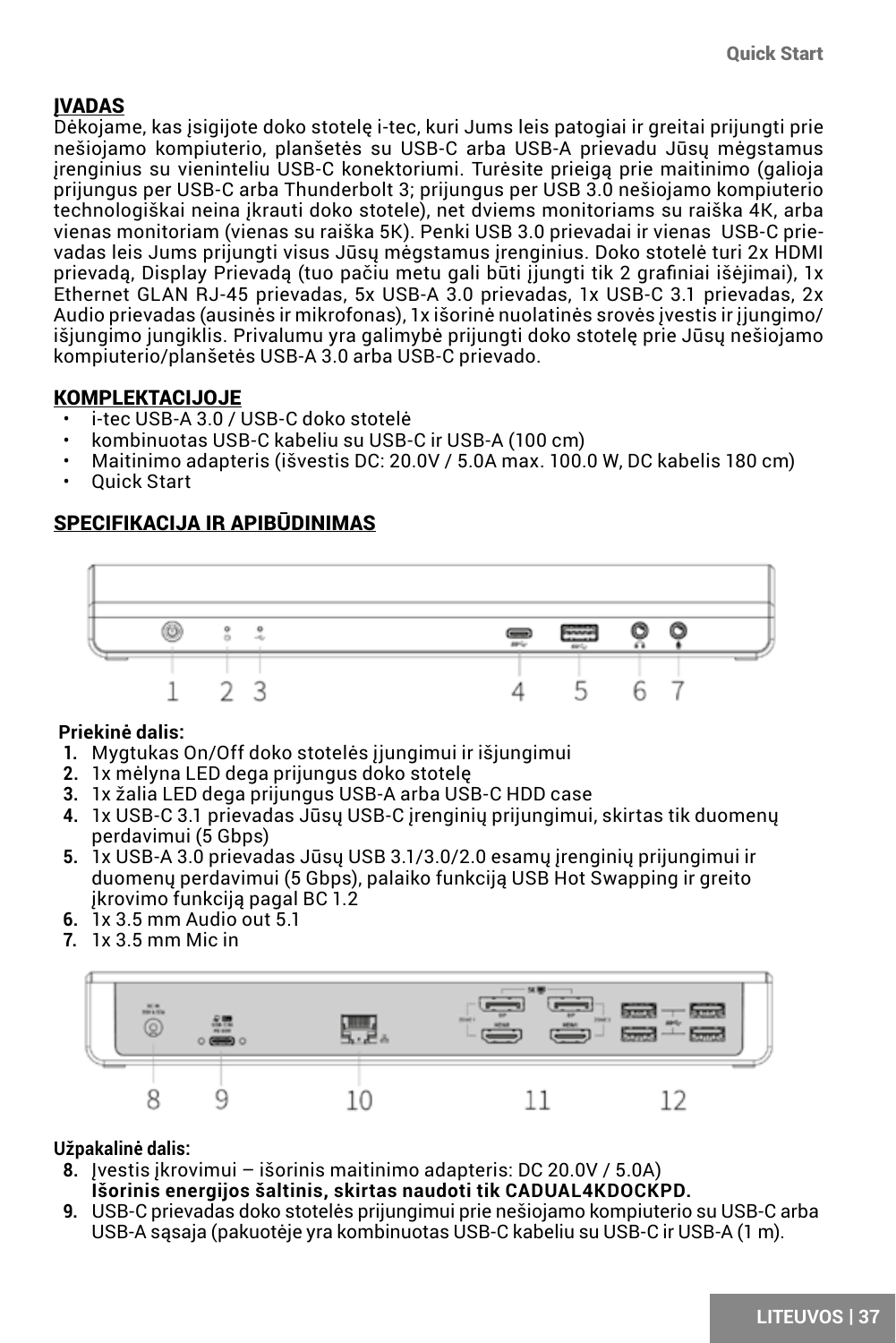Prijungus prie Jūsų kompiuterio USB-C arba Thunderbolt 3 prievado doko stotelė taip pat palaiko funkciją Power Delivery profilyje 4 (standartiškai 80.0W, max. 85.0W priežiūrai) Jūsų nešiojamo kompiuterio įkrovimui.

- **10.** 1x Ethernet GLAN RJ-45 prievadas labai greitam prisijungimui prie tinklo ir interneto per Gigabit Ethernet, palaiko greičius 10/100/1000 Mbps
- **11.** Grafinė sąsaja: 2x HDMI a 2x Display Prievadas. Doko stotelė palaiko max. dviejų ekranų prijungimą. Rezoliucijos:

 - 1 monitorius prijungtas 2 DP kabeliais: 1x DP + 1x DP palaiko iki 5K 5120x2880@60Hz, grafinė kortelė jūsų kompiuteryje turi palaikyti 5K rezoliucijas - 2 monitoriai prijungti vienu metu: 1x DP + 1x DP palaiko iki 4K 4096x2160@60Hz; 1x DP + 1x HDMI palaiko iki 4K 4096x2160@60Hz; 1x HDMI + 1x

HDMI palaiko iki 4K 4096x2160@60Hz

**12.** 4x USB-A 3.0 prievadas jūsų esamų USB 3.1/3.0/2.0 įrenginių prijungimui ir didelės spartos duomenų perdavimui (5 Gbps), palaiko funkciją USB Hot Swapping

### **Šoninis panelis:**

**13.** Kensington lock

- **Chipset:** DL6950, TPS65983B
- **Gaminio matmenys:** 249 x 82 x 33 mm
- **Gaminio svoris:** 395 g

### SISTEMOS REIKALAVIMAI



Hardware reikalavimai:: Nešiojamas kompiuteris/planšetė su laisvu USB-A arba USB-C prievadu (USB-C įkraunant rekomenduojama "Power Delivery Alt Mode")

Operacinė sistema: Windows 7 / 8 / 8.1 / 10 32/64 bit, macOS X, Linux Ubuntu 14.04 / 16.04, Android 6 ir aukštesnė. Windows 10 – automatinis valdiklių instaliavimas iš OS. Kitos operacinės sistemos – rankinis valdiklių instaliavimas. Firmware atnaujinama automatiškai.

Normaliam darbui su keliais monitoriais

- Procesorius: Intel Core i5 2+GHz / AMD Trinity arba geresnis
- Atmintis RAM: 4GB
- Grafinis procesorius: Intel HD 4000, ATI Radeon HD7xxx, NVidia GeForce 5xxM arba geresnis
- Prievadas USB 3.0 / USB-C

#### Vaizdo įrašo rodymui

- Procesorius: Intel Core i7 2+GHz / AMD Richland A10-575x / AMD Kaveri A10-7400P arba geresnis
- Atmintis RAM: 8GB
- Grafinis procesorius: Intel HD 4000, ATI Radeon HD 8650, NVidia GeForce 7xxM arba geresnis
- Prievadas USB 3.0 / USB-C

Vaizdo įrašo Ultra HD 4K/5K rodymui Jūsų kompiuteris turi sugebėti dekoduoti šį vaizdo įrašą savo grafiniu procesoriumi. Ypač mažiau galingiems nešiojamiems kompiuteriams galioja, kad gali įveikti atkurti 4K/5K vaizdą, tačiau rezultatas nėra idealus (trukdymas, pertraukinėjamas vaizdo įrašas).

### VALDIKLIŲ INSTALIACIJA WINDOWS 7 / 8 / 8.1 / 10 (32/64 BIT)

**PASTABA! Nejunkite doko stotelės prie savo kompiuterio/planšetės, kol nebus instaliuoti atitinkami valdikliai. Valdiklius reikia instaliuoti tik prieš pirmajį naudojimą. Prieš instaliavimą įsitikinkite, kad sistemoje turite Jūsų įrenginiui instaliavę naujausius val-**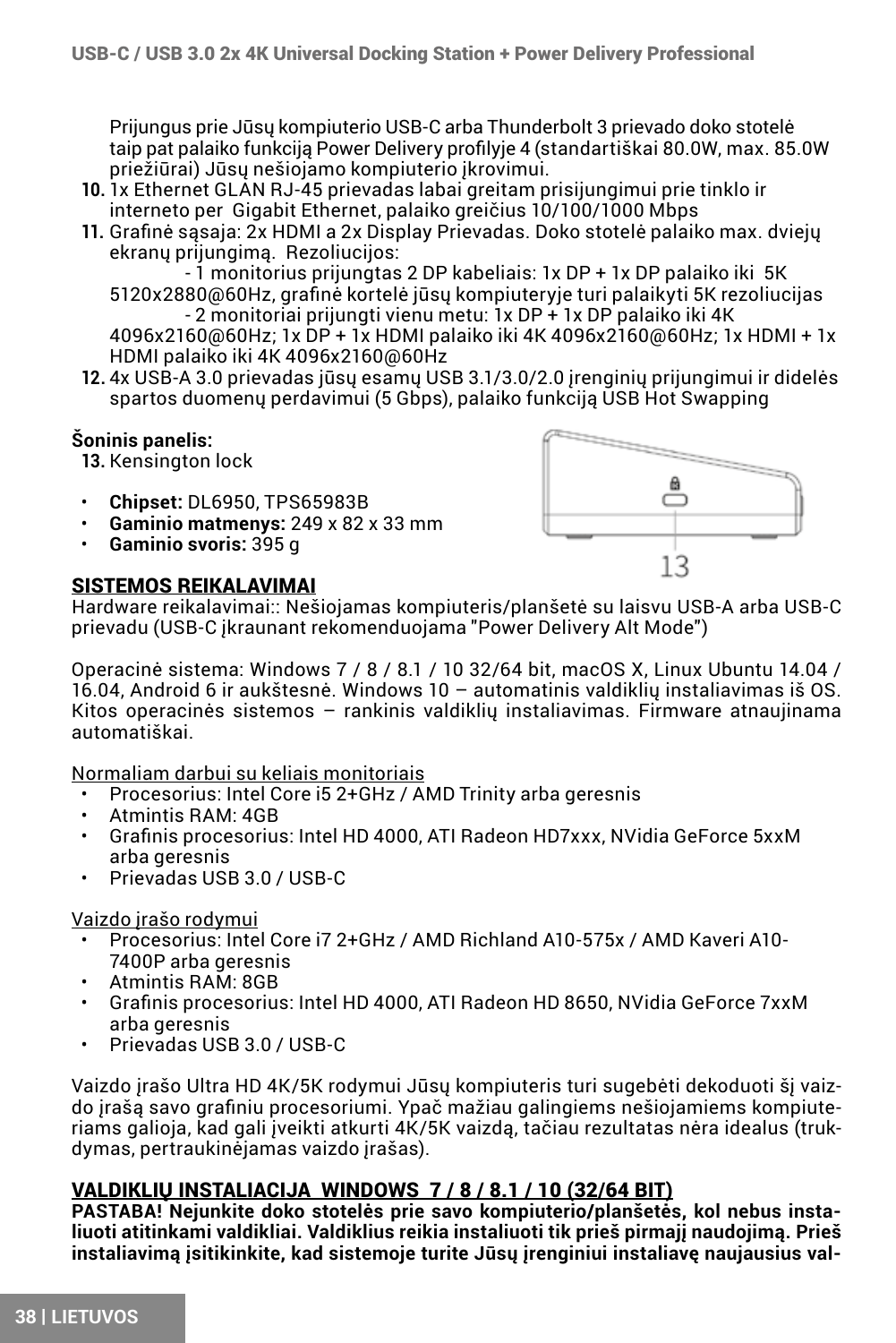#### **diklius ir atnaujintą BIOS.**

Windows ams 7/8/8.1 valdiklius atsisiuskite iš mūsu svetainės www.i-tec.cz/en/ iš "Manuals, drivers" prie šio produkto arba www.i-tec.cz/setup . Paleiskite instaliaciją iš atsisiųsto failo, pasirinkite instaliacijos kalbą ir vadovaukitės ekrane pateikiama instrukcija.

Windows uose 10 galima doko stotelę prijungti tiesiogiai, prisijungus prie interneto valdikliai iš sistemos instaliuosis automatiškai.

Pastaba: Į Windows 7/8/8.1/10 instaliuokite valdiklius kaip vartotojas "Administratorius". Instaliuojant valdiklius gali mirksėti ekranas, tai yra standartinis procesas. Užbaigus instaliaciją, rekomenduojame nešiojamą kompiuterį/planšetę restartuoti.

### VALDIKLIU INSTALIACIJA IRENGINYJE MACOS X

**PASTABA! Nejunkite doko stotelės prie savo Mac, kol nebus instaliuoti atitinkami valdikliai. Valdiklius reikia instaliuoti tik prieš pirmajį naudojimą. Rekomenduojame turėti instaliuotą naujausią operacinę sistemą macOS.**

Valdiklius atsisiuskite iš mūsų svetainės www.i-tec.cz/en/ iš "Manuals, drivers" prie šio produkto ir paleiskite instaliaciją.

### PRIJUNGIMAS HDMI / DISPLAY PRIEVADO MONITORIAUS

Monitoriaus prijungimui prie doko stotelės naudokite HDMI / DP kabelį. Papildomo monitoriaus instaliacijos metu gali monitorius nešiojamame kompiuteryje/planšetėje mirksėti, tai yra standartinė būklė. Doko stotelė palaiko max. dviejų monitorių prijungimą. Grafinė sąsaja: 2x HDMI a 2x Display Prievadas. Rezoliucija:



 1 monitorius prijungtas 2 DP kabeliais (prievadai 1x DP + 1x DP), rezoliucija iki 5K 5120x2880@60Hz, grafinė korta jūsų kompiuteryje turi palaikyti 5K rezoliuciją



 2 monitoriai prijungti tuo pačiu metu (prievadai 1x DP + 1x DP arba 1x DP + 1x HDMI, arba 1x HDMI + 1x HDMI), skiriamoji geba iki 4K 4096x2160@60Hz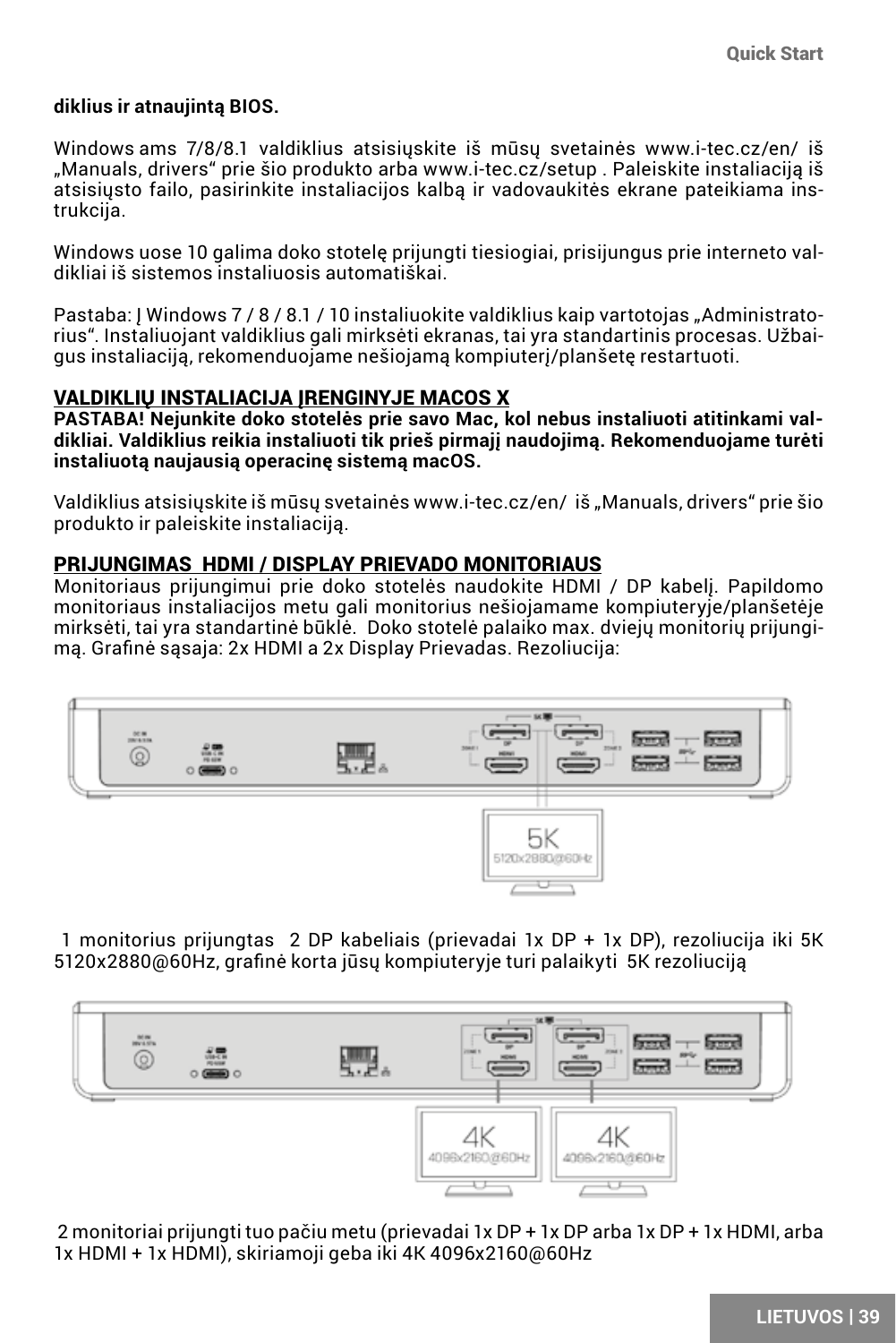Pastaba macOS ir monitoriams su dviem DP kabeliais:

Kai kurie ekranai su raiška aukštesne nei 4K vaizdo perdavimui su pilna raiška reikalauja Display Prievado dviejų kabelių:

- 27 colių 5K monitorius Dell UP2715K yra palaikomas iMac (Retina 5K, 27 colių, 2014m. pabaiga) arba naujesniu ir Mac Pro (2013 m. pabaiga) su OS X Yosemite 10.10.3 arba naujesniu.
- 5K monitorius HP Z27q yra palaikomas iMac (Retina 5K, 27colių, 2014m. pabaiga) arba naujesniu ir Macu Pro (2013 m. pabaiga) su macOS Sierra.

### NAUDOJIMO SAUGOS TAISYKLĖS

- Saugoti nuo aukštos temperatūros ir drėgmės.
- Įrenginį naudoti ant lygių neslidžių paklotų išvengsite slydimo ir kritimo ant žemės.
- Vadovą saugokite vėlesniam naudojimui.

Bendradarbiaudami su servisu:

- Patikrinkite veikimą po įkritimo į vandenį arba nukritimo ant žemės.
- $\cdot$  Iskilus dangčiui patikrinkite veikimą.
- Jeigu įrenginys neveikia pateikite pretenzijas vadovaudamiesi įrenginio vadovu.

### **DAŽNAI UŽDUODAMI KLAUSIMAI**

Rasite mūsų svetainėje: **www.i-tec.cz/en** skiltyje "FAQ" prie šio produkto.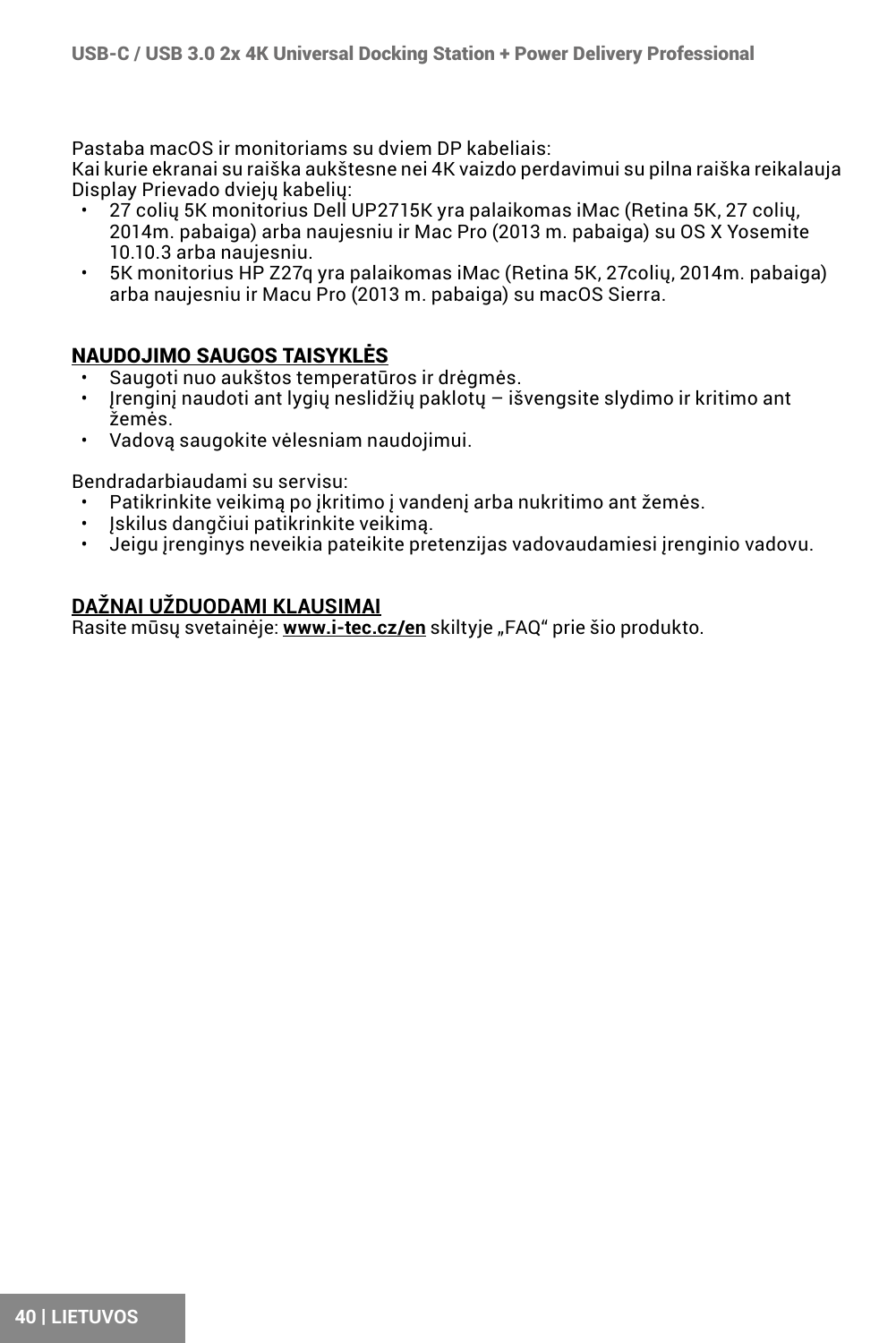### INTRODUCTIE

Bedankt voor de aankoop van dit i-tec docking station, die u op een snelle en eenvoudige wijze uw favoriete apparaten met een enkele USB-kabel op een laptop / tablet met een USB-C of USB-A poort laat aansluiten. U krijgt toegang tot de voeding (dit geldt voor de aansluiting via USB-C poort of Thunderbolt 3; bij aansluiting via een USB 3.0 is het technologisch niet mogelijk om de notebook met behulp van het docking station op te laden), verder tot twee schermen met 4K resolutie, event. een monitor (een met 5K resolutie). Dankzij de vijf USB 3.0 poorten en een USB-C poort kunt u al uw favoriete accessoires aansluiten. Het docking station biedt 2x HDMI poort en 2x Display Poort (gelijktijdig kunnen slechts 2 grafische uitgangen actief zijn), 1x Ethernet GLAN RJ-45 poort, 5x USB-A 3.0 poort, 1x USB-C 3.1 poort, 2x Audio poort (koptelefoon en microfoon), 1x ingang voor externe DC voeding en Aan/Uit schakelaar aan. Een voordeel is dat u het docking station op een USB-A 3.0 of USB-C poort van uw notebook / tablet kan aansluiten.

### INHOUD VAN DE VERPAKKING

- i-tec USB-A 3.0 / USB-C docking station
- Combi verbindingskabel USB-C naar USB-C en USB-A (100 cm)
- Stroomadapter (uitgang DC: 20.0V / 5.0A max. 100.0 W, DC kabel 180 cm)
- Quick Start

### SPECIFICATIE EN BESCHRIJVING



### **Voorste paneel:**

- **1.** On/Off schakelaar voor het in-/uitschakelen van het docking station
- **2.** 1x blauwe LED brandt na het inschakelen van het docking station
- **3.** 1x groene LED brandt na het aansluiten van de USB-A of USB-C HDD case
- **4.** 1x USB-C 3.1 poort voor de aansluiting van uw USB-C apparaten, dient slechts voor dataoverdracht (5 Gbps)
- **5.** 1x USB-A 3.0 poort voor de aansluiting van uw bestaande USB 3.1/3.0/2.0 apparaten en dataoverdracht (5 Gbps), ondersteuning van de functie USB Hot Swapping en snelle oplading volgens BC 1.2
- **6.** 1x 3.5 mm Audio out 5.1
- **7.** 1x 3.5 mm Mic in



### **Achterste paneel:**

- **8.** Ingang voor voeding externe stroomadapter (uitgang: DC 20.0V / 5.0A) **De externe voedingsbron uitsluitend voor het gebruik ten behoeve van CADUAL4KDOCKPD.**
- **9.** USB-C poort voor de aansluiting van het docking station op de notebook met een USB-C of USB-A interface (een combi verbindingskabel USB-C naar USB-C en USB-A (1 m)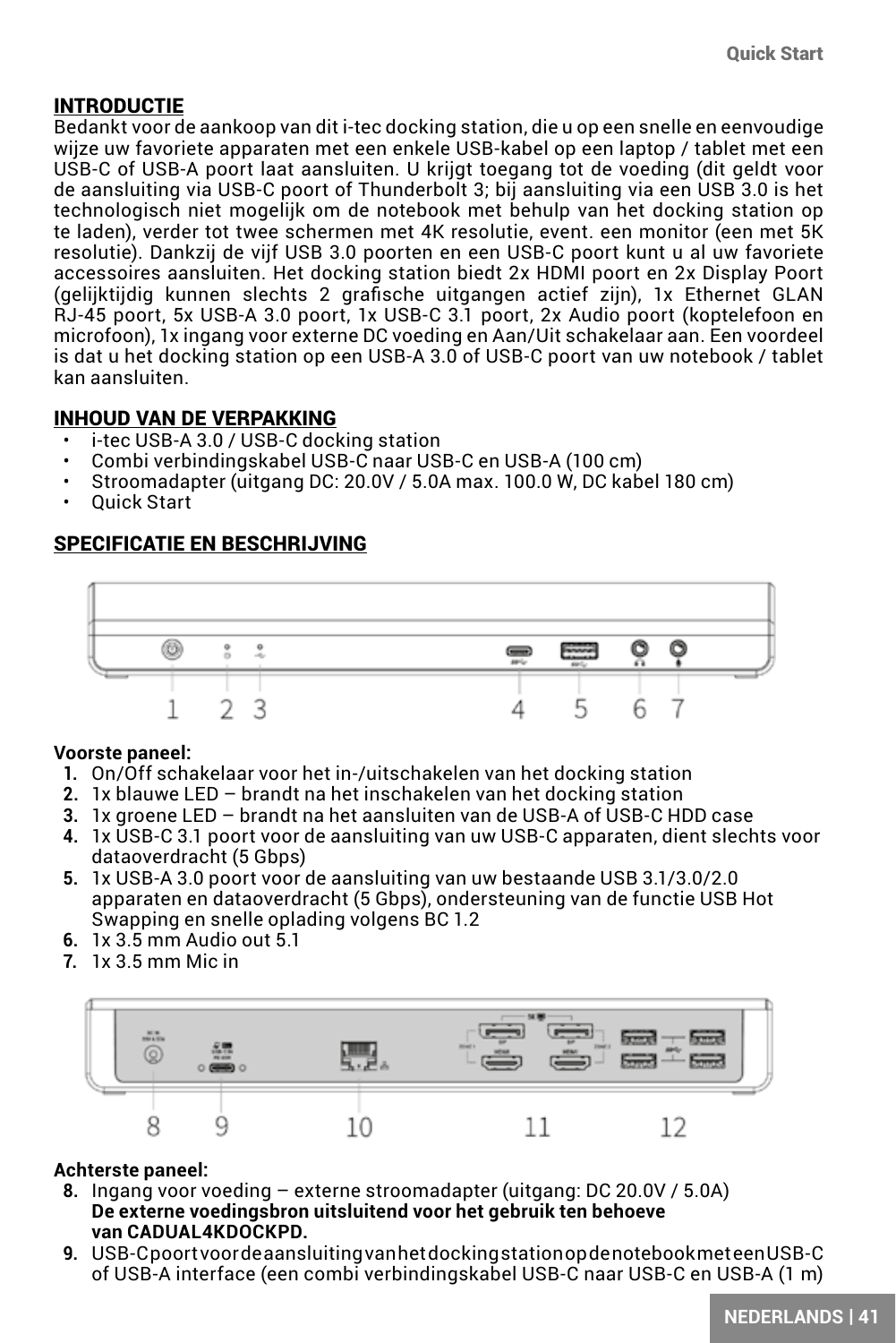wordt meegeleverd). Bij de aansluiting op een USB-C of Thunderbolt 3 poort van uw notebook ondersteunt het docking station ook de functie Power Delivery in het profiel 4 (standaard 80.0 W, max. onderhouds- 85.0 W) voor het opladen van uw laptop.

**10.** Ethernet GLAN RJ-45 poort voor hoge snelheid toegang tot het netwerk en internet via Gigabit Ethernet, ondersteunt de snelheden 10 / 100 / 1000 Mbps

**11.** Grafische interface: 2x HDMI en 2x Display Poort. Het docking station ondersteunt de aansluiting van max. twee monitoren. Resolutie:

- 1 monitor aangesloten via 2 DP kabels: 1x DP + 1x DP ondersteunt tot 5K 5120x2880@60Hz, de grafische kaart in uw computer moet een 5K resolutie kunnen ondersteunen

- 2 monitoren, tegelijk aangesloten: 1x DP + 1x DP ondersteunt tot 4K 4096x2160@60Hz; 1x DP + 1x HDMI ondersteunt tot 4K 4096x2160@60Hz; 1x HDMI + 1x HDMI ondersteunt tot 4K 4096x2160@60Hz

**12.** 4x USB-A 3.0 poort voor de aansluiting van uw bestaande USB 3.1/3.0/2.0 apparaten en hoge snelheid dataoverdracht (5 Gbps), ondersteuning van de functie USB Hot Swapping

#### **Zijpaneel:**

**13.** Kensington lock

- **Chipsets:** DL6950, TPS65983B
- **Product afmetingen:** 249 x 82 x 33 mm
- **Product gewicht:** 395 g



#### **SYSTEEMVEREISTEN**

Hardwarevereisten: Laptop / tablet met een vrije USB-A of USB-C poort (voor USB-C wordt de functie Power Delivery Alt Mode voor het opladen aangeraden)

Besturingssysteem: Windows 7 / 8 / 8.1 / 10 32/64 bit, macOS X, Linux Ubuntu 14.04 / 16.04, Android 6 en hoger. Windows 10 – automatische installatie van de drivers vanuit het besturingssysteem. Andere besturingssystemen – handmatige installatie van de drivers. Firmware updates automatisch.

Voor gewoon werk op meerdere monitoren

- Processor: Intel Core i5 2+GHz / AMD Trinity of beter
- RAM geheugen: 4GB
- Grafische processor: Intel HD 4000, ATI Radeon HD7xxx, NVidia GeForce 5xxM of beter
- Poort USB 3.0 / USB-C

#### Voor het afspelen van video's

- Processor: Intel Core i7 2+GHz / AMD Richland A10-575x / AMD Kaveri A10-7400P of beter
- RAM geheugen: 8GB
- Grafische processor: Intel HD 4000, ATI Radeon HD 8650, NVidia GeForce 7xxM of beter
- Poort USB 3.0 / USB-C

Voor het afspelen van een Ultra HD 4K/5K video moet de computer in staat zijn deze video te decoderen met zijn grafische processor. Vooral bij minder krachtige laptops geldt, dat deze het afspelen van een 4K/5K video aankunnen, maar het resultaat is niet ideaal (onderbreking, scheuren van video).

### INSTALLATIE VAN DE DRIVERS IN WINDOWS 7 / 8 / 8.1 / 10 (32/64 BIT VERSIE)

**NOTA! Sluit uw docking station op uw laptop / tablet pas aan als u de nodige drivers**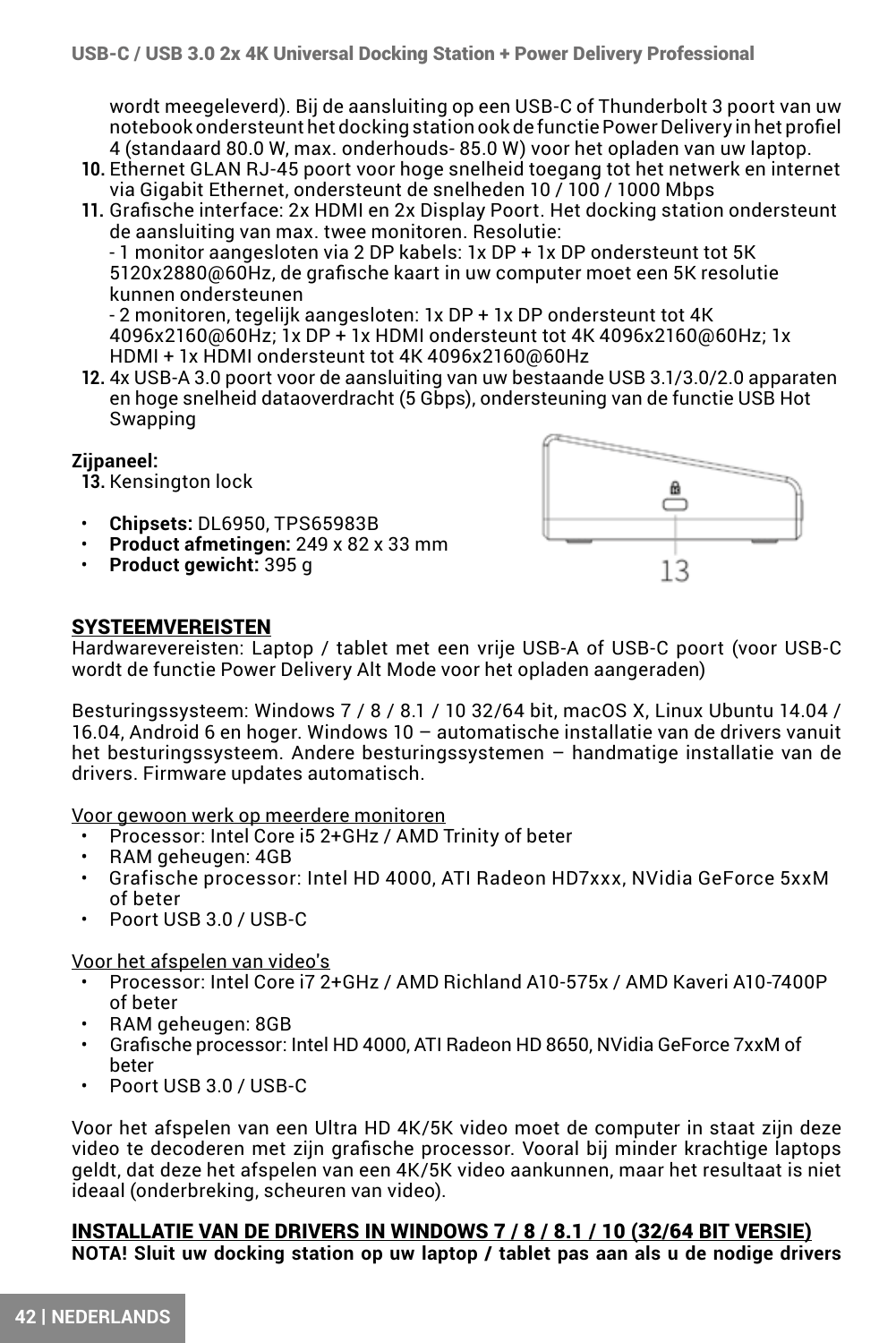**geïnstalleerd hebt. De drivers mogen slechts voor het eerste gebruik geïnstalleerd worden. Zorg ervoor dat, voordat u de installatie uitvoert, in het systeem alle nieuwste drivers voor uw apparaat en geüpdatet BIO worden geïnstalleerd.**

Voor Windows 7/8/8.1 kunt u de drivers van onze website www.i-tec.cz/nl/ onder "Handleidingen en drivers" bij het product downloaden, event. op de website www.i-tec.cz/setup. Start het installatieproces uit het gedownload bestand, selecteer

een taal van installatie en volg verder de instructies op het scherm.

In Windows 10 kan het docking station direct aangesloten worden, de drivers worden automatisch vanuit het systeem geïnstalleerd wanneer de internetverbinding actief is.

Opmerking: In Windows 7 / 8 / 8.1 / 10, installeer de drivers als gebruiker "Administrator". Het scherm kan tijdens de installatie van de drivers knipperen, dit is een standaardprocedure. Nadat de installatie voltooid is, raden wij aan de laptop / tablet te herstarten.

#### INSTALLATIE VAN DE DRIVERS IN MACOS X

**NOTA! Sluit uw docking station op uw Mac pas aan als u de nodige drivers geïnstalleerd hebt. De drivers mogen slechts voor het eerste gebruik geïnstalleerd worden. Wij raden aan dat het nieuwste besturingssysteem macOS geïnstalleerd is.**

Download bij dit product de drivers op onze website www.i-tec.cz/nl/ onder "Handleidingen en drivers" en start de installatie.

#### AANSLUITING VAN DE HDMI/DISPLAY POORT AAN DE MONITOR

Gebruik de HDMI/DP-kabel om de monitor op de het dokstation aan te sluiten. Tijdens de installatie van een extra monitor kan de laptop/tabletmonitor knipperen, wat in orde is. Het dokstation ondersteunt maximaal twee monitoren. Grafische interface: 2x HDMI en 2x Display Poort. Resolutie:



1 monitor aangesloten via 2 DP-kabels (poorten 1x DP + 1x DP), resolutie tot 5K 5120x2880@60Hz. De grafische kaart van uw computer moet een resolutie van 5K ondersteunen.



2 monitoren tegelijkertijd aangesloten (poorten 1x DP + 1x DP of 1x DP + 1x HDMI of 1x HDMI + 1x HDMI), resolutie tot 4K 4096x2160 @ 60Hz.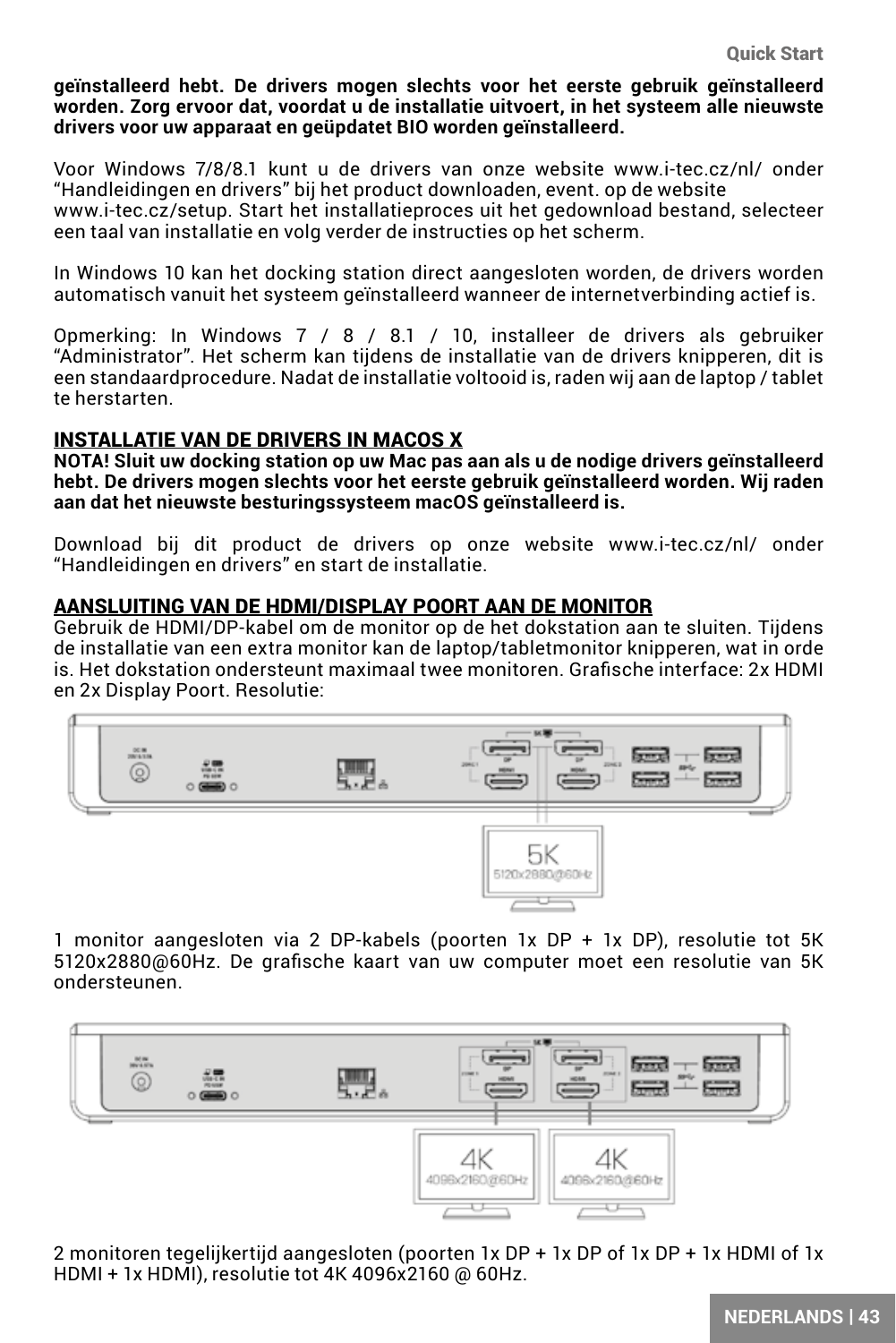Opmerking voor macOS en monitoren met twee DP-kabels:

Voor sommige schermen met een resolutie hoger dan 4K zijn twee Display Port weergavepoorten met volledige resolutie nodig:

- De 27-inch, 5K-monitor UP2715K van Dell wordt ondersteund op iMac (Retina 5K, 27-inch, eind 2014 of nieuwer) en op Mac Pro (eind 2013) met OS X Yosemite 10.10.3 of nieuwer.
- De HP Z27q 5K-monitor wordt ondersteund op iMac (Retina 5K, 27in, eind 2014) of nieuwer en op de Mac Pro (eind 2013) met macOS Sierra.

*Opmerking: het grootste deel van de problemen met het dockingstation en de aangesloten randapparatuur kan worden opgelost door de Aan/Uit-schakelaar te gebruiken. Problemen kunnen ook worden verholpen door de dockingstation USB-kabel los te koppelen van de laptop/tablet/Mac USB-poort en deze na ongeveer 10 seconden opnieuw aan te sluiten.*

### VEILIGHEIDSINSTRUCTIES

- Stel het product niet bloot aan externe temperaturen en luchtvochtigheid.
- Gebruik het product op vlakke ondergrond u voorkomt op die manier dat het product wegglijdt en op de grond valt.
- Bewaar de drivers en de handleiding voor event. later gebruik.

In samenwerking met de serviceafdeling:

- Controleer de functionaliteit na het vallen van het product in water of op de grond.
- Controleer de functionaliteit als het product barsten vertoont.
- Reclameer dit product als het niet werkt in overeenstemming met de handleiding.

### VEELGESTELDE VRAGEN

Beschikbaar op onze website **www.i-tec.cz/nl/** op het tabblad "FAQ" bij dit product.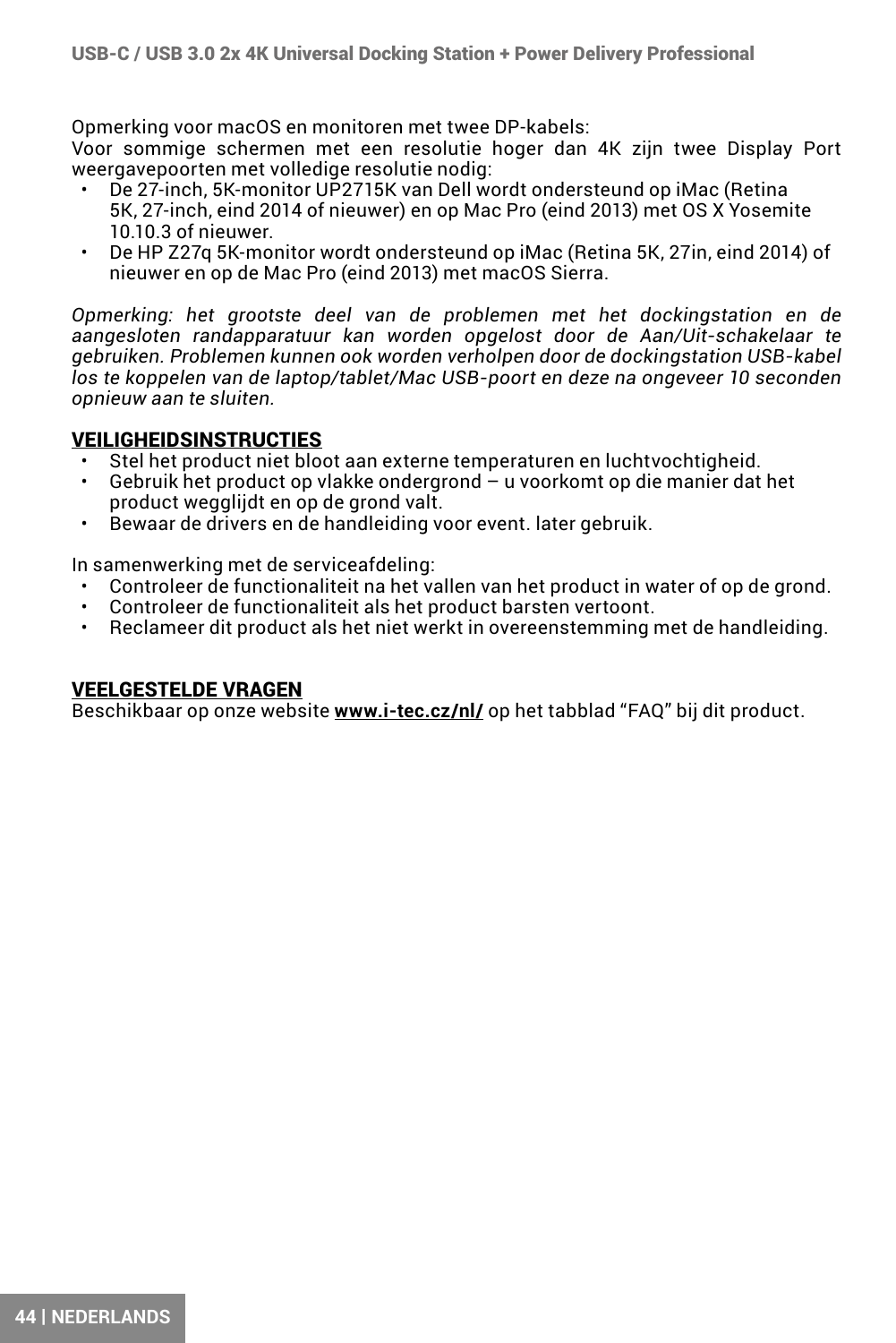

### <span id="page-44-0"></span>EUROPEAN UNION ONLY NOTE: MARKING IS IN COMPLIANCE WITH EU WEEE DIRECTIVE

#### ENGLISH

This equipment is marked with the above recycling symbol. It means that at the end of the life of the equipment you must dispose of it separately at an appropriate collection point and not place it in the normal domestic unsorted waste stream. This wil benefit the environment for all. (European Union only).

#### **DEUTSCH**

Dieses Produkt trägt das Recycling-Symbol gemäß der EU-Richtinie. Das bedeutet, dass das Gerät am Ende der Nutzungszeit bei einer kommunalen Sammelstelle zum recyceln abgegeben werden muss, (kostenloss). Eine Entsorgung űber den Haus-/Restműll ist nicht gestattet. Dies ist ein aktiver Beitrag zum Umweltschutz. (Nur innerhalb der EU).

#### FRANÇAIS

Ce dispositif est revêtu du marquage avec le symbole de recyclage indiqué cidessus. Ça veut dire, qu'une fois découlée la vie utile dudit dispositif, vous vous voyez dans l'obligation d'assurer, que le dispositif se trouve déposé en un respectif centre de collecte, dûment établi à cette fin, et non en d'autres centres de ramassage qui soient destinés à déposer de courants déchets municipaux non triés. De cette manière, on contribue considérablement à une amélioration en matière d'environnement où nous vivons tous. (Seulement pour l'Union Européenne).

### ESPAÑOL

El dispositivo está indicado por el símbolo de reciclaje. Esto significa que al final de la vida útil de la instalación, debe asegurarse de que se almacene por separado en un punto de recolección establecido para este fin y no en los lugares designados para la eliminación de desechos municipales ordinarios sin clasificar. Contribuirá a mejorar el medio ambiente de todos nosotros. (Sólo para la Unión Europea).

### ITALIANO

Questo dispositivo è contrassegnato con il seguente simbolo di riciclaggio. Si chiede di consegnarlo alla fine del suo ciclo di vita a un Centro di raccolta dei rifiuti differenziati istituita per questo scopo e non in altri centri indicati per depositare rifiuti urbani normali non differenziati. In questo modo si contribuisce al miglioramento della qualità dell'ambiente (valido soltanto per l'Unione Europea).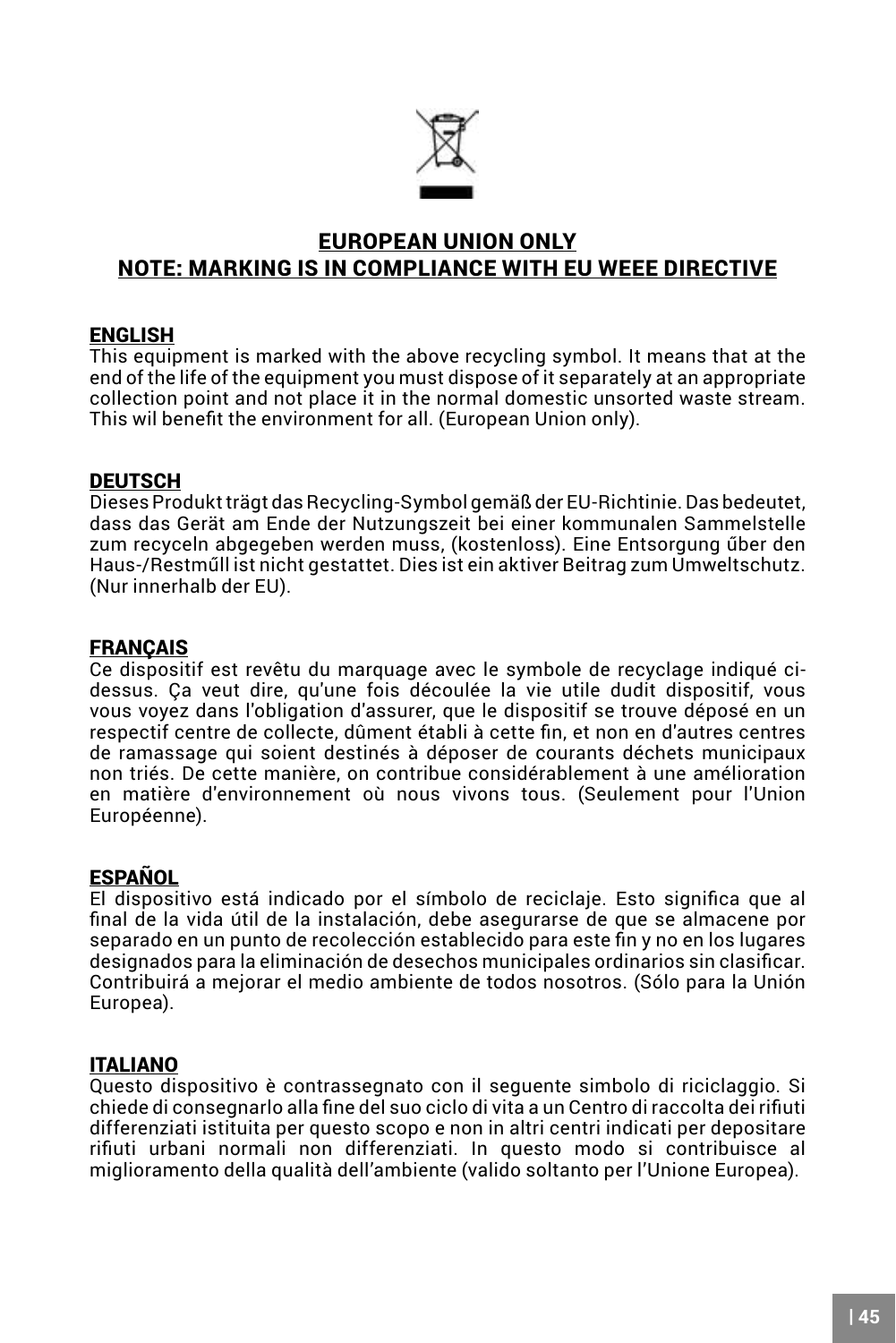## ČEŠTINA

Toto zařízení je označeno výše uvedeným recyklačním symbolem. To znamená, že na konci doby života zařízení musíte zajistit, aby bylo uloženo odděleně na sběrném místě, zřízeném pro tento účel a ne na místech určených pro ukládání běžného netříděného komunálního odpadu. Přispěje to ke zlepšení stavu životního prostředí nás všech. (Pouze pro Evropskou unii).

### POLSKI

To urządzenie oznakowane jest specjalnym symbolem odzysku. Pookresie użytkowania trzeba je zwrócic do odpowiedniego punktu zbiörki i nie wolno umiestczać go razem z nieposortowanymi odpadami. Takie dzialanie przyniese korzyść dla środowiska. (Tylko w Unii Europejskiej).

#### SLOVENSKY

Toto zariadenie je označené vyššie uvedeným recyklačným symbolom. To znamená, že na konci doby života zariadenia musíte zaistiť, aby bolo uložené oddelene na zbernom mieste, zriadenom pre tento účel a nie na miestach určených pre ukladanie bežného netriedeného komunálneho odpadu. Prispeje to k zlepšeniu životného prostredia nás všetkých. (Iba pre Európsku úniu).

**LIETUVOS**<br>Šis gaminys yra pažymetas specialiu atlieku tvarkymo ženklu. Baigus eksploataciją, gaminys turi buti atiduotas i atitinkamą surinkimo punktą ir negali buti šalinamas kartu su nerušiuojamomis atliekomis. Tokie Jusu veiksmai prisides prie aplinkos apsaugos. (Tiktai Europos Sąjungoje).

#### NEDERLANDS

Dit apparaat is voorzien van het bovenvermelde recyclingsymbool. Dit betekent dat u aan het einde van de levensduur van het apparaat ervoor dient te zorgen dat het afzonderlijk wordt opgeslagen op een verzamelpunt dat hiervoor is ingericht en niet op plaatsen die zijn aangewezen voor de verwijdering van gewoon ongesorteerd gemeentelijk afval. Dit zal bijdragen aan de verbetering van de leefomgeving van ons allemaal. (Alleen voor de Europese Unie).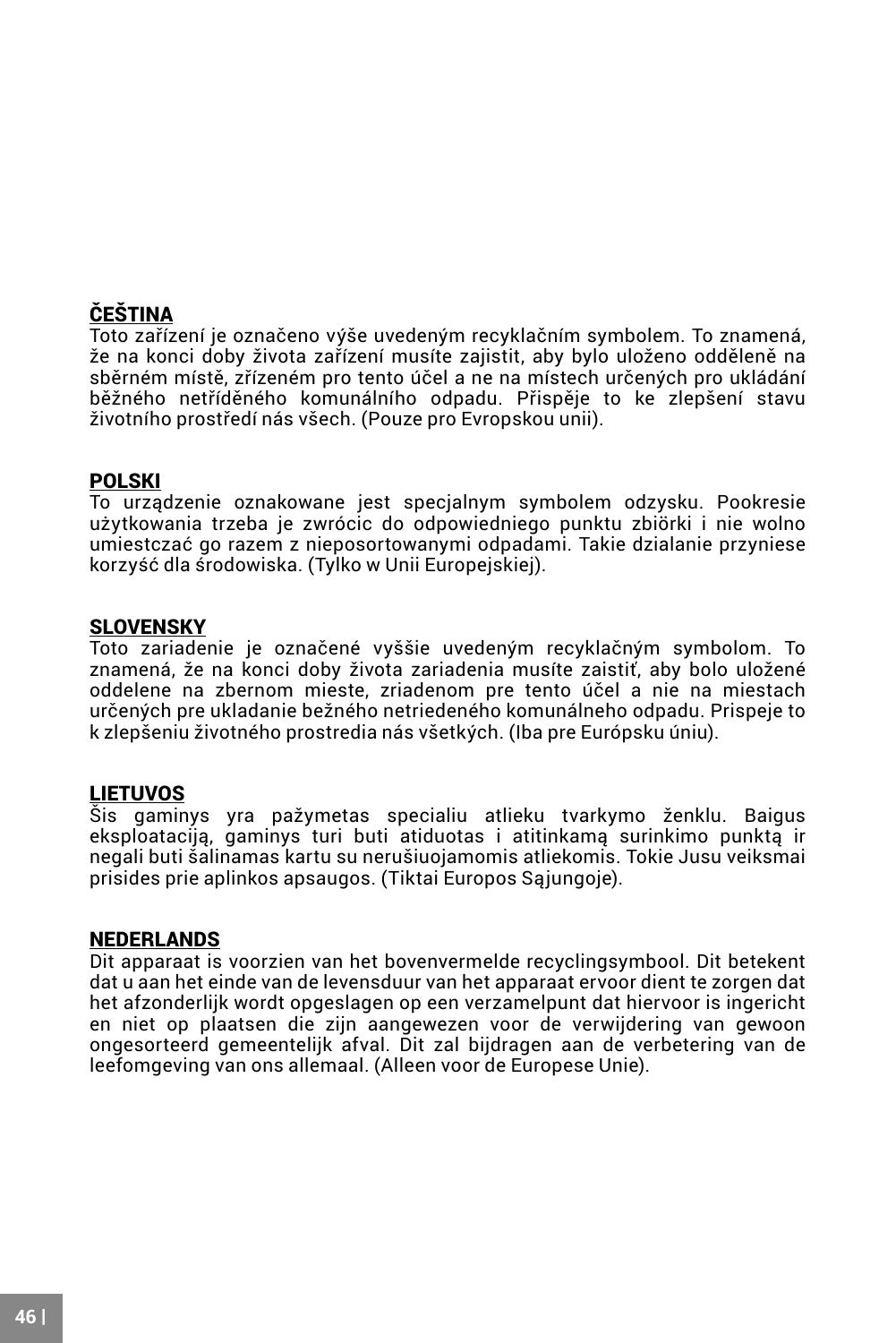### <span id="page-46-0"></span>**EU DECLARATION OF CONFORMITY / EU KONFORMITÄTSERKLÄRUNG / DÉCLARATION EU DE CONFORMITÉ / DECLARACIÓN UE DE CONFORMIDAD / DICHIARAZIONE DI CONFORMITÀ UE / EU PROHLÁŠENÍ O SHODĚ / EU PREHLÁSENIE O ZHODE / EU DECLARACJA ZGODNOŚCI / ES ATITIKTIES DEKLARACIJA / EU-CONFORMITEITSVERKLARING**

### **Manufacturer, Der Hersteller, Le fabricant, Fabricante, Produttore, Výrobce, Výrobca, Producent, Gamintojas, De fabrikant:**  i-tec Technologies s.r.o., Kalvodova 2,

709 00 Ostrava *–* Mariánské Hory, Czech Republic

declares that this product / erklärt hiermit, dass das Produkt / déclare que ce produit / declara que este producto / dichiara che il seguente prodotto / tímto prohlašuje, že výrobek / týmto prehlasuje, že výrobok / deklaruje, że produkt / šiuo pareiškia, kad gaminys / verklaart hierbij dat het product

#### **Product, Bezeichnung, Le prénom, Producto, Prodotto, Název, Názov, Nazwa, Gaminys, Naam***:*

*i-tec USB-C/A Dual Display Docking Station + Power Delivery* **Model, Modell, Modèle, Modelo, Modello, Modelis:**  *CADUAL4KDOCKPD / DUD15Y0D1*

#### **Determination, Bestimmung, La détermination, Determinación, Determinazione, Určení, Určenie, Opcje, Ustatymas, Doel:**

Product is determined for using in PC as equipment. Das Produkt ist für Austattung und als Zubehör von Computern bestimmt. Le produit est déterminé pour une utilisation sur PC comme équipement. El producto se determina para usar en PC como equipo. Destinato per essere usato come attrezzatura informatica o come accessorio per computer. Výrobek je určen pro přístrojové vybavení a jako příslušenství do počítačů. Výrobok je určený pre prístrojové vybavenie a jako príslušenstvo do počítačov. Produkt jest przeznaczony do współpracy z komputerem jako akcesorium. Gaminys yra skirtas įrangai papildyti ir naudojamas kaip priedas kompiuteriams. Het product is bedoeld als uitrusting voor apparaten en als computeraccessoire.

Meets the essential requirements according to / Es entspricht den Anforderungen der Richtlinien / Répond aux exigences essentielles selon / Cumple los requisitos esenciales según / Soddisfa i requisiti essenziali secondo / Splňuje tyto požadavky / Spĺňa tieto požadavky / Spełnia następujace wymagania / Atitinka esminius reikalavimus pagal / Het voldoet aan de volgende vereisten: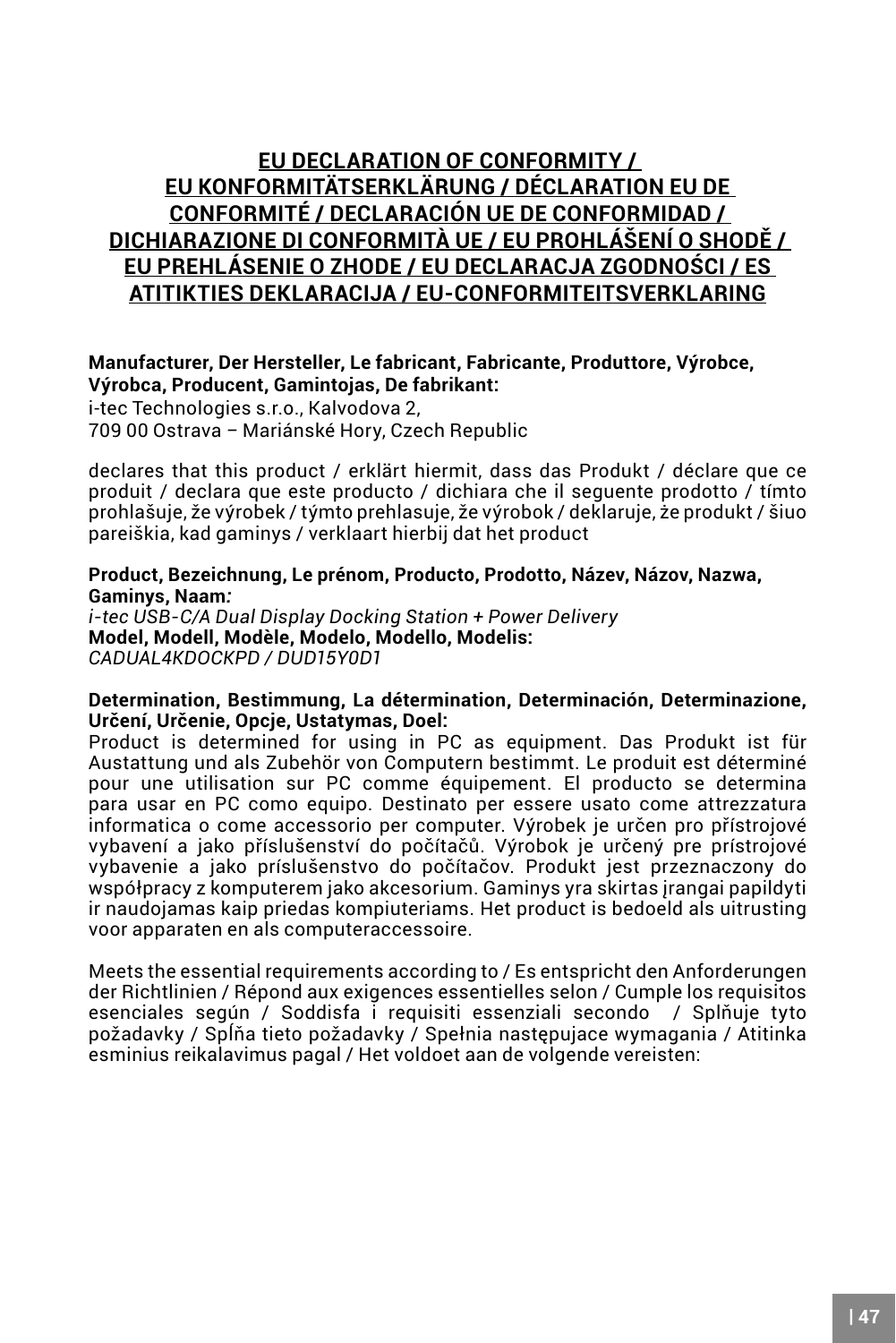#### EC Directive 2014/30/EU, 2014/35/EU, 2011/65/EU and 2009/125/ES

**EMS (For EMC, Für EMC, Pour la CEM, Para EMC, Per la compatibilità elettromagnetica, Pro EMC, Pre EMC, Dla Kompatybilności elektromagnetycznej, Skirtas EMC, Voor EMC):**

EN 55032:2015/AC:2016; EN 61000-3-2:2014; EN 61000-3-3:2013 EN 55024:2010+A1:2015

**For Electrical Safety, Für die elektrische Sicherheit, Pour la sécurité électrique, Para la seguridad eléctrica, Per la sicurezza elettrica, Pro Elektrickou bezpečnost, pre Elektrickú bezpečnost´, dla Bezpieczeństwa, Elektros saugai, Voor elektrische veiligheid:**

EN 62368-1:2014+A11

**RoHS:** 2011/65/EU; EU 2015/863

and it is safety under conditions of standard application / und ist sicher bei standardmäßiger Nuttzung / et c'est la sécurité dans des conditions d'application standard / y es seguridad bajo condiciones de aplicación estándar / ed è sicuro in condizioni d'uso normali / a je bezpečný za podmínek obvyklého použití / a je bezpečný za podmienok obvyklého použitia / oraz jest produktem bezpiecznym przy standardowym wykorzystywaniu / ir naudojant įprastomis sąlygomis yra saugus /en is veilig onder de omstandigheden van normaal gebruik.

**Additional information, Ergänzende Angaben, Information additionnelle, Información Adicional, Informazioni integrative, Doplňující informace, Doplňujúce informácie, Dodatkowe informacje, Papildoma informacija, Aanvullende informatie:**

Identification Mark, Identifikationskennzeichen, La marque d'identification, Marca de identificación, Segno di identificazione, Identifikační značka, Identifikačná značka, Znak identyfikacyjny, Identifikavimo ženklas, Identificatiemerk:

CE Ostrava 23. 07. 2020

fkirinn

Ing. Lumír Kraina *Executive Name and Signature, Geschäftsführer, Exécutif et signature, Nombre y firma del gerente, Amministratore, Jednatel, Konatel, Nazwisko osoby upowaznionej, Vadovas, Zaakvoerder*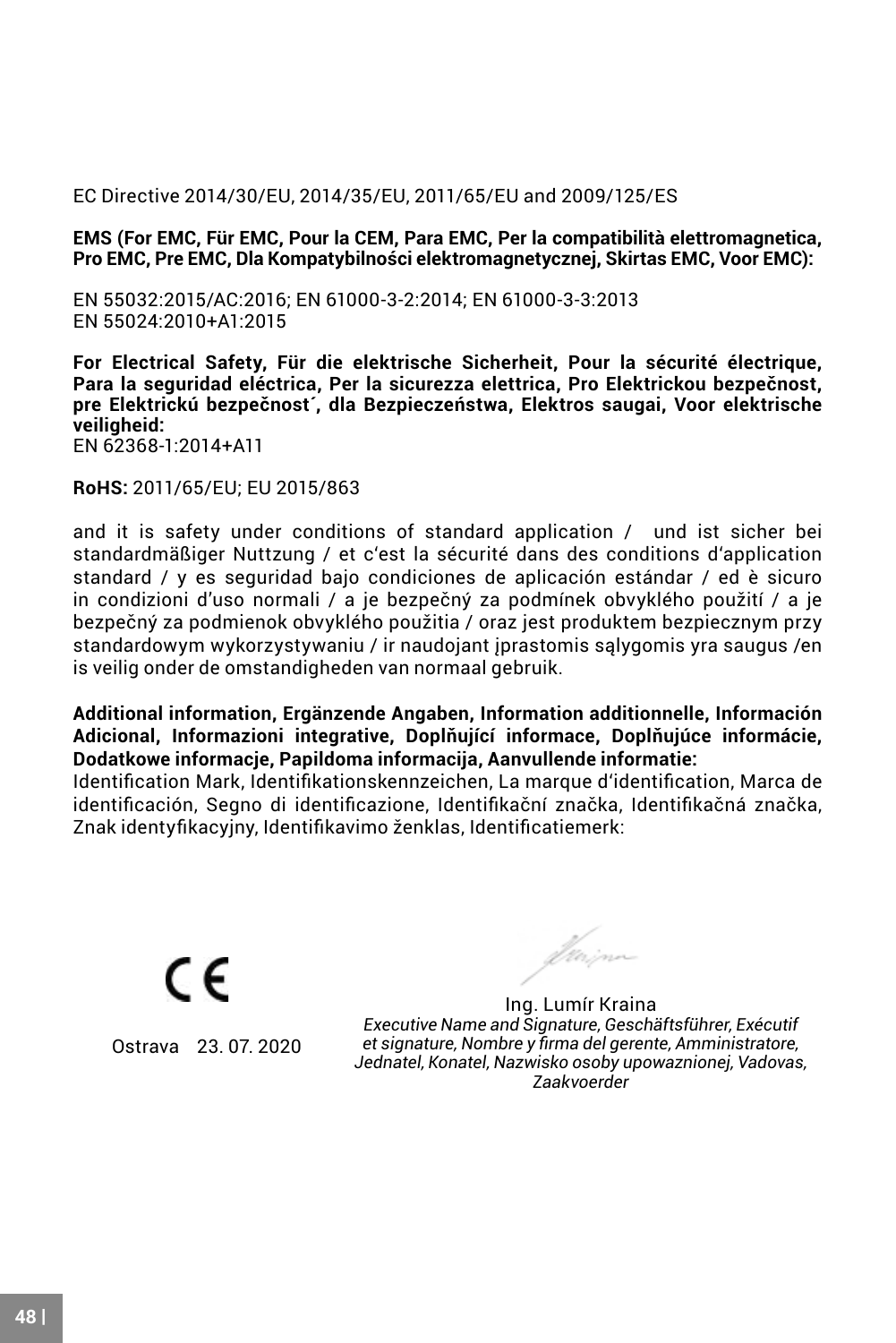**EN** Amendment to user manual providing all necessary information required by COMMISSION REGULATION (EU) 2019/1782. (This product meets all the requirements laid down by the above regulation).

**DE** Ergänzung zum Produkthandbuch, in welchem alle erforderlichen Informationen aufgeführt sind, welche durch die Vorschrift VERORDNUNG DER KOMMISSION (EU) 2019/1782 verlangt werden. (Dieses Produkt erfüllt alle Anforderungen, welche durch die vorgenannte Vorschrift verlangt werden).

**FR** Avenant au manuel d'instructions dans lequel vous trouverez toutes les informations nécessaires exigées par le Règlement (UE) 2019/1782 de la Commission. (Ce produit satisfait à toutes les exigences qui sont fixées par la réglementation susmentionnée).

**ES** Complemento del manual del producto que incluye todas las informaciones necesarias, exigidas por el REGLAMENTO (UE) 2019/1782 DE LA COMISIÓN. (Este producto cumple todos los requerimientos que exige en reglamento antes citado).

**IT** Integrazione al manuale sui prodotti nel quale sono riportate tutte le necessarie informazioni dettagliate prescritte dal REGOLAMENTO (UE) 2019/1782 DELLA COMMISSIONE. (Questo prodotto soddisfa tutti i requisiti previsti dalla norma di cui sopra).

**CZ** Doplněk k produktovému manuálu, ve kterém jsou uvedeny veškeré potřebné informace, vyžadované předpisem NAŘÍZENÍ KOMISE (EU) 2019/1782. (Tento produkt splňuje všechny požadavky, které jsou výše uvedeným předpisem vyžadovány).

**PL** Uzupełnienie instrukcji produktu, która zawiera wszystkie niezbędne informacje wymagane w ROZPORZĄDZENIU KOMISJI (UE) 2019/1782. (Ten produkt spełnia wszystkie wymagania określone przez powyższe rozporządzenie).

**SK** Doplnok k produktovému manuálu, v ktorom sú uvedené všetky potrebné informácie, vyžadované predpisom NARIADENIE KOMISIE (EÚ) 2019/1782. (Tento produkt spĺňa všetky požiadavky, ktoré sú vyššie uvedeným predpisom vyžadované).

**LT** Vartotojo vadovo, kuriame pateikiama visa reikalinga informacija, kurios reikalaujama KOMISIJOS REGLAMENTAS (ES) 2019/1782, pakeitimas. (Šis produktas atitinka visus aukščiau nurodyto reglamento reikalavimus).

**NL** Aanvulling op de producthandleiding, die alle nodige informatie bevat welke vereist wordt door de VERORDENING (EU) 2019/1782 VAN DE COMMISSIE. (Dit product voldoet aan alle vereisten van de bovenstaande verordening).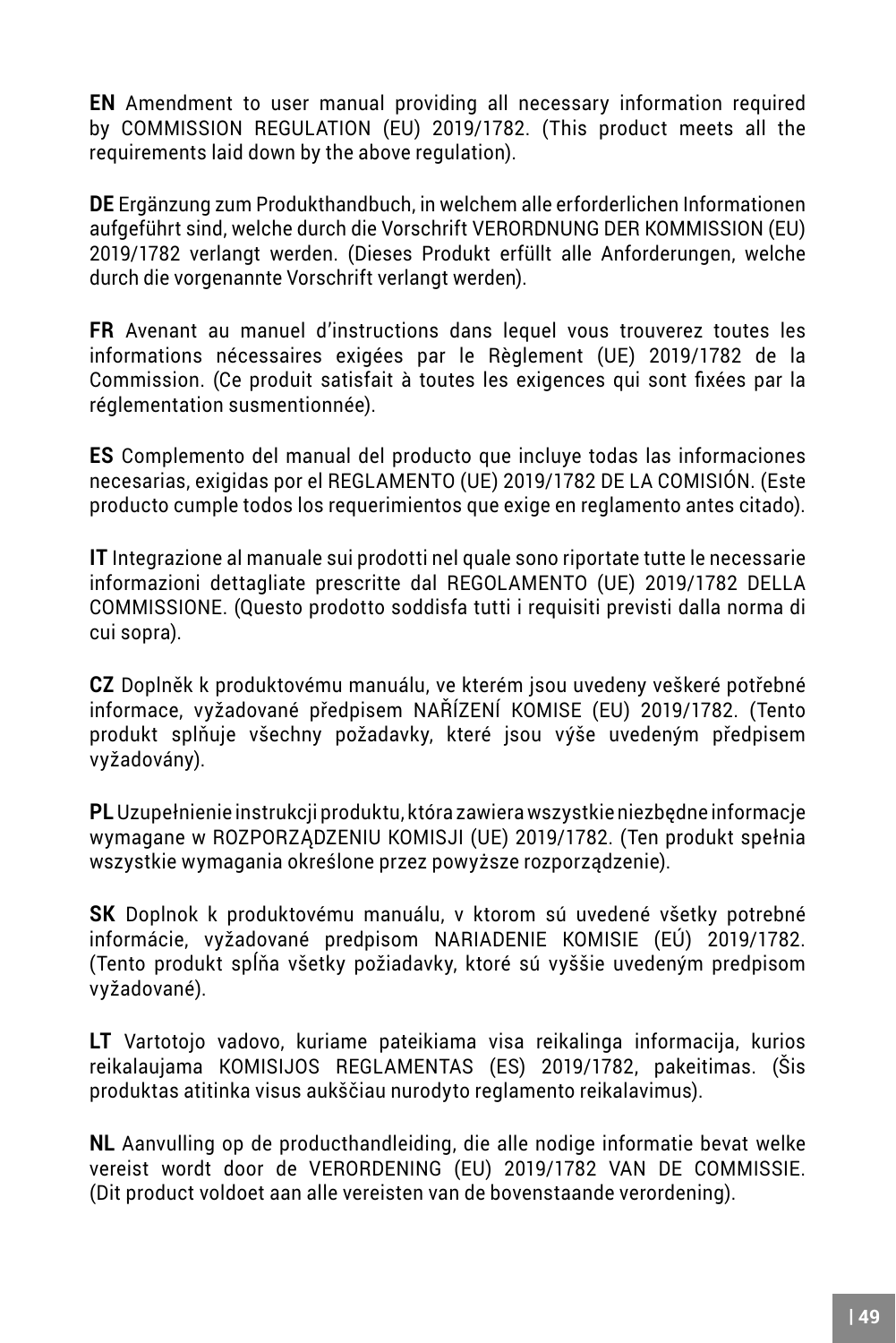| <b>Information published</b><br>Veröffentlichte Angaben<br><b>Information publiée</b><br>Información publicada<br>Informazioni pubblicate<br>Zveřejňované informace<br>Publikowane informacie<br>Zvereiňované informácie<br>Paskelbta informaciia<br>Bekendgemaakte informatie                                                                                                                                                                                                                                                                                                                                                                                                                                                                                                                                                                    | <b>Value and precision</b><br><b>Wert und Genauigkeit</b><br>Valeur et précision<br>Valor v precisión<br>Valore e precisione<br>Hodnota a přesnost<br>Wartość i stopień<br>dokładności<br>Hodnota a presnosť<br>Vertė ir tikslumas<br>Waarde en precisie | Unit<br>Finheit<br>Unité<br><b>Unidad</b><br>Unità<br>Jednotka.<br>Jednostka.<br><b>Vienetas</b><br>Fenheid |
|---------------------------------------------------------------------------------------------------------------------------------------------------------------------------------------------------------------------------------------------------------------------------------------------------------------------------------------------------------------------------------------------------------------------------------------------------------------------------------------------------------------------------------------------------------------------------------------------------------------------------------------------------------------------------------------------------------------------------------------------------------------------------------------------------------------------------------------------------|----------------------------------------------------------------------------------------------------------------------------------------------------------------------------------------------------------------------------------------------------------|-------------------------------------------------------------------------------------------------------------|
| Manufacturer's name or trade mark, commercial registration<br>number and address:<br>Handelsmarke<br>Name<br>oder<br>des<br>Herstellers.<br>Handelsregisternummer und Anschrift:<br>Raison sociale, numéro d'enregistrement au registre du<br>commerce et adresse du fabricant:<br>Nombre o marca, número del registro mercantil y dirección<br>del fabricante:<br>Nome o marchio del fabbricante, numero di iscrizione nel<br>registro delle imprese e indirizzo del fabbricante:<br>Název výrobce, obchodní registrační číslo a adresa:<br>Nazwa producenta, numer reiestru handlowego i adres:<br>Názov výrobcu, obchodné registračné číslo a adresa:<br>Gamintojo pavadinimas arba prekės ženklas, komercinis<br>registracijos numeris ir adresas:<br>Naam<br>handelsmerk<br>de<br>fabrikant.<br>nf<br>van<br>handelsregisternummer en adres: | Chicony Power Technology Co., LTD.,<br>24284436.<br>30F No. 69, Sec. 2, Guangfu Rd.,<br>Sanchong Dist.,<br>New Taipei City 241,                                                                                                                          |                                                                                                             |
| Model identifier / Modellkennung / Référence du<br>modèle / Identificador del modelo / Identificativo del<br>modello / Identifikační značka modelu/ Identyfikator<br>modelu / Identifikačný kód modelu / Modelio žymuo /<br>Typeaanduiding                                                                                                                                                                                                                                                                                                                                                                                                                                                                                                                                                                                                        | A16-100P1A                                                                                                                                                                                                                                               |                                                                                                             |
| Input voltage / Eingangsspannung / Tension d'entrée /<br>Tensión de entrada / Tensione di ingresso / Vstupní<br>frekvence / Napiecie wejściowe / Vstupné napätie /<br>Jėjimo įtampa / Voedingsspanning                                                                                                                                                                                                                                                                                                                                                                                                                                                                                                                                                                                                                                            | $100 - 240$                                                                                                                                                                                                                                              | V                                                                                                           |
| Input AC frequency / Eingangswechselstromfrequenz /<br>Fréquence du CA d'entrée / Frecuencia de la CA de entrada<br>/ Frequenza di ingresso CA / Vstupní frekvence / Napiecie<br>wyjściowe / Frekvencia vstupného striedavého prúdu /<br>Jėjimo kintamosios srovės dažnis / Voedingsfreguentie                                                                                                                                                                                                                                                                                                                                                                                                                                                                                                                                                    | 50/60                                                                                                                                                                                                                                                    | Hz                                                                                                          |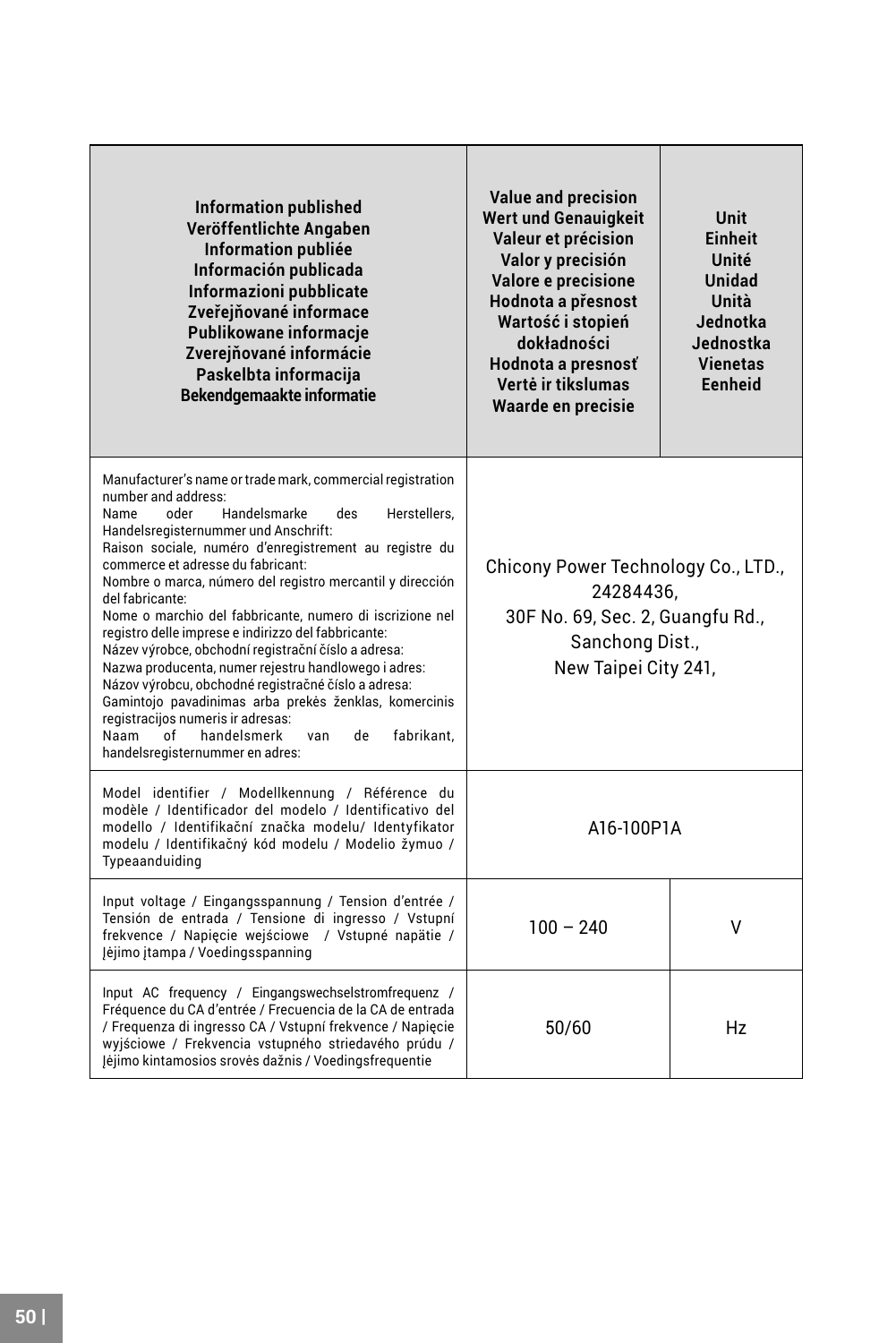| Output voltage / Ausgangsspannung / Tension de sortie /<br>Tensión de salida / Tensione di uscita / Výstupní napětí /<br>Výstupné napätie / Išėjimo įtampa / Uitgangsspanning                                                                                                                                                                                                                  | DC20.0 | v |
|------------------------------------------------------------------------------------------------------------------------------------------------------------------------------------------------------------------------------------------------------------------------------------------------------------------------------------------------------------------------------------------------|--------|---|
| Output current / Ausgangsstrom / Courant de sortie /<br>Intensidad de salida / Corrente di uscita / Výstupní proud / Prad<br>wyjściowy / Výstupný prúd / Išėjimo srovė / Uitgangsstroom                                                                                                                                                                                                        | 5.0    | A |
| Output power / Ausgangsleistung / Puissance de sortie /<br>Potencia de salida / Potenza di uscita / Výstupní výkon /<br>Moc wyjściowa / Výstupný výkon / Išėjimo galia /<br>Uitgangsvermogen                                                                                                                                                                                                   | 100.0  | W |
| Average active efficiency / Durchschnittliche Effizienz<br>im Betrieb / Rendement moven en mode actif / Eficiencia<br>media en activo / Rendimento medio in modo attivo /<br>Průměrná účinnost v aktivním režimu / Średnia sprawność<br>podczas pracy / Priemerná účinnosť v aktívnom režime /<br>Vidutinis aktyviosios veiksenos efektyvumas / Gemiddelde<br>actieve efficiëntie              | 88.5   | % |
| Efficiency at low load (10 %) / Effizienz bei geringer Last (10 %)<br>/ Rendement à faible charge (10 %) / Eficiencia a baja carga (10<br>%) / Rendimento a basso carico (10 %) / Účinnost při malém<br>zatížení (10%) / Sprawność przy niskim obciążeniu (10 %) /<br>Účinnosť pri nízkej záťaži (10 %) / Efektyvumas esant mažai<br>apkrovai (10 %) / Efficiëntie bij lage belasting (10 %)   | 879    | % |
| No-load power consumption / Leistungsaufnahme bei Nulllast<br>/ Consommation électrique hors charge / Consumo eléctrico<br>en vacío / Potenza assorbita nella condizione a vuoto /<br>Spotřeba energie ve stavu bez zátěže / Zużycie energii w<br>stanie bez obciążenia / Spotreba energie v stave bez záťaže /<br>Vartojamoji galja be apkrovos / Energieverbrujk in niet-belaste<br>toestand | 013    | W |